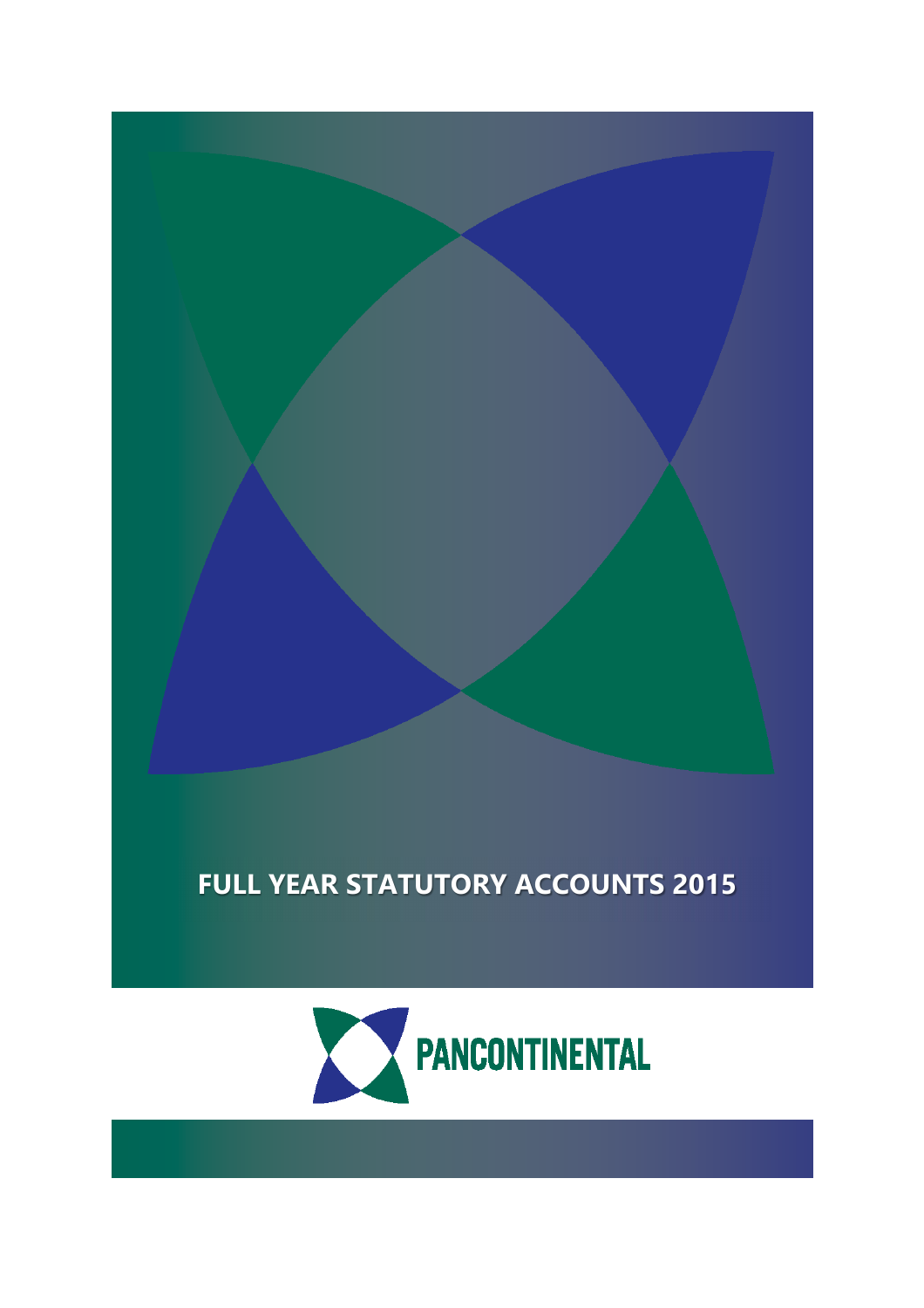### **ABN 95 003 029 543**

#### **Directors**

Henry David Kennedy **Executive Chairman**) Ernest Anthony Myers (Executive Finance Director) Anthony Robert Frederick Maslin (Non-Executive Director)

#### **Company Secretary**

Vesna Petrovic

### **Registered Office**

Level One, 10 Ord Street West Perth WA 6005 Telephone: +61 8 6363 7090 Fax: +61 8 6363 7099

#### **Share Register**

Advanced Share Registry Services PO Box 1156 Nedlands WA 6909 Telephone: +61 8 9389 8033

#### **Auditors**

Rothsay Chartered Accountants Level 1, Lincoln House 4 Ventnor Avenue West Perth WA 6005

**Internet Address & Contact**  www.pancon.com.au info@pancon.com.au

#### **ASX Code**

PCL.

## **Contents**

| Directors' Report                      | 2  |
|----------------------------------------|----|
| Corporate Governance Statement         | 13 |
| Statement of Comprehensive Income      | 27 |
| <b>Statement of Financial Position</b> | 28 |
| Statement of Changes in Equity         | 29 |
| <b>Statement of Cash Flows</b>         | 30 |
| Notes to the Financial Statements      | 31 |
| Directors' Declaration                 | 48 |
| Independent Audit Report               | 49 |

Roy Barry Rushworth (Executive Director & Chief Executive Officer)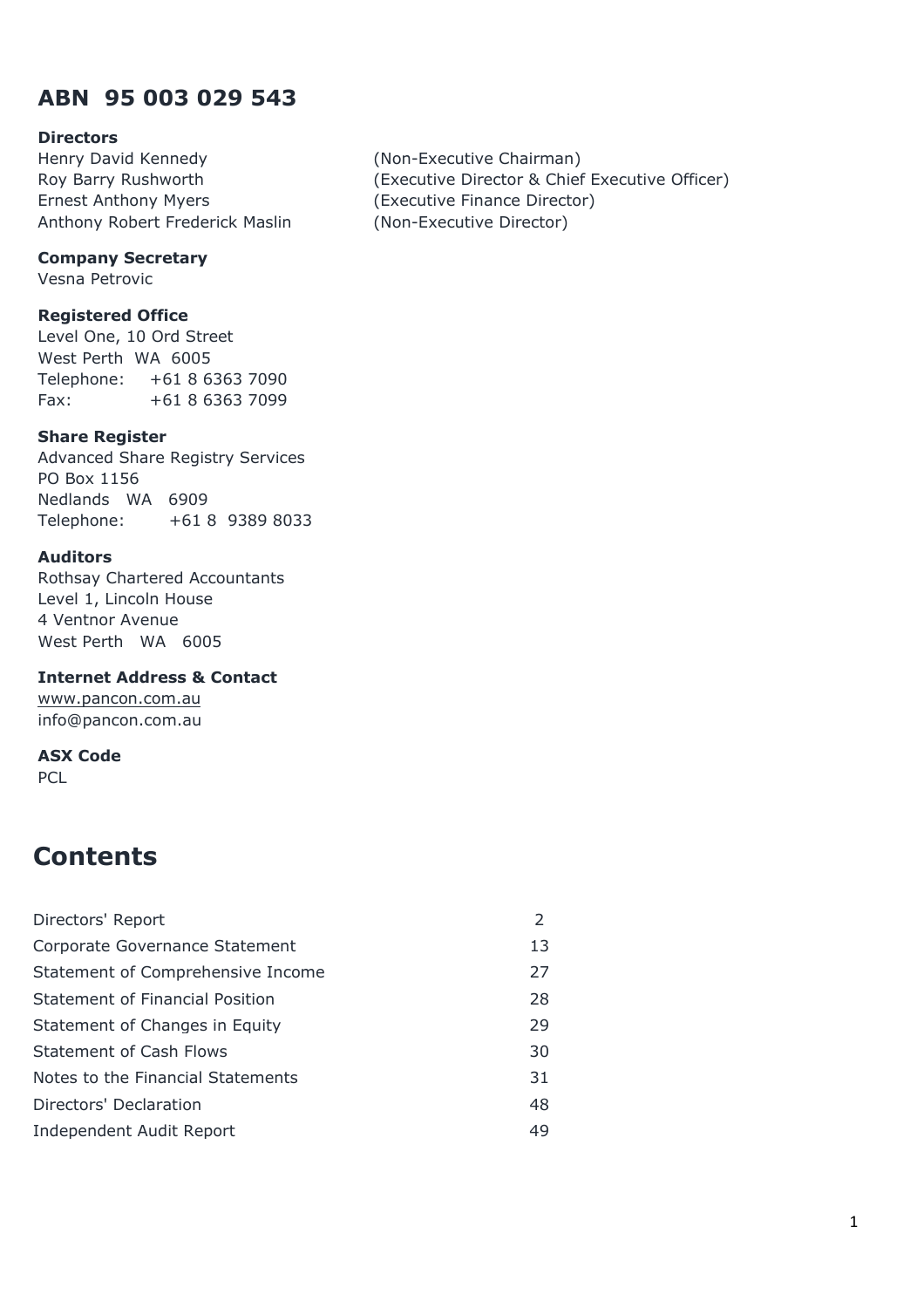# **Directors' Report**





Your Directors submit their report for the year ended 30 June 2015.

**DIRECTORS**<br>The names and details of the company's Directors in office during the financial year and until the date of this report are as follows. Directors were in office for this entire period unless otherwise stated.

#### **Names, qualifications, experience and special responsibilities**

**Henry David Kennedy** MA (Geology), SEG (Non-Executive Chairman)

Mr Kennedy is a Geologist with an extensive history in the Australian and New Zealand oil and gas industries. As Technical Director, Mr Kennedy led the establishment and development of a number of successful companies who were involved in numerous discoveries in Western Australia and New Zealand. Mr Kennedy has been a Director of Pancontinental since August 1999, with the Company benefiting from Mr Kennedy's broad knowledge base through ongoing support in achieving the Company's strategic goals.

Mr Kennedy is currently a Non-Executive Director of Norwest Energy NL (since April 1997) and was an East Africa Resources Limited Non-Executive Director (since March 2013) but resigned from the position in April 2015.

#### **Roy Barry Rushworth**, BSc (Executive Director, Chief Executive Officer)

Mr Rushworth is a Geologist with vast experience in petroleum exploration. Commencing with positions in exploration operations, Mr Rushworth then accepted the role as Chief Geologist and Exploration Manager for an Australian listed company. The Company discovered a number of oil and gas finds during Mr Rushworth's leadership.

More recently for Pancontinental, Mr Rushworth has been responsible for identifying, negotiating and acquiring international new venture opportunities in Kenya, Namibia and elsewhere in Europe and Africa. In addition, he has a track record of working closely with international government bodies and attracting blue chip joint venture partners to Pancontinental's projects. Mr Rushworth has been a Director of Pancontinental since August 2005 and Chief Executive Officer since November 2008.

#### **Ernest Anthony Myers** CPA (Executive Finance Director)

Mr Myers, an Accountant by profession, experienced many years in ASX listed companies from positions in senior management and executive capacities to board participation roles. During his career he has been instrumental in the capital raisings and financial management of these companies. With skills and knowledge gained from vast experiences in corporate, exploration and operational areas, Mr Myers has played a key role in maintaining the Company's financial stability. Mr Myers joined Pancontinental in March 2004 as Company Secretary and was appointed Finance Director in January 2009.

Mr Myers has been an alternate Director of East Africa Resources Limited since June 2010, although he resigned from the position during the financial year (April 2015).

#### **Anthony Robert Frederick Maslin** BBus (Independent Non-Executive Director)

Mr Maslin is an ex-Stockbroker with a broad knowledge base of financial markets. Prior experience has included capital raising and the promotion of several development companies as well as consulting to a number of ASX listed companies on corporate matters. Mr Maslin has had the responsibility of managing people as well as projects which has provided him with an understanding of the exploration industry in addition to his corporate background. Mr Maslin has been a Director of Pancontinental since December 2010.

Mr Maslin is also a Non-Executive Director of Buxton Resources Ltd (Executive and Non-Executive roles since November 2010).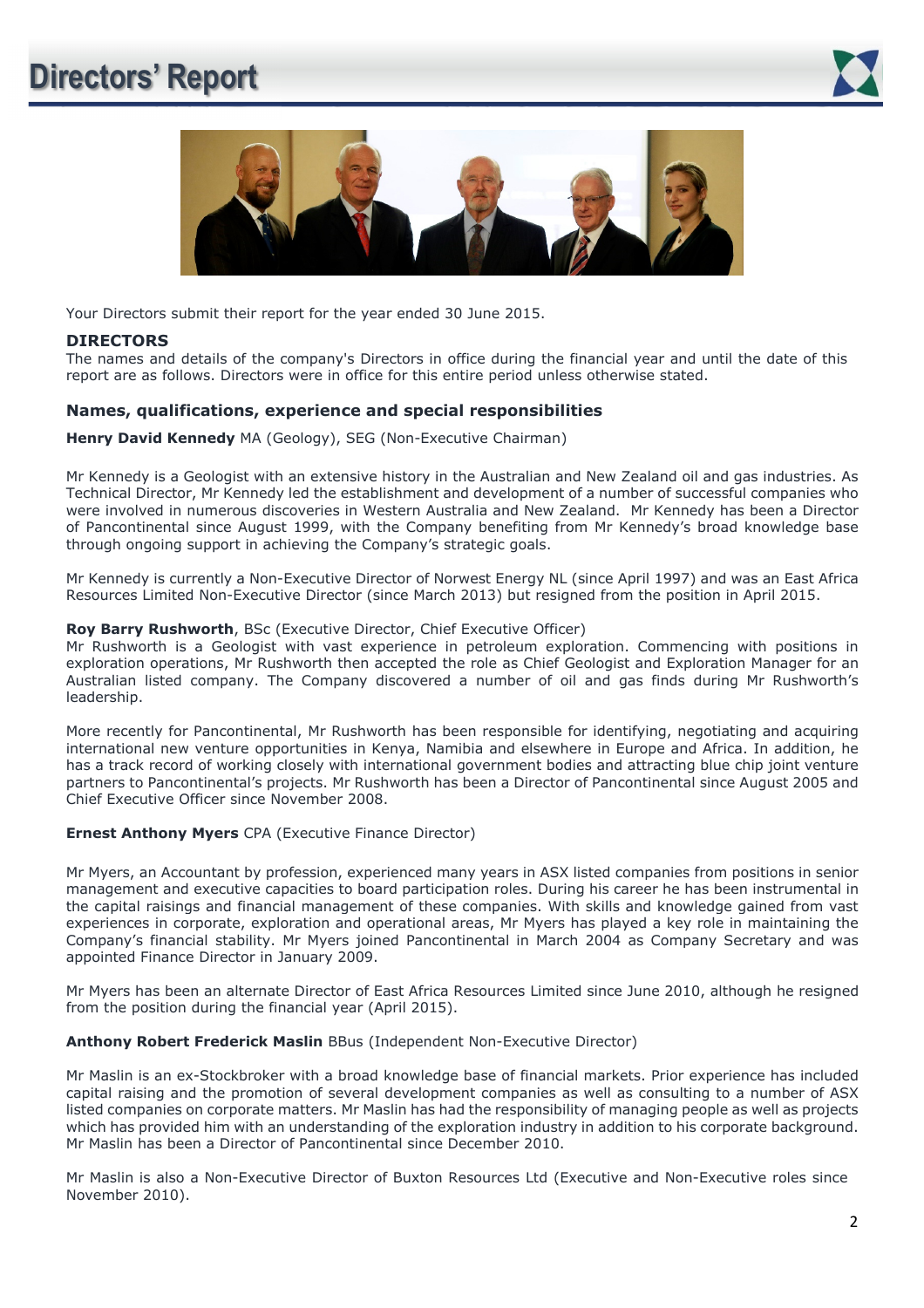

#### **COMPANY SECRETARY**

#### **Vesna Petrovic**, BComm, CPA

Mrs Petrovic is an Accountant who holds a Bachelor of Commerce, Major in Accounting and Business Law and has completed the Graduate Diploma in Applied Corporate Governance from the Governance Institute of Australia. Public listed company involvement, particularly those involved in the African continent, have provided Mrs Petrovic a base from which to contribute to the accounting and governance functions at Pancontinental. Mrs Petrovic was appointed Company Secretary in April 2010.

#### **DIRECTORS' INTERESTS**

The relevant interest of each Director in the shares and options of the Company as at 30 June 2015 is as follows: **Options over** 

|                                 |             | <b>UPLIUIS UVEI</b><br><b>Ordinary Shares Ordinary Shares</b> |
|---------------------------------|-------------|---------------------------------------------------------------|
| Henry David Kennedy             | 141,351,602 | 500,000                                                       |
| Roy Barry Rushworth             | 36,835,610  | 1,000,000                                                     |
| Ernest Anthony Myers            | 400,715     | 750,000                                                       |
| Anthony Robert Frederick Maslin | 14,583      | 500,000                                                       |

#### **DIRECTORS' MEETINGS**

The numbers of meetings of Directors (including meetings of committees of Directors) held during the year and the number of meetings attended by each Director were as follows: **Directors'** 

|                                     | Directors'<br><b>Meetings</b> |
|-------------------------------------|-------------------------------|
| <b>Number of meetings held:</b>     | 4                             |
| <b>Number of meetings attended:</b> |                               |
| Henry David Kennedy                 | 4                             |
| Roy Barry Rushworth                 | 4                             |
| <b>Ernest Anthony Myers</b>         | 4                             |
| Anthony Robert Frederick Maslin     | 0                             |

#### **Notes**

The Directors discussed and agreed various matters throughout the financial year which were resolved by circular resolution; 7 matters were dealt with in such a manner during the year.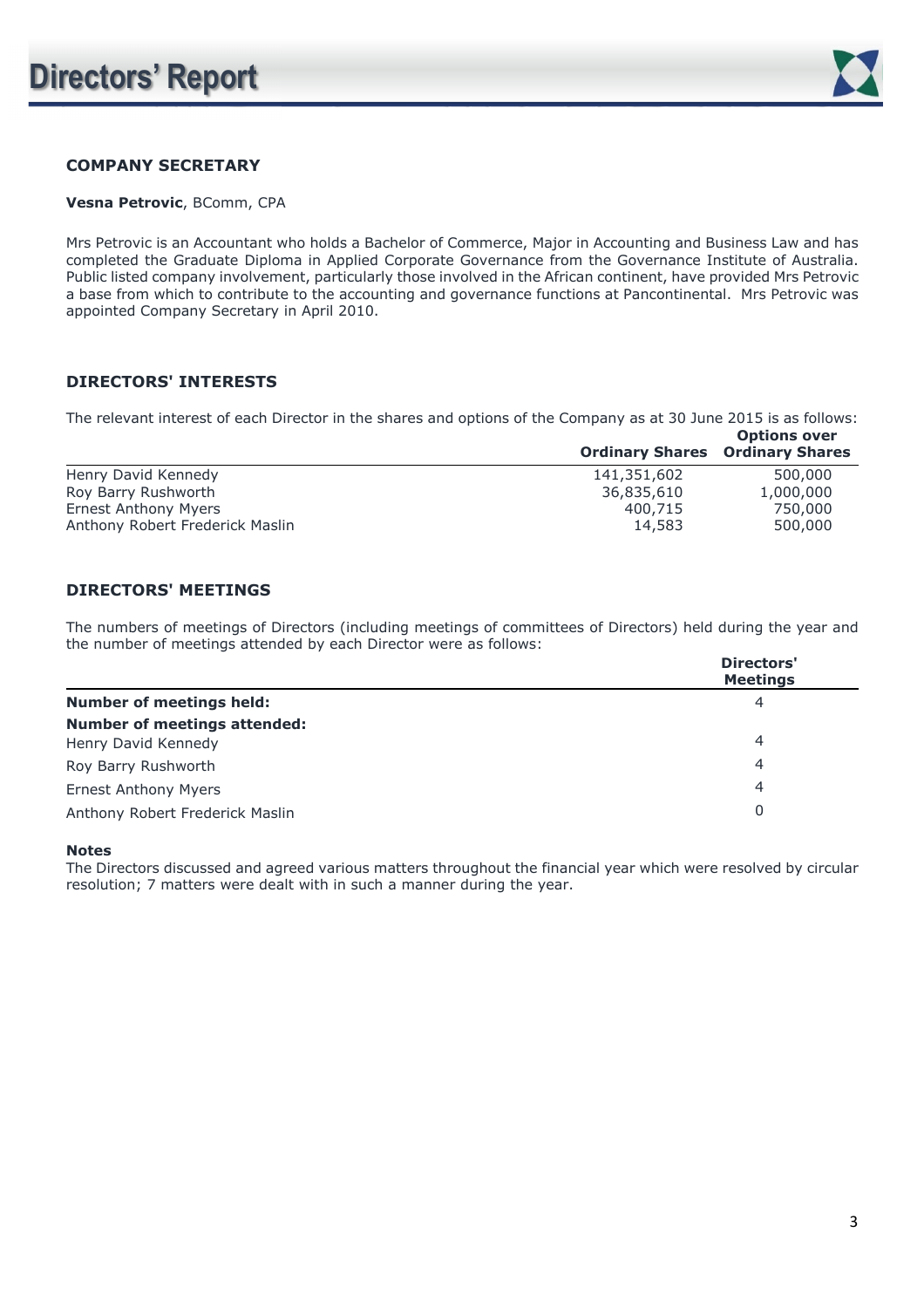

### **CORPORATE INFORMATION**

#### **Corporate structure**

Pancontinental Oil & Gas NL is a no liability company incorporated and domiciled in Australia. The Company's CAN is 003 029 543.

#### **Nature of operations and principal activities**

The principal activity during the year of entities within the consolidated entity was exploration for oil and gas.

There have been no significant changes in the nature of those activities during the year.

#### **Objectives**

Objectives of the group include:

- Continued exploration on the company's current portfolio of permits;
- Seek new ventures suitable for inclusion in the group's asset structure;
- Manage risks involved in the exploration industry; and
- Maintain liquidity.

The group's targets and strategies for meeting the above objectives include:

- Approve work programmes best suited for exploration success which are within the Company's financial capacity;
- Consider strategic alliances through joint ventures to minimise risks to the group;
- Focus on cost cutting in all non-essential areas; and
- Review appropriate fundraising proposals.

|                                                                                                                    | Cents  |
|--------------------------------------------------------------------------------------------------------------------|--------|
| Earnings (loss) per share                                                                                          |        |
| Basic earnings (loss) per share                                                                                    | (3.64) |
| Diluted earnings (loss) per share                                                                                  | (3.64) |
| The main contributing factor to the Earnings per Share result this financial year was the write off of exploration |        |
| licences Kenya L10A, Kenya L10B and the Company's former non-core Australian assets.                               |        |

#### **Employees**

The consolidated entity had five employees as at 30 June 2015, (2014: no employees). Pancontinental previously employed the services of a management company for its administration and accounting services whereas during the 2015 financial year, individuals were employed in place of the management services company. In addition, the consolidated entity employs the services of specialised consultants where and when needed.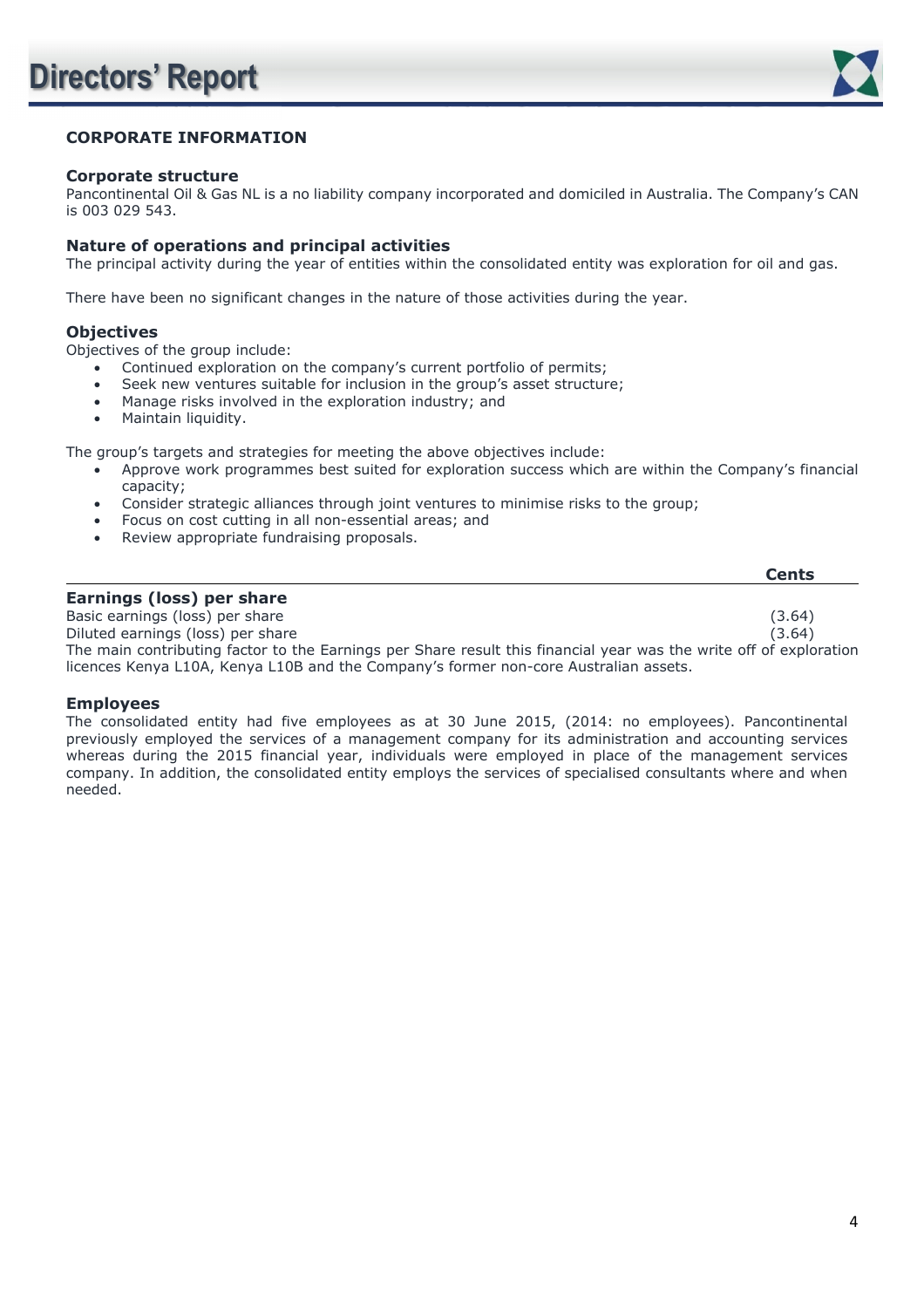

#### **OPERATING AND FINANCIAL REVIEW**

#### **Review of Operations**

#### *Kenya L6 [40% offshore, 16% onshore]*

Under the farmout secured with Milio International in recent years, Pancontinental is to be fully carried with no cap for; 2D seismic, interpretation, mapping and an onshore well. The work programme would satisfy the work commitments on the permit. Although a number of delays have been experienced, Operator Milio International is continuing with planning for the seismic acquisition proposed as part of the farmout agreement.

#### *Kenya L10A [18.75%] & Kenya L10B [25%]*

Due to current market conditions, the Company conducted internal evaluation of its exploration portfolio and as a result withdrew from the L10A and L10B blocks during the year. The Company is still of the belief that the area is prospective and is looking forward to the planned exploration programme in its Kenya L6 area.

#### *Namibia EL 0037 [30%]*

Pancontinental was successful in securing Tullow Oil as a joint venture partner in its EL 0037 licence, Namibia, with a planned exploration programme worth in excess of US\$100 million. Seismic operations to date worth over US \$30 million have been carried out with no cost to Pancontinental. The initial exploration programme has revealed four main prospects which will be further analysed before a drilling site can be chosen. The forward exploration programme is also free carried, with the Company encouraged by the results received from the Operator so far.

#### **Group Overview**

Pancontinental Oil and Gas NL was incorporated in 1985 and listed on the Australian Securities Exchange in 1986.

#### **Dynamics of the Business**

The company continues to look for new opportunities, particularly in Africa. Whilst the company is committed to further developing existing projects, emerging opportunities are reviewed on a timely basis.

#### **Performance Indicators**

The Board closely monitors and discusses the group's operating plans, financial budget and overall performance as well as the company's share price.

The underlying drivers which contribute to the company's performance and can be managed internally include a disciplined approach to reducing the group's non-essential costs and allocating funds to those areas which will add shareholder value. The company's share price is often influenced by factors outside the control of Management and the Board, such as market conditions; however through effective communication between the company and all of its Stakeholders the company can provide assurance that there are regular reviews in place to determine actions which should be implemented to mitigate risk and increase performance.

#### **Operating Results for the Year**

Summarised operating results are as follows:

| barmiansed operating results are as rollows.                                                                       | 2015            |                |
|--------------------------------------------------------------------------------------------------------------------|-----------------|----------------|
|                                                                                                                    | <b>Revenues</b> | <b>Results</b> |
|                                                                                                                    |                 |                |
| Non-segment and unallocated revenues and results                                                                   | 328,058         | (41,878,638)   |
| Consolidated entity revenues and results from                                                                      |                 |                |
| ordinary activities before income tax expense                                                                      | 328,058         | (41,878,638)   |
| The meets contributing factor to the Formings non Choro noult this financial wasnusse the write off of curloustian |                 |                |

The main contributing factor to the Earnings per Share result this financial year was the write off of exploration licences Kenya L10A, Kenya L10B and the Company's former non-core Australian assets.

#### **Shareholder Returns**

The group is in the exploration phase and so returns to Shareholders are primarily measured through capital growth.

|                                  |  | 2015 2014 2013 2012 2011 2010                         |  |
|----------------------------------|--|-------------------------------------------------------|--|
| Basic earnings per share (cents) |  | $(3.64)$ $(1.66)$ $(0.06)$ $(0.23)$ $(0.16)$ $(0.32)$ |  |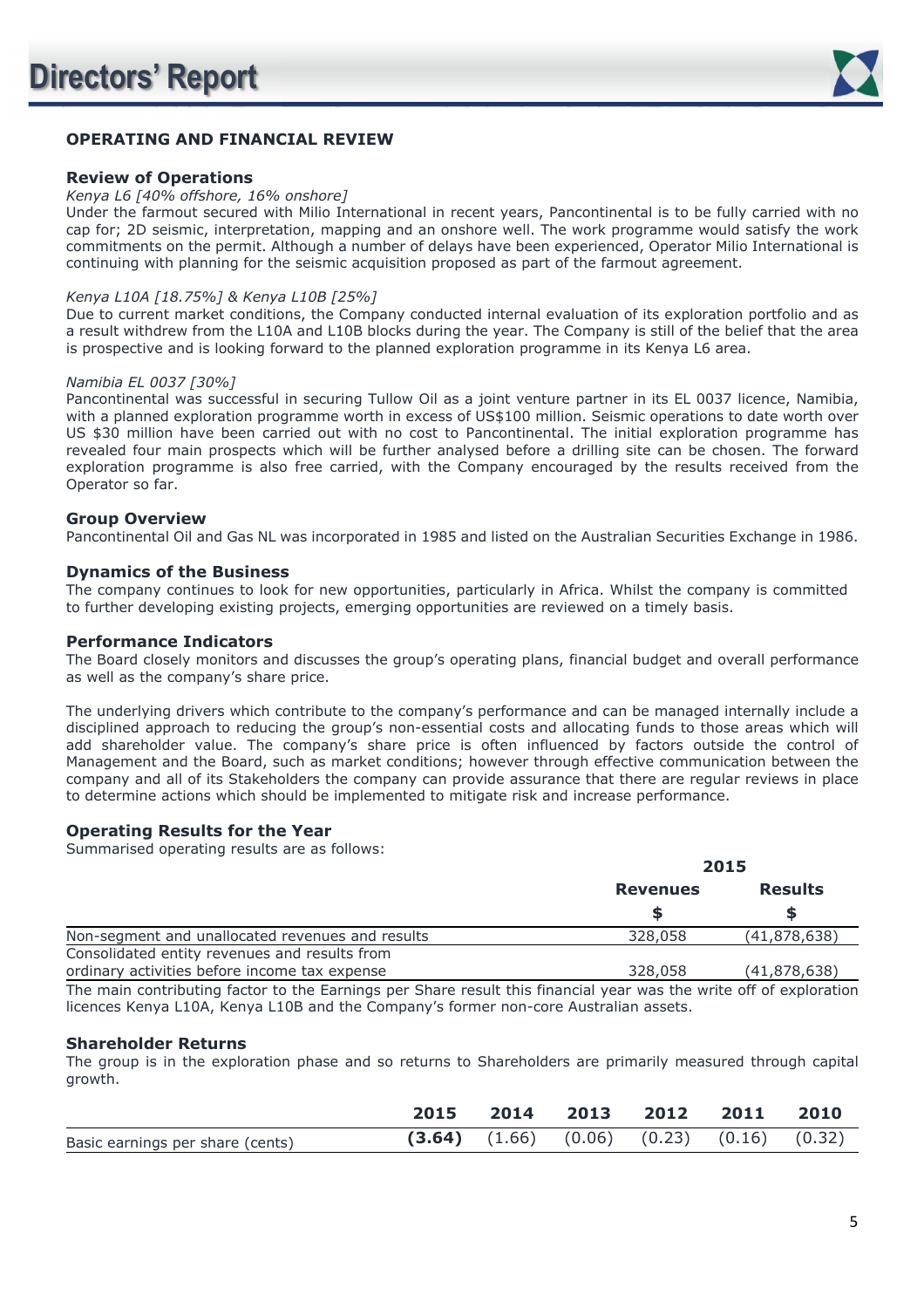

#### **Risk Management**

Risk management is the process by which an organisation identifies, analyses, responds, gathers information about and monitors strategic risks that could actually or potentially impact the organisation's ability to achieve its mission and objectives. The Board and Management assess risk as part of the ordinary course of business activities such as strategic planning, promotion, budgets, mergers and acquisitions, strategic partnerships, legislative changes and conducting business abroad.

The Board is responsible for ensuring that risks and opportunities are identified on a timely basis and that the group's objectives and activities are aligned with the risks and opportunities identified by the Board.

The group believes that it is crucial for all Board members to be a part of this process and as such the Board has not established a separate risk management committee. The Board has a number of mechanisms in place to ensure that its objectives and activities are aligned with the risks identified. These include the following:

- Implementation of operating plans and cash flow budgets by Management and Board monitoring of progress against these budgets.
- Ongoing analysis of business risks specific to the exploration industry.
- The group has advised each Director, Manager and Consultant that they must comply with a set of ethical standards maintaining appropriate core company values and objectives. Such standards ensure shareholder value is delivered and maintained. Standards cover legal compliance, conflict resolution, privileged information and fair dealing.
- The Board provides Shareholders with information using a comprehensive Continuous Disclosure Policy which includes identifying matters which have a material effect on the underlying security price. ASX announcements, the web page of the company and other media resources are used to convey such information. The Board encourages full participation by Shareholders at the AGM and Shareholders are requested to vote on Board and Executive remuneration aggregates as well as Employee Incentive Schemes.

The risk assessment process takes into account the following steps:

- Condition What is the particular problem that has been identified?;
- Criteria What is the standard that was not met? This may be an internal benchmark or industry standard;
- Cause Why did the problem occur?:
- Consequence What is the risk, negative outcome or opportunity foregone due to the finding?; and
- Corrective action What should Management and the Board do to correct the finding and implement procedures for the continued monitoring of the risk?.

The continued monitoring of risk within the group is directed at evaluating:

- The effectiveness and efficiency of operations;
- The reliability of financial and management internal processes and reporting; and
- Compliance with laws and regulations

to enable that the group to safeguard its assets.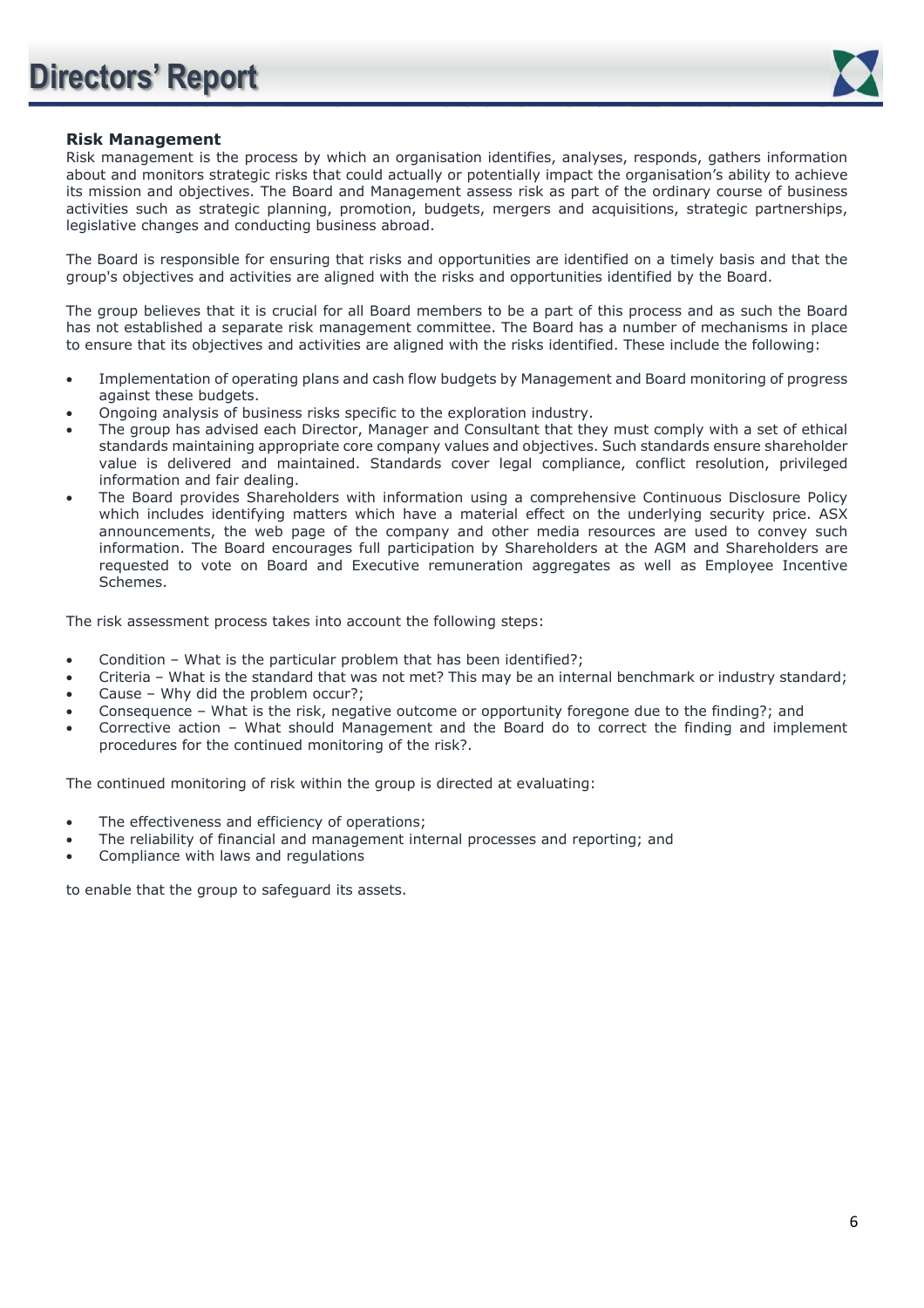

### **Review of Financial Condition**

Capital Structure

The group has a sound capital structure from which to continue its development programmes. During the year, the company maintained sufficient cash reserves and as such there was no requirement for any fundraising activities.

| Number of<br>shares      |  |
|--------------------------|--|
| 1,150,994,096 99,411,998 |  |
| $\equiv$                 |  |
| 1,150,994,096 99,411,998 |  |
|                          |  |

All options currently on issue were granted in previous financial years. No options have been granted since the end of the previous financial year.

2,250,000 options of the company expired during the year:

|                              | <b>Number</b> | Weighted       |
|------------------------------|---------------|----------------|
|                              | of            | average        |
| Option Reserve               | options       | exercise price |
| Balance at beginning of year | 5,000,000     | 0.12           |
| - expired                    | (2, 250, 000) | 0.13           |
| Balance at end of year       | 2,750,000     | 0.12           |

#### Treasury policy

The Board has not considered it necessary to establish a separate treasury function because of the size and scope of the group's activities.

#### Liquidity and Funding

The Company conducted its last significant fundraising in 2012. Since then, the Group has maintained adequate cash reserves to fund ongoing operations including paying its own way through a drilling programme. Going forward the Board recognises that there will be a need for the Company to review fundraising options in order to progress operations into the future.

#### **Statement of Compliance**

The above report is based on the guidelines in The Group of 100 Incorporated publication Guide to the Review of Operations and Financial Condition.

#### **SHARE OPTIONS**

#### **Unissued shares**

At the date of this report there were 2,750,000 unissued ordinary shares under options. Refer to the notes for further details on the options outstanding.

During the year, 2,250,000 options expired.

#### **Shares issued as a result of the exercise of Options**

There were no shares issued as a result of the exercise of options during the financial year.

#### **SIGNIFICANT CHANGES IN THE STATE OF AFFAIRS**

No significant changes in the state of affairs of the company occurred during the financial year.

#### **SIGNIFICANT EVENTS AFTER THE BALANCE DATE**

There were no significant events after balance date.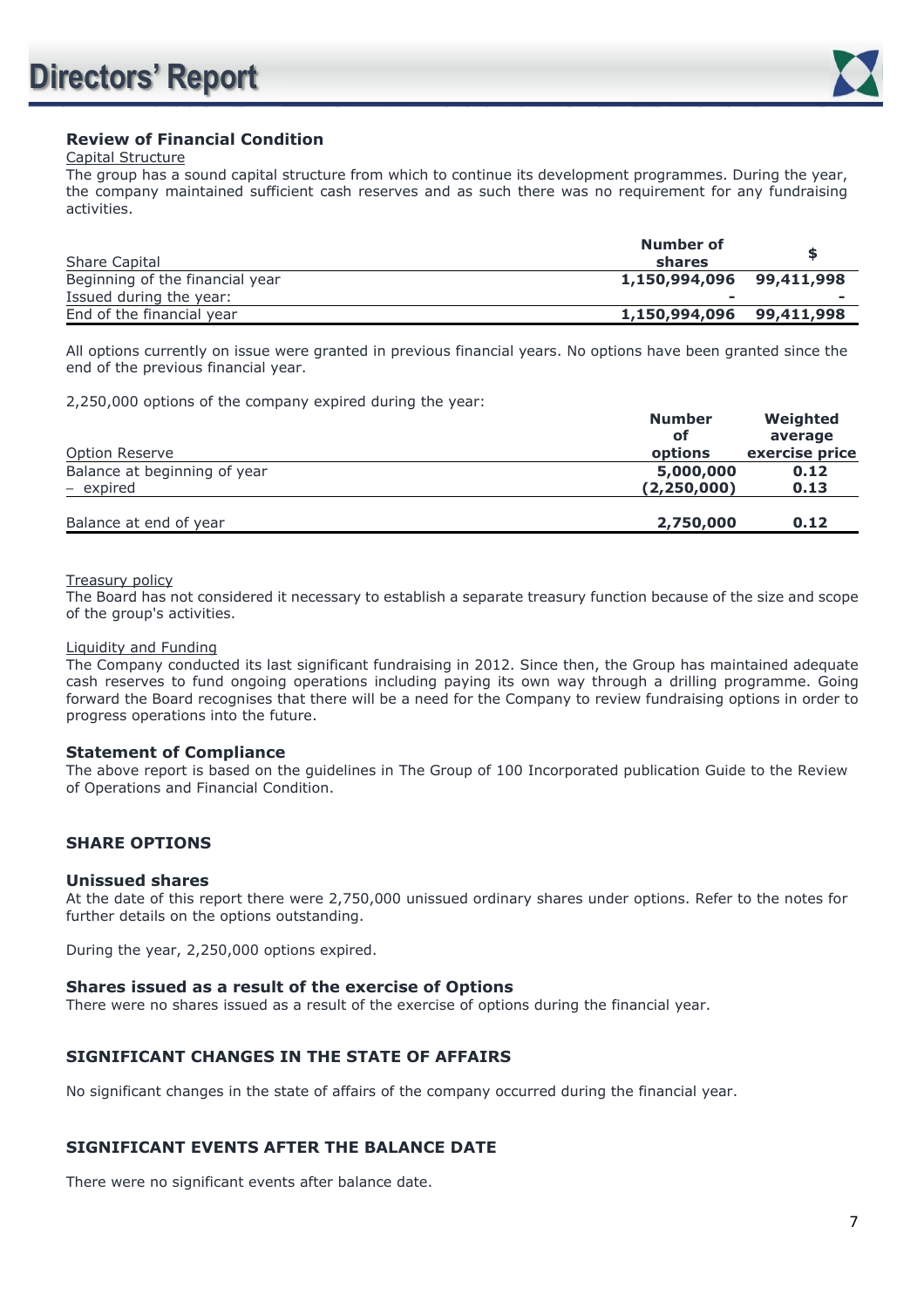

#### **LIKELY DEVELOPMENTS AND EXPECTED RESULTS**

The economic entity expects to maintain the present status and level of operations and hence there are no likely developments in the entity's operations.

#### **ENVIRONMENTAL REGULATION AND PERFORMANCE**

Pancontinental is committed to complying with any requirement for environmental management in any jurisdiction and country that it operates.

#### **INDEMNIFICATION AND INSURANCE OF DIRECTORS AND OFFICERS**

Since the end of the previous financial year the company has paid insurance premiums in respect of Directors' and officers' liability and legal expenses insurance contracts. The Directors have not included details of the nature of the liabilities covered or the amount of the premium paid in respect of the Directors and officers and legal expenses insurance contracts as such disclosure is prohibited under the terms of the contract. The premiums were paid in respect of the following officers of the company and its controlled entities:

HD Kennedy, RB Rushworth, EA Myers, ARF Maslin and V Petrovic.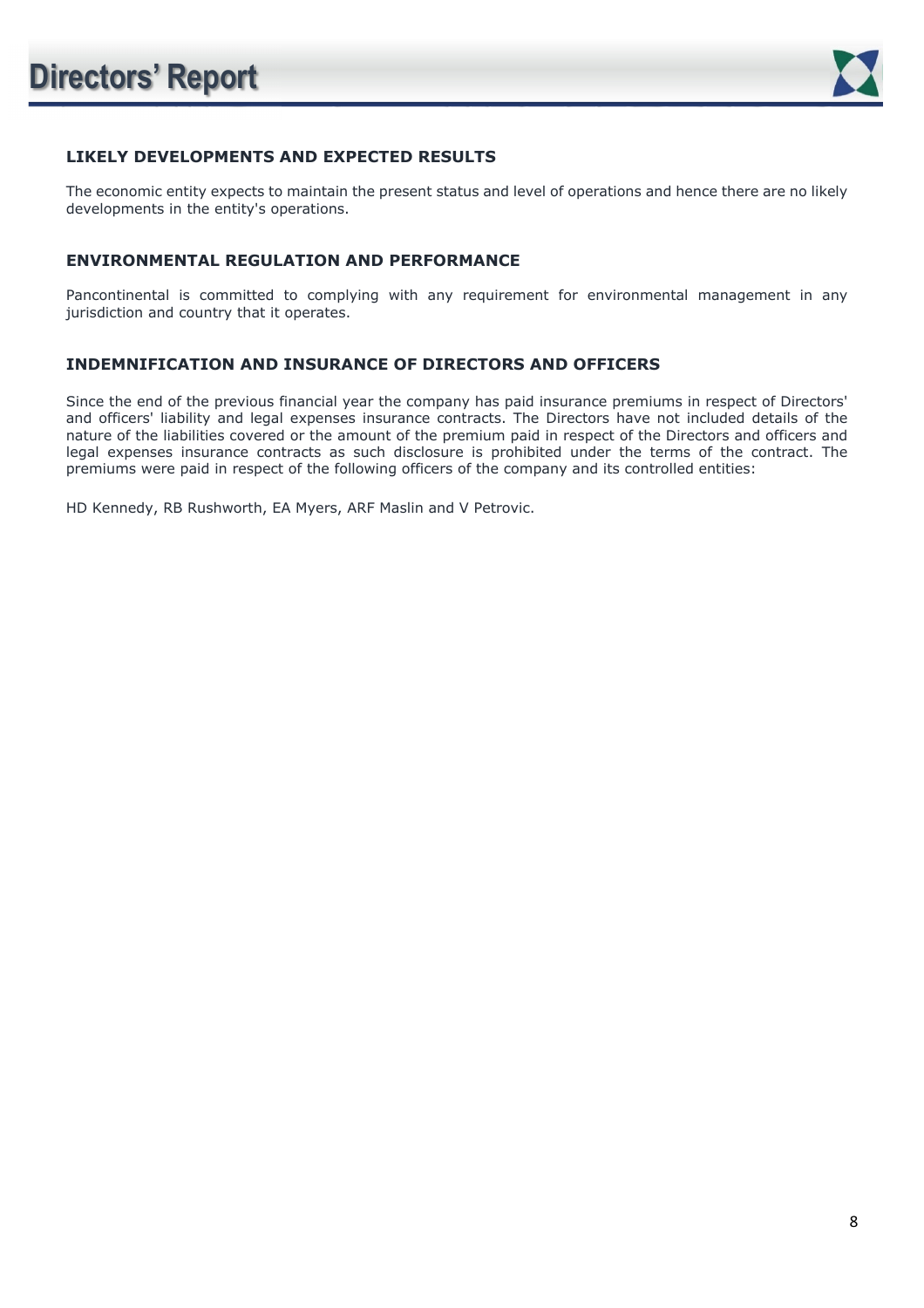

### **REMUNERATION REPORT (Audited)**

This report outlines the remuneration arrangements in place for Directors and Executives of Pancontinental Oil & Gas NL ("the company").

#### **Remuneration philosophy**

A description of the remuneration structures in place is as follows: The Non-Executive Directors received a fixed fee for their services, they do not receive performance based remuneration. The Chief Executive Officer received a fixed fee for his respective executive services (with no bonus or other performance-based remuneration). Directors do not receive any termination or retirement benefits.

#### **Remuneration committee**

The full Board carries out the role of the remuneration committee.

#### **Remuneration structure**

In accordance with best practice corporate governance, the structure of Non-Executive and Executive remuneration is separate and distinct.

#### **Non-Executive Director remuneration**

#### **Objective**

The Board seeks to set aggregate remuneration at a level which provides the company with the ability to attract and retain Directors of the highest calibre, whilst incurring a cost which is acceptable to Shareholders.

#### **Structure**

The Constitution and the ASX Listing Rules specify that the aggregate remuneration of Non-Executive Directors shall be determined from time to time by a general meeting. An amount not exceeding the amount determined is then divided between the Directors as agreed. The latest determination was at the Annual General Meeting held on 29 November 2007 when Shareholders approved an aggregate remuneration of \$400,000 per year. The amount of aggregate remuneration sought to be approved by Shareholders and the manner in which it is apportioned amongst Directors is reviewed annually. The Board considers advice from external sources as well as the fees paid to Non-Executive Directors of comparable companies when undertaking reviews. The Non-Executive Directors of the Company can participate in Employee Option Incentive Schemes with Shareholder approval. The remuneration of Executive and Non-Executive Directors for the period ending 30 June 2015 is detailed in Table 1 of this report.

#### **Senior Management and Executive Director remuneration**

#### Objective

The Board seeks to set aggregate remuneration at a level which provides the company with the ability to attract and retain Executives of the highest calibre, whilst incurring a cost which is acceptable to Shareholders.

#### **Structure**

In determining the level and make up of Executive remuneration, the Board may take independent advice from external sources when necessary. Details of the CEO's contract are as follows:

| Basic Sum:          | $$750,000$ (actual payments reduced to $$375,000$ ) |
|---------------------|-----------------------------------------------------|
| Capacity:           | Chief Executive Officer                             |
| Commencement        | 1 July 2012                                         |
| Termination Period: | $6-12$ months                                       |

The Board regularly reviews compensation levels to take into account market-related factors such as cost of living changes, any change to the scope of the role performed and any other relevant factors of influence. As such Executive Director remuneration was reduced by \$435,000pa during the year.

#### **Fixed remuneration**

#### **Objective**

The level of fixed Directors' fees is set so as to provide a base level which is both appropriate to the position and is competitive in the market.

#### **Structure**

Fixed primary remuneration is paid on a cash basis and there are no fringe benefits or other costs incurred by the company.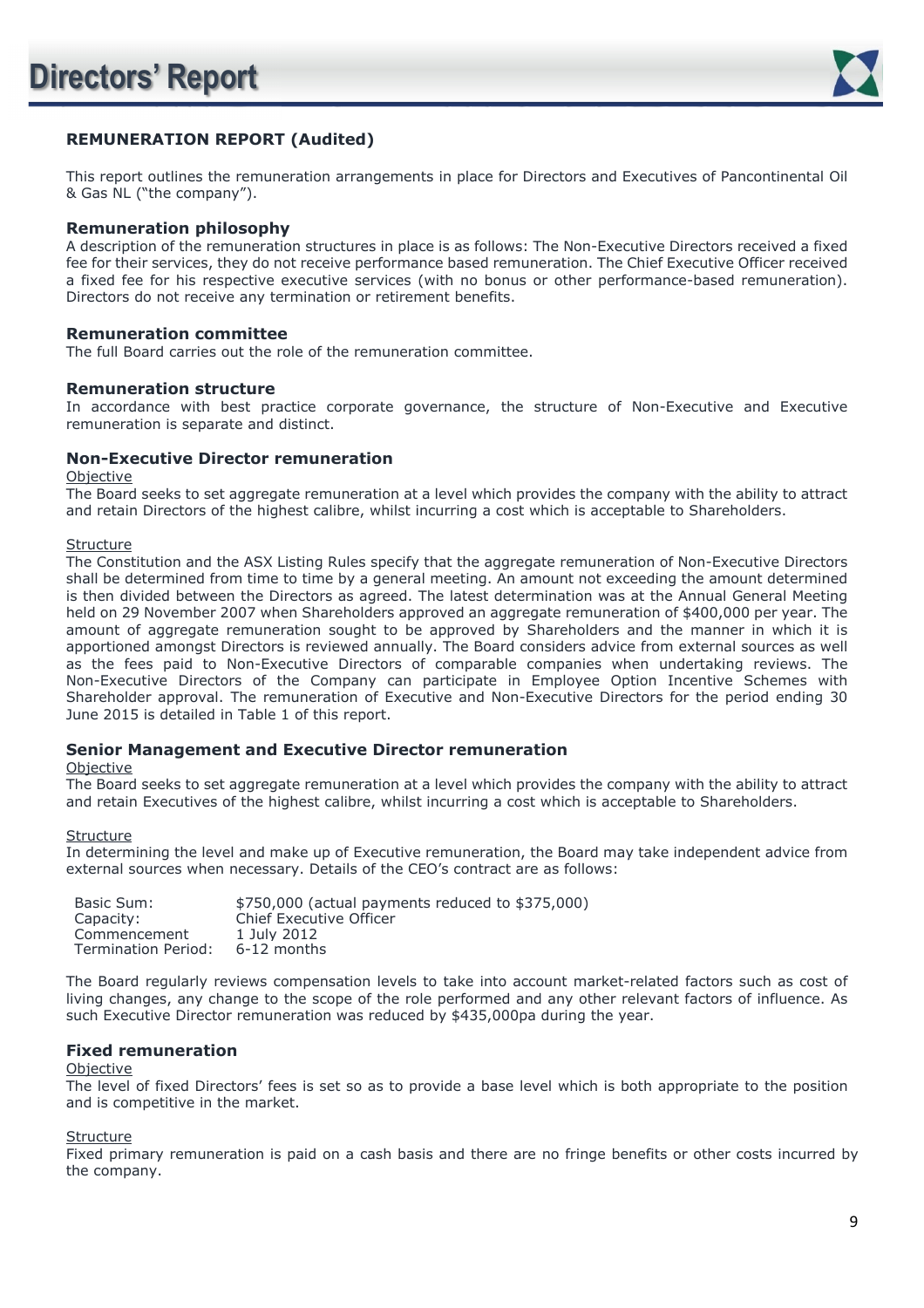

|                                        |             | <b>Post</b>             |                   |                |              | Value of   |
|----------------------------------------|-------------|-------------------------|-------------------|----------------|--------------|------------|
|                                        |             | <b>Primary benefits</b> | <b>Employment</b> | <b>Equity</b>  | <b>Total</b> | options as |
|                                        | Salary &    | <b>Cash STI</b>         | Super-            | <b>Options</b> |              | proportion |
|                                        | <b>Fees</b> |                         | annuation         | (Issued)       |              | of Revenue |
| <b>Henry David Kennedy</b>             |             |                         |                   |                |              |            |
| (Non-Executive Chairman)               |             |                         |                   |                |              |            |
| 2015                                   | 50,000      |                         |                   |                | 50,000       | $0.0\%$    |
| 2014                                   | 50,000      |                         |                   |                | 50,000       | $0.0\%$    |
| <b>Roy Barry Rushworth</b>             |             |                         |                   |                |              |            |
| (Executive Director,                   |             |                         |                   |                |              |            |
| <b>Chief Executive Officer)</b>        |             |                         |                   |                |              |            |
| 2015                                   | 643,750     |                         |                   |                | 643,750      | 0.0%       |
| 2014                                   | 750,000     |                         |                   |                | 750,000      | $0.0\%$    |
| <b>Ernest Anthony Myers1</b>           |             |                         |                   |                |              |            |
| (Executive Finance Director)           |             |                         |                   |                |              |            |
| 2015                                   | 245,000     |                         |                   |                | 245,000      | 0.0%       |
| 2014                                   | 48,000      |                         |                   |                | 48,000       | 0.0%       |
| <b>Anthony Robert Frederick Maslin</b> |             |                         |                   |                |              |            |
| (Non-Executive Director)               |             |                         |                   |                |              |            |
| 2015                                   | 48,000      |                         |                   |                | 48,000       | 0.0%       |
| 2014                                   | 48,000      | -                       |                   |                | 48,000       | $0.0\%$    |
| <b>Total Current Year</b>              |             |                         |                   |                |              |            |
| <b>Remuneration</b>                    | 986,750     |                         |                   | $\blacksquare$ | 986,750      |            |

### **Table 1: Director remuneration for the year ended 30 June 2015**

Note 1 – During the 2014 financial year, Mr Myers held a 50% interest in a consulting company which provided staff, accounting and administrative services to listed companies, including Pancontinental. Mr Myers was paid a salary from that company. The same company also paid the staff who provided company secretarial, accounting and administrative services to Pancontinental. In the 2015 financial year, the contract for services came to an end and Pancontinental sought the employment of individuals to fulfil the roles previously carried out by the consulting company.

#### **Table 2: Options granted as part of remuneration for the year ended 30 June 2015 (as approved by Shareholders)**

There were no options granted as part of remuneration for the year ended 30 June 2015 (30 June 2014: Nil).

Over the past five years options granted as part of Director and Management remuneration have been valued using an appropriate option pricing model, in which the option exercise price, the current level and volatility of the underlying share price, the risk-free interest rate, expected dividends on the underlying shares, the current market price of the underlying shares and the expected life of the options are taken into account. See following table for further details.

#### **Fair values of options:**

The fair value of each option is estimated on the date of grant using an appropriate option pricing model.

|                                 | 2015                     | 2014                     | 2013        | 2012    | 2011                     | 2010                     |
|---------------------------------|--------------------------|--------------------------|-------------|---------|--------------------------|--------------------------|
| Expected volatility             | $\overline{\phantom{0}}$ | $\overline{\phantom{0}}$ | <b>110%</b> | 120%    | $\overline{\phantom{0}}$ | $\overline{\phantom{0}}$ |
| Risk-free interest rate         | $\overline{\phantom{a}}$ |                          | 2.74%       | 3.57%   | $\overline{\phantom{a}}$ | -                        |
| Expected life of option         | $\overline{\phantom{0}}$ |                          | 4 vears     | 3 vears | $\overline{\phantom{a}}$ |                          |
| <b>Total number of options:</b> |                          |                          |             |         |                          |                          |

| <b>Number of options</b> | <b>Grant date</b> | <b>Vesting date</b> | Weighted average fair<br>value |
|--------------------------|-------------------|---------------------|--------------------------------|
| 2,750,000                | 30 Nov 12         | 30 Nov 12           | 0.06                           |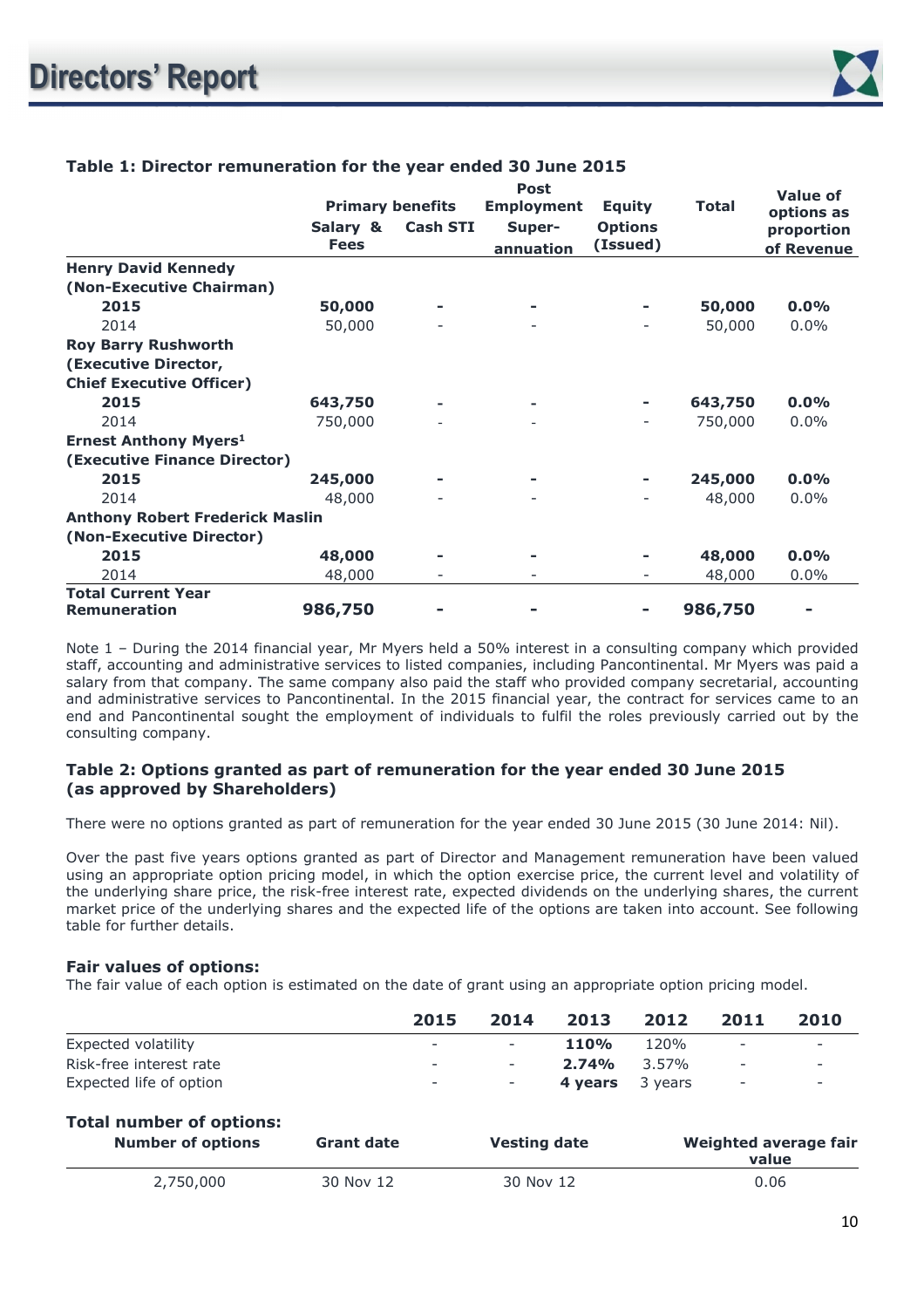

#### **Company Performance**

Company performance can be reflected in the movement of the company's share price over time. As the company is in an exploration phase, returns to Shareholders will primarily come through share price appreciation. The Board's strategy in achieving this aim is to acquire early stage projects which can attract quality joint venture partners.

The company has developed skills in the acquisition of quality projects and has also built strategic alliances with other companies to further develop its project portfolio.

#### **Consequences of Performance on Shareholder Wealth**

| <b>Return on Equity</b> | 2015         | 2014         | 2013       | 2012        | 2011       |
|-------------------------|--------------|--------------|------------|-------------|------------|
| Share price at 30 June  | \$0,006      | \$0.023      | \$0.050    | \$0.175     | \$0.110    |
| Average equity          | 34,563,322   | 65,037,139   | 72,686,103 | 43,124,939  | 13,566,697 |
| Net Profit /(Loss)      | (41,878,638) | (19,068,997) | (662,822)  | (1,805,773) | (967,031)  |
| Return on Equity in %   | $(121.16)\%$ | $(29.32)\%$  | $(0.91)\%$ | (4.19)%     | $(7.13)\%$ |

#### *END OF REMUNERATION REPORT*

#### **ROUNDING**

The amounts contained in this report and in the financial report have been rounded to the nearest \$1 (where rounding is applicable) under the option available to the company under ASIC Class Order 98/0100. The company is an entity to which the Class Order applies.

#### **AUDITOR'S INDEPENDENCE DECLARATION**

The auditor independence declaration is set out on the following page and reviews part of the Directors' Report for the year ended 30 June 2015.

#### **NON-AUDIT SERVICES**

Rothsay did not receive any payment for non-audit services during the year.

Signed in accordance with a resolution of the Directors.

Ernest Anthony Myers Director

Perth 30 September 2015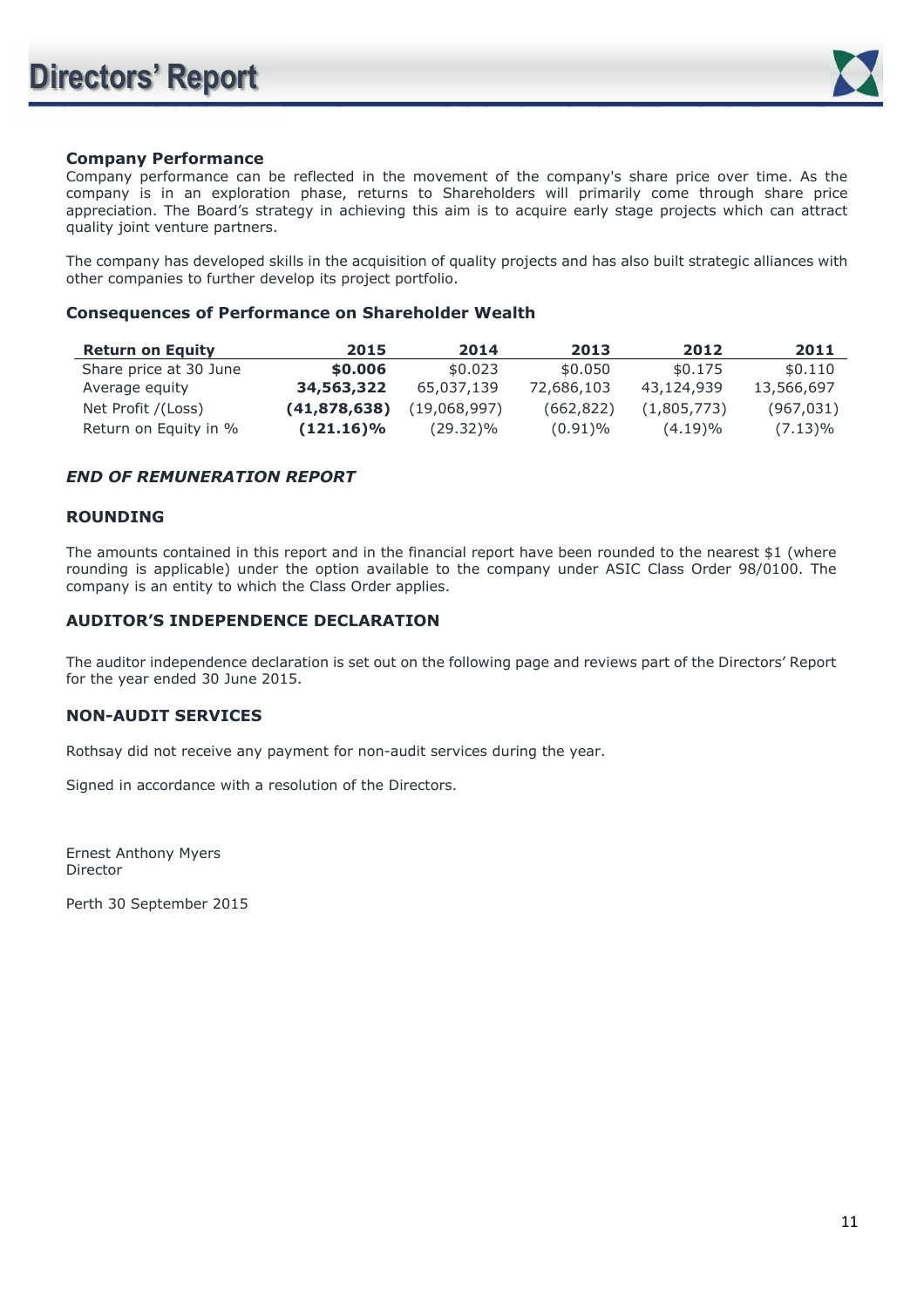

Level 1, Lincoln House, 4 Ventnor Avenue, West Perth WA 6005 P.O. Box 8716, Perth Business Centre WA 6849 Phone (08) 9486 7094 www.rothsayresources.com.au

**The Directors** Pancontinental Oil & Gas NL **PO Box 1154** West Perth WA 6872

**Dear Sirs** 

In accordance with Section 307C of the Corporations Act 2001 (the "Act") I hereby declare that to the best of my knowledge and belief there have been:

- no contraventions of the auditor independence requirements of the Act in  $\ddot{\phantom{0}}$ relation to the audit of the 30 June 2015 financial statements; and
- no contraventions of any applicable code of professional conduct in relation  $\mathbf{ii}$ to the audit.

Rolf Garda (Lead auditor)

fljado

**Rothsay Chartered Accountants** 

Dated 30 September 2015

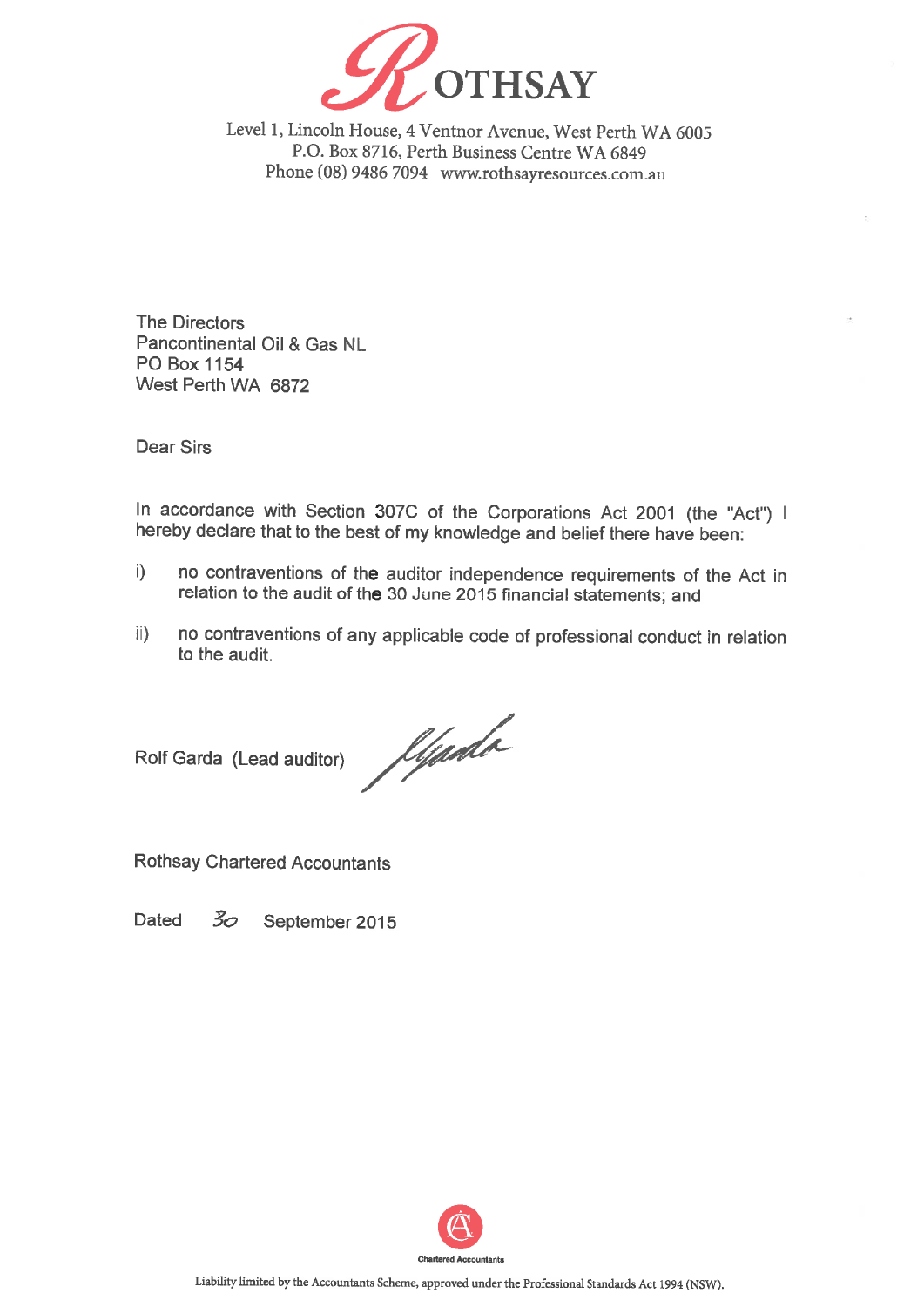

The Company's 2015 Corporate Governance Statement is presented below and can also be accessed at http://pancon.com.au/about-us/corporate-governance/. The Statement has been approved by the Board of Pancontinental Oil & Gas NL and is current as at 30 September 2015.

Pancontinental's Corporate Governance Statement outlines the Company's governance practices throughout the financial year and the extent of the Company's compliance, as at 30 June 2015 with the ASX Corporate Governance Council's third edition of Corporate Governance Principles and Recommendations.

The Company will regularly review its current practices to ensure they evolve with good practice methods recommended by regulatory bodies while taking into account factors such as the size, nature and activities of the Company.

|     | Corporate Governance Council Recommendation followed by Pancontinental Oil & Gas NL<br><b>Corporate Governance Comments</b>                                                                                                                                                                                                                                                                                                                                                                                                                           |  |  |
|-----|-------------------------------------------------------------------------------------------------------------------------------------------------------------------------------------------------------------------------------------------------------------------------------------------------------------------------------------------------------------------------------------------------------------------------------------------------------------------------------------------------------------------------------------------------------|--|--|
|     | <b>PRINCIPLE 1 - LAY SOLID FOUNDATIONS FOR MANAGEMENT AND OVERSIGHT</b>                                                                                                                                                                                                                                                                                                                                                                                                                                                                               |  |  |
| 1.1 | A listed entity should disclose:<br>(a) the respective roles and responsibilities of its board and management; and<br>those matters expressly reserved to the board and those delegated to management.<br>(b)                                                                                                                                                                                                                                                                                                                                         |  |  |
|     | Adopted - Pancontinental has adopted a Board Charter which can be found on the Company's<br>website at http://pancon.com.au/about-us/corporate-governance/ The Charter outlines the roles<br>and responsibilities of Board and Management including the responsibilities for not only the Board<br>as a whole but also the Chairman, Chief Executive Officer and Non-Executive / Independent<br>Directors.                                                                                                                                            |  |  |
|     | The Charter contains a list of responsibilities for the Board which cannot be directly delegated to<br>Senior Management, however day-to-day activities required to fulfil those responsibilities may be<br>assigned to Senior Management.                                                                                                                                                                                                                                                                                                            |  |  |
| 1.2 | A listed entity should:<br>undertake appropriate checks before appointing a person, or putting forward to security<br>(a)<br>holders a candidate for election, as a director; and<br>provide security holders with all material information in its possession relevant to a decision<br>(b)<br>on whether or not to elect or re-elect a director.                                                                                                                                                                                                     |  |  |
|     | Adopted - The Company's Nomination Committee Charter which has been disclosed on the<br>Pancontinental website http://pancon.com.au/about-us/corporate-governance/ outlines the role<br>of the Nomination Committee including the oversight of the Company's selection and appointment<br>practices for Directors.                                                                                                                                                                                                                                    |  |  |
|     | As part of its Corporate Governance Manual the Company has also adopted a Policy and Procedure<br>(Re)Appointment<br>of<br>Directors<br>for<br>Selection<br>and<br>which<br>can<br>be<br>found<br>at<br>http://pancon.com.au/about-us/corporate-governance/ The Policy and Procedure outlines the<br>process for the evaluation and appointment of new Board members, as well as listing information<br>that is required to be provided to Shareholders so that they may make an informed decision<br>regarding the election of a proposed candidate. |  |  |
|     | The Nomination Committee Charter empowers the Directors to engage external consultants such<br>as Employment Screening Australia who are a CrimTrac accredited information agent that adheres<br>to the Australian Standard AS 4811-2006 Employment Screening.                                                                                                                                                                                                                                                                                        |  |  |
| 1.3 | A listed entity should have a written agreement with each director and senior executive setting<br>out the terms of their appointment.                                                                                                                                                                                                                                                                                                                                                                                                                |  |  |
|     | Adopted - Each Director is in possession of a written agreement setting out the terms of their<br>appointment including their right to independent professional advice if required to fulfil their<br>capacity as Director.                                                                                                                                                                                                                                                                                                                           |  |  |
|     | Material terms of any employment, service or consultancy agreement are disclosed.                                                                                                                                                                                                                                                                                                                                                                                                                                                                     |  |  |
| 1.4 | The company secretary of a listed entity should be accountable directly to the board, through the<br>chair, on all matters to do with the proper functioning of the board.                                                                                                                                                                                                                                                                                                                                                                            |  |  |
|     | Adopted - The Company Secretary is accountable to the Board through the Chairman on matters<br>relating to the proper functioning of the Board.                                                                                                                                                                                                                                                                                                                                                                                                       |  |  |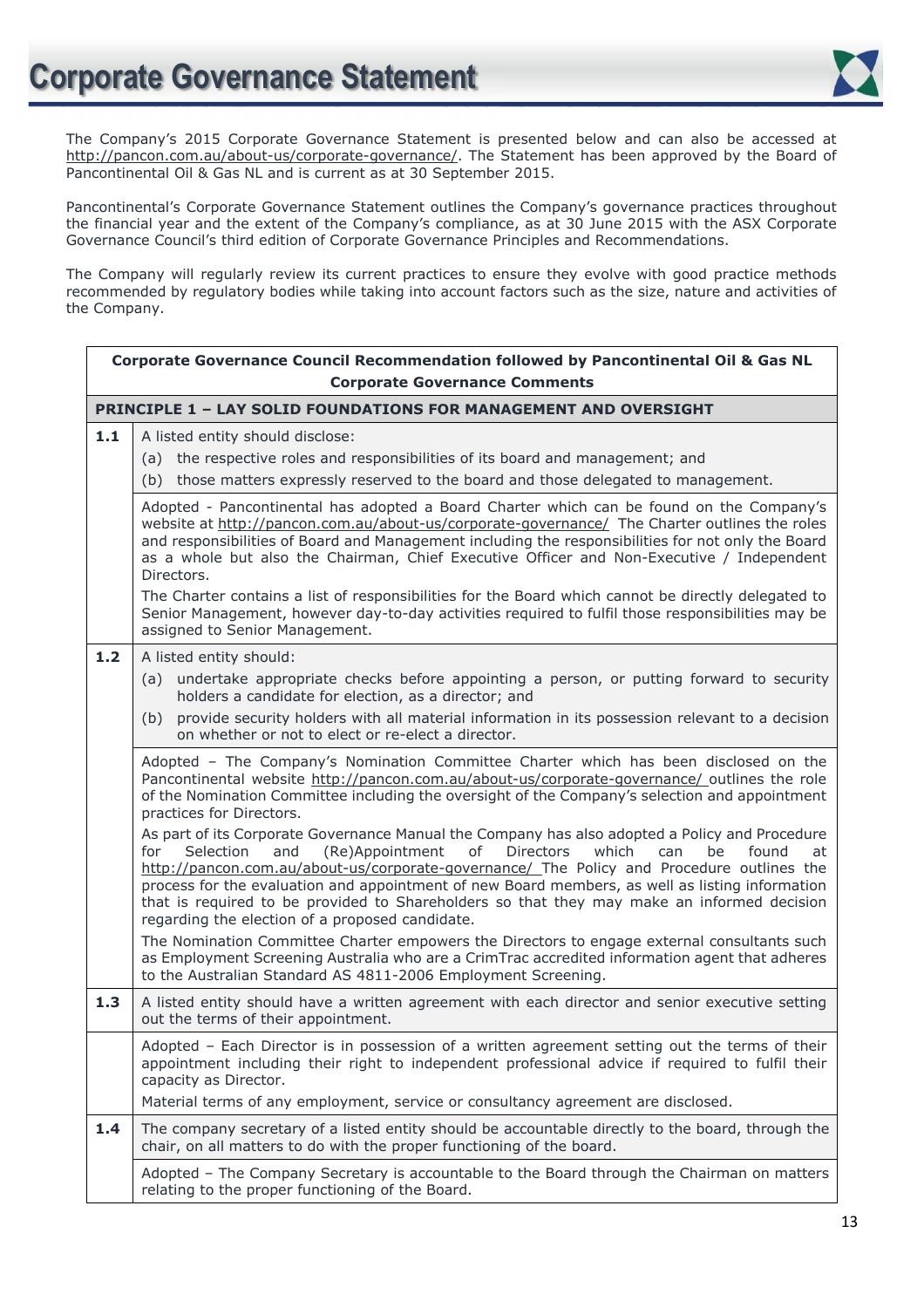

The Company Secretary completes and circulates board papers, records minutes of the business discussed at Board Meetings and communicates with the Board on: governance matters, application of the Company's Constitution, the ASX Listing Rules and other relevant laws. They are a point of reference between the Board and Management. 1.5 A listed entity should: (a) have a diversity policy which includes requirements for the board or a relevant committee of the board to set measurable objectives for achieving gender diversity and to assess annually both the objectives and the entity's progress in achieving them; (b) disclose that policy or a summary of it; and (c) disclose as at the end of each reporting period the measurable objectives for achieving gender diversity set by the board or a relevant committee of the board in accordance with the entity's diversity policy and its progress towards achieving them and either: 1. the respective proportions of men and women on the board, in senior executive positions and across the whole organisation (including how the entity has defined "senior executive" for these purposes); or 2. if the entity is a "relevant employer" under the Workplace Gender Equality Act, the entity's most recent "Gender Equality Indicators", as defined in and published under that Act. Adopted – Pancontinental has formally adopted a Diversity Policy which can be found at http://pancon.com.au/about-us/corporate-governance/ **Diversity – Board Composition** The mix of skills and diversity for which the Company is looking to achieve in membership of the Board is one that is as diverse as practical given the size and scope of the Company's operations. In considering new member appointments, the Board evaluates the candidate's ability to actively participate in Board matters by exercising sensible business judgement and committing the time required to fulfil the role effectively so that the Company can move towards achieving its strategic goals. **Diversity – Measurable Objectives** The main objectives with regard to diversity include: • The Company's composition of Board, Executive, Management and Employees to be as diverse as practicable; • To provide equal opportunities for all positions within the Group and continue the Group's commitment to employment based on merit; • Periodic review of the Group's workforce structure and assessment of where and how improvements can be implemented incorporating greater diversity. The above objectives set by the Company with regard to diversity have been met, as described below: • Blend of skills – wide range of backgrounds; geology, petroleum exploration, finance and corporate experience; • Cultural backgrounds – Australian, American, English and European; Gender - both male and female; and Age – the age range spans over 40 years. **Diversity – Annual Reporting 2015 2014**  Board & Company Secretary 20% 20% Employees 67% N/A [no employees] **Total Workforce 37% 20%**  The Australian Government's Workplace Gender Equality Agency periodically releases statistics with regard to the gender composition of the Australian workforce by industry. With reference to the latest publication in April 2015, Pancontinental far exceeds the industry average of 16.1% of women.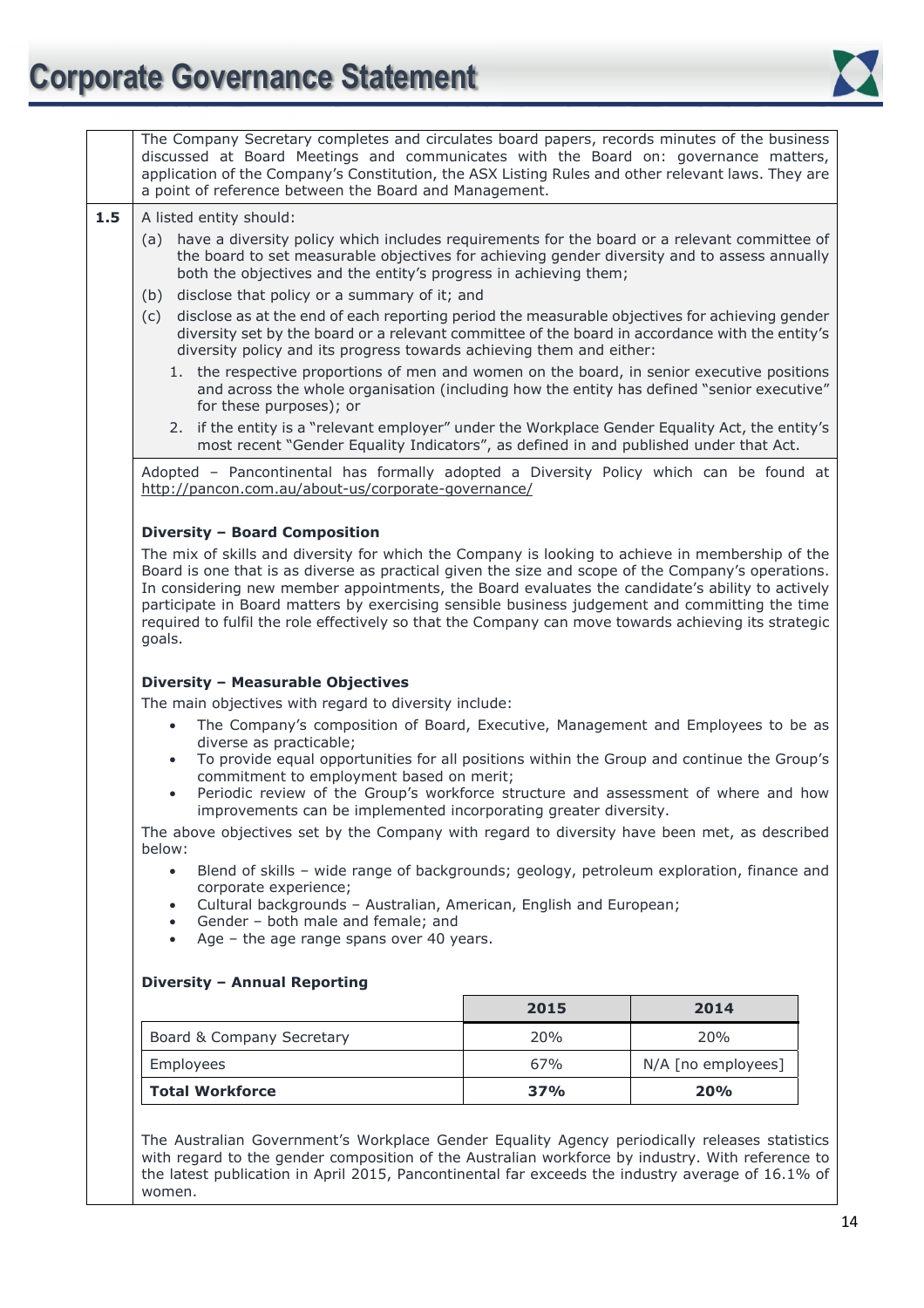

| 1.6 | A listed entity should:                                                                                                                                                                                                                                                                                                                                                                                                                                                                                                                                                                                                                                                                                                                                                                                                                                                                                                                                                         |  |  |
|-----|---------------------------------------------------------------------------------------------------------------------------------------------------------------------------------------------------------------------------------------------------------------------------------------------------------------------------------------------------------------------------------------------------------------------------------------------------------------------------------------------------------------------------------------------------------------------------------------------------------------------------------------------------------------------------------------------------------------------------------------------------------------------------------------------------------------------------------------------------------------------------------------------------------------------------------------------------------------------------------|--|--|
|     | a) have and disclose a process for periodically evaluating the performance of the board, its<br>committees and individual directors; and                                                                                                                                                                                                                                                                                                                                                                                                                                                                                                                                                                                                                                                                                                                                                                                                                                        |  |  |
|     | b) disclose, in relation to each reporting period, whether a performance evaluation was<br>undertaken in the reporting period in accordance with that process.                                                                                                                                                                                                                                                                                                                                                                                                                                                                                                                                                                                                                                                                                                                                                                                                                  |  |  |
|     | Adopted - The Company's website includes a policy with regard to the Process for Performance<br>Evaluation which can be found at http://pancon.com.au/about-us/corporate-governance/<br>During the reporting period a formal evaluation of the Board and its members was not carried out<br>however the composition of the Board, its suitability to carry out the Company's objectives and<br>remuneration levels are reviewed on an as required basis. For example, during the financial year<br>market conditions dictated the oil and gas environment prompting companies to review<br>expenditures in order to preserve cash balances. As such, Pancontinental reduced Executive<br>Director salaries by \$435,000 per annum to adapt to market circumstances. Although the<br>instability in the oil and gas industry is not attributable to the Directors it does show the willingness<br>of the Board to put requisite measures in place when industry settings change. |  |  |
| 1.7 | A listed entity should:<br>a) have and disclose a process for periodically evaluating the performance of its senior<br>executives; and<br>b) disclose, in relation to each reporting period, whether a performance evaluation was<br>undertaken in the reporting period in accordance with that process.<br>Adopted - The Company's website includes a policy with regard to the process for performance<br>evaluation which can be found at http://pancon.com.au/about-us/corporate-governance/<br>With regard to the current financial reporting period, a formal evaluation of the performance of<br>Senior Executives was not carried out as the suitability and size of the Company's workforce is                                                                                                                                                                                                                                                                         |  |  |
|     | reviewed by the Board on an as required basis.                                                                                                                                                                                                                                                                                                                                                                                                                                                                                                                                                                                                                                                                                                                                                                                                                                                                                                                                  |  |  |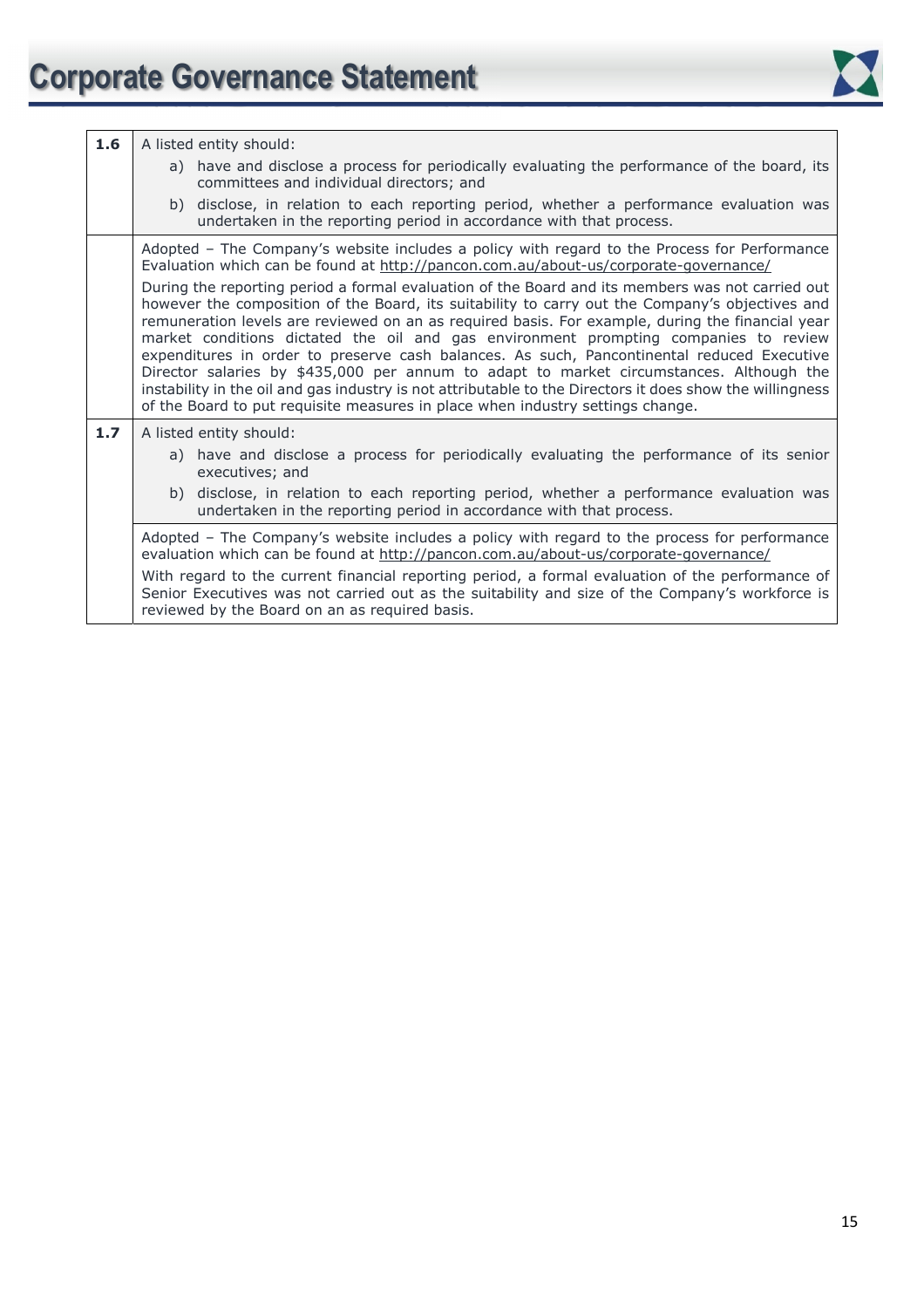

|     |                                                                                                                                                                                                                                                                                                              | <b>PRINCIPLE 2 - STRUCTURE THE BOARD TO ADD VALUE</b>                              |           |                                                                                                                                                                                                                                                                                                                 |           |  |
|-----|--------------------------------------------------------------------------------------------------------------------------------------------------------------------------------------------------------------------------------------------------------------------------------------------------------------|------------------------------------------------------------------------------------|-----------|-----------------------------------------------------------------------------------------------------------------------------------------------------------------------------------------------------------------------------------------------------------------------------------------------------------------|-----------|--|
| 2.1 | The board of a listed entity should:                                                                                                                                                                                                                                                                         |                                                                                    |           |                                                                                                                                                                                                                                                                                                                 |           |  |
|     |                                                                                                                                                                                                                                                                                                              | (a) have a nomination committee which:                                             |           |                                                                                                                                                                                                                                                                                                                 |           |  |
|     |                                                                                                                                                                                                                                                                                                              |                                                                                    |           | (1) has at least three members, a majority of whom are independent directors; and                                                                                                                                                                                                                               |           |  |
|     |                                                                                                                                                                                                                                                                                                              | (2) is chaired by an independent director,                                         |           |                                                                                                                                                                                                                                                                                                                 |           |  |
|     |                                                                                                                                                                                                                                                                                                              | and disclose:                                                                      |           |                                                                                                                                                                                                                                                                                                                 |           |  |
|     |                                                                                                                                                                                                                                                                                                              | (3) the charter of the committee;<br>(4) the members of the committee; and         |           |                                                                                                                                                                                                                                                                                                                 |           |  |
|     |                                                                                                                                                                                                                                                                                                              |                                                                                    |           | (5) as at the end of each reporting period, the number of times the committee met throughout                                                                                                                                                                                                                    |           |  |
|     |                                                                                                                                                                                                                                                                                                              |                                                                                    |           | the period and the individual attendances of the members at those meetings; or                                                                                                                                                                                                                                  |           |  |
|     |                                                                                                                                                                                                                                                                                                              | duties and responsibilities effectively.                                           |           | (b) if it does not have a nomination committee, disclose that fact and the processes it employs<br>to address board succession issues and to ensure that the board has the appropriate balance<br>of skills, knowledge, experience, independence and diversity to enable it to discharge its                    |           |  |
|     |                                                                                                                                                                                                                                                                                                              |                                                                                    |           | Not Adopted - The full Board fulfils the role of the Nomination Committee.                                                                                                                                                                                                                                      |           |  |
|     |                                                                                                                                                                                                                                                                                                              |                                                                                    |           | The Board considers those matters that would ordinarily be the responsibility of a Nomination                                                                                                                                                                                                                   |           |  |
|     |                                                                                                                                                                                                                                                                                                              |                                                                                    |           | Committee and no separate meetings were held as the Nomination Committee during the year.<br>The Board has adopted a Nomination Committee Charter which is disclosed on the Company's                                                                                                                           |           |  |
|     |                                                                                                                                                                                                                                                                                                              |                                                                                    |           | website at http://pancon.com.au/about-us/corporate-governance/ The Charter as well as the                                                                                                                                                                                                                       |           |  |
|     |                                                                                                                                                                                                                                                                                                              |                                                                                    |           | Company's Policy and Procedure for Selection and (Re) Appointment of Directors                                                                                                                                                                                                                                  |           |  |
|     |                                                                                                                                                                                                                                                                                                              | when convening to discuss Nomination Committee matters.                            |           | http://pancon.com.au/about-us/corporate-governance/ and Succession Plan Policy are applied                                                                                                                                                                                                                      |           |  |
|     |                                                                                                                                                                                                                                                                                                              |                                                                                    |           |                                                                                                                                                                                                                                                                                                                 |           |  |
|     | In assessing the Company's diversity objectives, the composition of the Board is considered with<br>regard to blend of skills, experience, independence and diversity. The Directors consider that the<br>current Board has the appropriate balance to successfully carry out the duties required of them as |                                                                                    |           |                                                                                                                                                                                                                                                                                                                 |           |  |
|     |                                                                                                                                                                                                                                                                                                              | Officers of the Company.                                                           |           |                                                                                                                                                                                                                                                                                                                 |           |  |
| 2.2 |                                                                                                                                                                                                                                                                                                              |                                                                                    |           | A listed entity should have and disclose a board skills matrix setting out the mix of skills and                                                                                                                                                                                                                |           |  |
|     |                                                                                                                                                                                                                                                                                                              | diversity that the board currently has or is looking to achieve in its membership. |           |                                                                                                                                                                                                                                                                                                                 |           |  |
|     | Adopted - The Board is seeking Directors who collectively have the skills, knowledge and<br>experience to govern and direct the Company effectively. The below table shows the key skills and<br>experience the Board as a whole possess.                                                                    |                                                                                    |           |                                                                                                                                                                                                                                                                                                                 |           |  |
|     |                                                                                                                                                                                                                                                                                                              | <b>Board Expertise</b>                                                             |           | <b>Board Experience</b>                                                                                                                                                                                                                                                                                         |           |  |
|     |                                                                                                                                                                                                                                                                                                              | Commercial                                                                         |           | Capital Raisings                                                                                                                                                                                                                                                                                                |           |  |
|     |                                                                                                                                                                                                                                                                                                              | Compliance                                                                         | $\bullet$ | Company Promotion                                                                                                                                                                                                                                                                                               |           |  |
|     |                                                                                                                                                                                                                                                                                                              | Corporate                                                                          | $\bullet$ | Financial Management                                                                                                                                                                                                                                                                                            |           |  |
|     |                                                                                                                                                                                                                                                                                                              | Ethics                                                                             | $\bullet$ | Former Board Experience                                                                                                                                                                                                                                                                                         |           |  |
|     |                                                                                                                                                                                                                                                                                                              | Exploration                                                                        | $\bullet$ | <b>International Business</b>                                                                                                                                                                                                                                                                                   |           |  |
|     |                                                                                                                                                                                                                                                                                                              | Finance                                                                            | $\bullet$ | Listed Company Management                                                                                                                                                                                                                                                                                       | $\bullet$ |  |
|     |                                                                                                                                                                                                                                                                                                              | Geology                                                                            | $\bullet$ | Mergers & Acquisitions                                                                                                                                                                                                                                                                                          |           |  |
|     |                                                                                                                                                                                                                                                                                                              | Governance                                                                         |           | Mineral Exploration                                                                                                                                                                                                                                                                                             |           |  |
|     |                                                                                                                                                                                                                                                                                                              | <b>Risk</b>                                                                        | $\bullet$ | Mineral Production                                                                                                                                                                                                                                                                                              |           |  |
|     |                                                                                                                                                                                                                                                                                                              | Strategy                                                                           | $\bullet$ | Oil & Gas Exploration                                                                                                                                                                                                                                                                                           |           |  |
|     |                                                                                                                                                                                                                                                                                                              |                                                                                    |           |                                                                                                                                                                                                                                                                                                                 |           |  |
|     |                                                                                                                                                                                                                                                                                                              |                                                                                    |           | Details of each of the Director's qualifications are set out in the Directors' Report. All of the<br>Directors have substantial industry experience and consider themselves to be financially literate.<br>Mr Myers, is a Certified Practicing Accountant and therefore meets the tests of financial expertise. |           |  |
|     |                                                                                                                                                                                                                                                                                                              |                                                                                    |           |                                                                                                                                                                                                                                                                                                                 |           |  |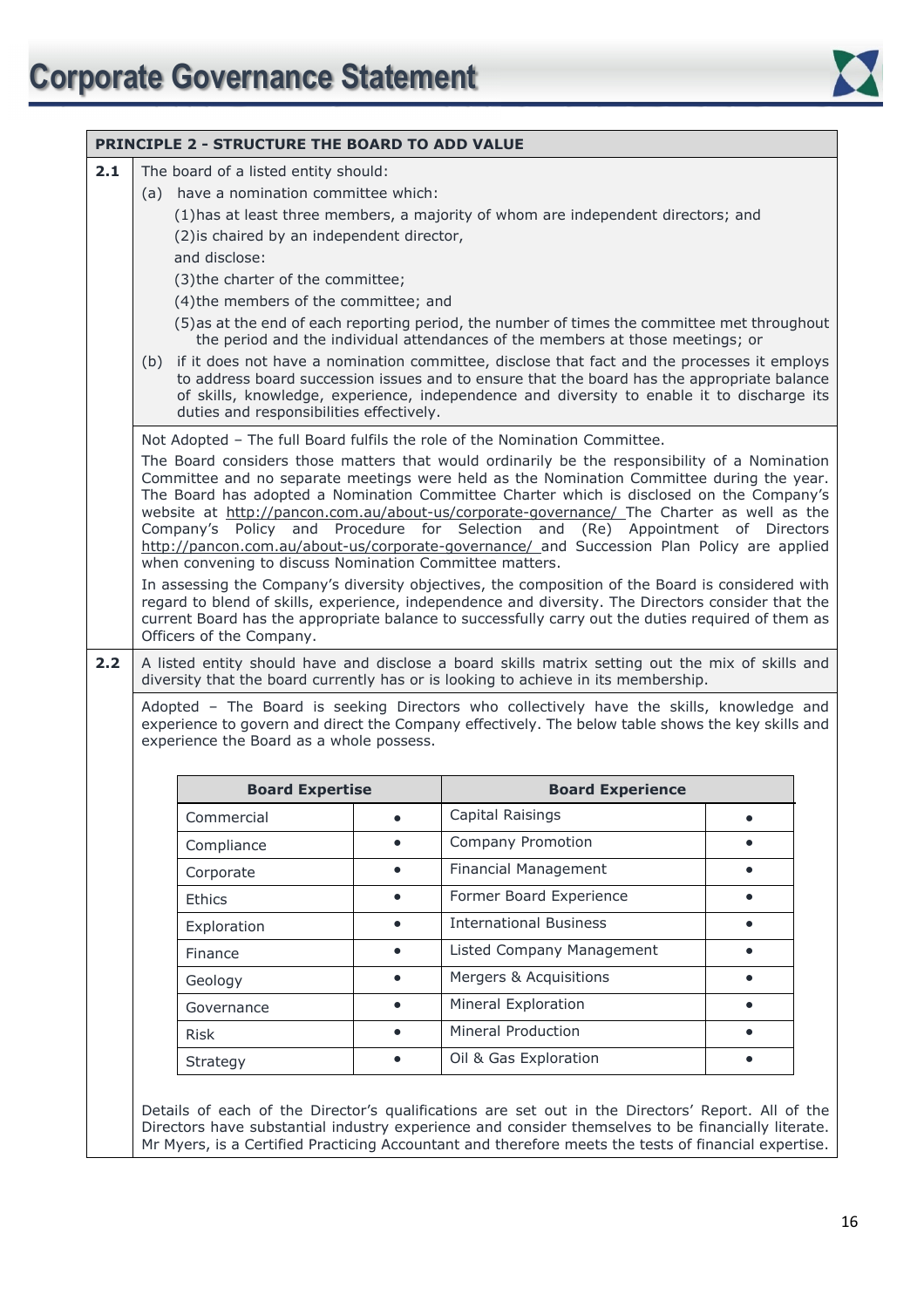

|     | Pancontinental acknowledges that the skills, knowledge and experience required on the Board will<br>change as the Organisation evolves however under the current circumstances, the mix of expertise<br>and experience identified above is beneficial in meeting the current challenges faced by the Group.                                                                                                                                                                                                                                                                                                                                                                                                                                                                                                    |                                                                                                                                                                                                                                                                                                                                                                                                                                                                                                                                                                                                                                                                                                                                                                                                                                                                                                |               |                                   |
|-----|----------------------------------------------------------------------------------------------------------------------------------------------------------------------------------------------------------------------------------------------------------------------------------------------------------------------------------------------------------------------------------------------------------------------------------------------------------------------------------------------------------------------------------------------------------------------------------------------------------------------------------------------------------------------------------------------------------------------------------------------------------------------------------------------------------------|------------------------------------------------------------------------------------------------------------------------------------------------------------------------------------------------------------------------------------------------------------------------------------------------------------------------------------------------------------------------------------------------------------------------------------------------------------------------------------------------------------------------------------------------------------------------------------------------------------------------------------------------------------------------------------------------------------------------------------------------------------------------------------------------------------------------------------------------------------------------------------------------|---------------|-----------------------------------|
| 2.3 | A listed entity should disclose:<br>(a) the names of the directors considered by the board to be independent directors;<br>(b) if a director has an interest, position, association or relationship of the type described in<br>Box 2.3 but the board is of the opinion that it does not compromise the independence of the<br>director, the nature of the interest, position, association or relationship in question and an<br>explanation of why the board is of that opinion; and<br>(c) the length of service of each director.                                                                                                                                                                                                                                                                           |                                                                                                                                                                                                                                                                                                                                                                                                                                                                                                                                                                                                                                                                                                                                                                                                                                                                                                |               |                                   |
|     | Adopted - see table below.                                                                                                                                                                                                                                                                                                                                                                                                                                                                                                                                                                                                                                                                                                                                                                                     |                                                                                                                                                                                                                                                                                                                                                                                                                                                                                                                                                                                                                                                                                                                                                                                                                                                                                                |               |                                   |
|     | <b>Director</b>                                                                                                                                                                                                                                                                                                                                                                                                                                                                                                                                                                                                                                                                                                                                                                                                | <b>Position</b>                                                                                                                                                                                                                                                                                                                                                                                                                                                                                                                                                                                                                                                                                                                                                                                                                                                                                | <b>Tenure</b> | <b>Independent</b>                |
|     | HD Kennedy                                                                                                                                                                                                                                                                                                                                                                                                                                                                                                                                                                                                                                                                                                                                                                                                     | Non-Executive Chairman                                                                                                                                                                                                                                                                                                                                                                                                                                                                                                                                                                                                                                                                                                                                                                                                                                                                         | 16 years      | Substantial<br>No.<br>Shareholder |
|     | <b>RB Rushworth</b>                                                                                                                                                                                                                                                                                                                                                                                                                                                                                                                                                                                                                                                                                                                                                                                            | Executive Director, Chief Executive<br>Officer                                                                                                                                                                                                                                                                                                                                                                                                                                                                                                                                                                                                                                                                                                                                                                                                                                                 | 10 years      | No - Executive Director           |
|     | EA Myers                                                                                                                                                                                                                                                                                                                                                                                                                                                                                                                                                                                                                                                                                                                                                                                                       | Executive Finance Director                                                                                                                                                                                                                                                                                                                                                                                                                                                                                                                                                                                                                                                                                                                                                                                                                                                                     | 6 years       | No - Executive Director           |
|     | <b>ARF Maslin</b>                                                                                                                                                                                                                                                                                                                                                                                                                                                                                                                                                                                                                                                                                                                                                                                              | Independent Non-Executive Director                                                                                                                                                                                                                                                                                                                                                                                                                                                                                                                                                                                                                                                                                                                                                                                                                                                             | 4 years       | Yes                               |
|     | Company's website.                                                                                                                                                                                                                                                                                                                                                                                                                                                                                                                                                                                                                                                                                                                                                                                             | set out in Box 2.3 of the ASX Corporate Governance Council's third edition of Corporate<br>Governance Principles and Recommendations. To the extent that it is necessary for the Board to<br>consider issues of materiality, the Board refers to the thresholds for qualitative and quantitative<br>materiality as adopted by the Board and contained in the Board Charter, which is disclosed on the<br>Box 2.3's independence criteria has been applied in the above table and although the only Director<br>considered to be independent is Mr Maslin, the Board believes its current composition is in line<br>with the long term interests of Shareholders. The Board also acknowledges the need for<br>independent judgement on all Board decisions, irrespective of each individual Director's<br>independence and as such has implemented a Policy on Independent Professional Advice. |               |                                   |
| 2.4 | A majority of the board of a listed entity should be independent directors.                                                                                                                                                                                                                                                                                                                                                                                                                                                                                                                                                                                                                                                                                                                                    |                                                                                                                                                                                                                                                                                                                                                                                                                                                                                                                                                                                                                                                                                                                                                                                                                                                                                                |               |                                   |
|     | Not Adopted - Currently the only Director considered independent is Mr Maslin.<br>The Board acknowledges Recommendation 2.4 in that the majority of the Board of a listed entity<br>should be independent Directors, however the Board is of the belief that each area of expertise<br>required for a Company of Pancontinental's size is well represented and that there are long term<br>benefits to be gained from the current combination of Directors' skills, experience and expertise.<br>Although the Board of Directors are able to exercise objective business judgement, a Policy on<br>Independent Professional Advice has been implemented to assist if required. If a Director considers<br>it necessary to obtain professional advice to properly discharge the responsibility for their office |                                                                                                                                                                                                                                                                                                                                                                                                                                                                                                                                                                                                                                                                                                                                                                                                                                                                                                |               |                                   |
|     | advice.                                                                                                                                                                                                                                                                                                                                                                                                                                                                                                                                                                                                                                                                                                                                                                                                        | as a Director, then the Company will pay reasonable expenses associated with obtaining such                                                                                                                                                                                                                                                                                                                                                                                                                                                                                                                                                                                                                                                                                                                                                                                                    |               |                                   |
| 2.5 | The chair of the board of a listed entity should be an independent director and, in particular,<br>should not be the same person as the CEO of the entity.                                                                                                                                                                                                                                                                                                                                                                                                                                                                                                                                                                                                                                                     |                                                                                                                                                                                                                                                                                                                                                                                                                                                                                                                                                                                                                                                                                                                                                                                                                                                                                                |               |                                   |
|     | shareholding in the Company.                                                                                                                                                                                                                                                                                                                                                                                                                                                                                                                                                                                                                                                                                                                                                                                   | Not Adopted - As recommended, the Chairman and the CEO are not the same person, however<br>the Chairman of the Board is Mr Kennedy, who is not independent by virtue of this substantial                                                                                                                                                                                                                                                                                                                                                                                                                                                                                                                                                                                                                                                                                                       |               |                                   |
|     |                                                                                                                                                                                                                                                                                                                                                                                                                                                                                                                                                                                                                                                                                                                                                                                                                | Leadership of the Board rests with the Chairman who oversees its operation ensuring that it is run<br>effectively. The Board believes Mr Kennedy's interests are aligned with the long term interests of<br>Shareholders and given his extensive experience and qualifications, believes Mr Kennedy is the<br>most appropriate Director to carry out the role of the Chairman.                                                                                                                                                                                                                                                                                                                                                                                                                                                                                                                 |               |                                   |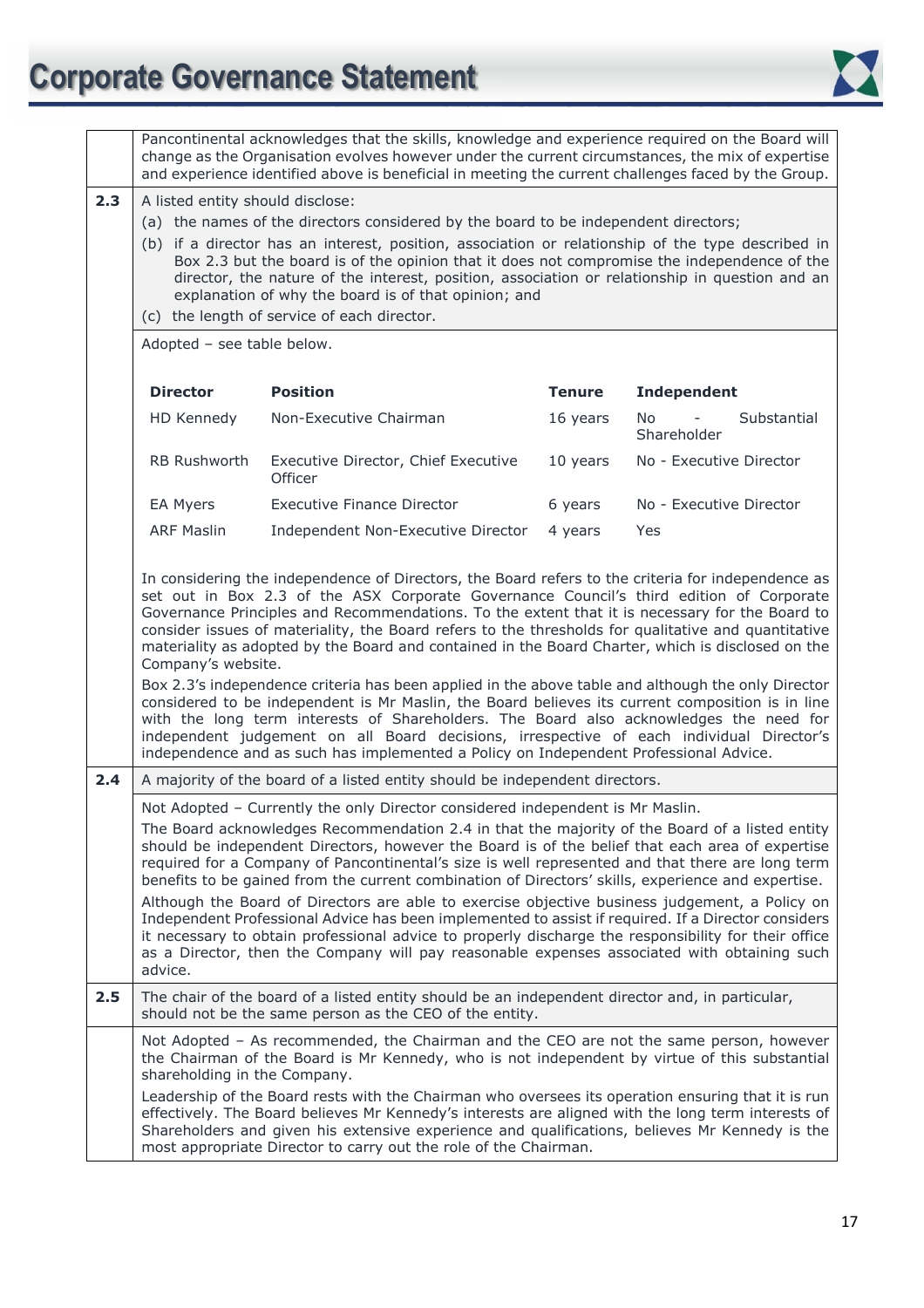## **Corporate Governance Statement**



| 2.6 | A listed entity should have a program for inducting new directors and provide appropriate<br>professional development opportunities for directors to develop and maintain the skills and<br>knowledge needed to perform their role as directors effectively.                                                                                                                                                                                                                                                                                                                                                                                                                                                                                 |
|-----|----------------------------------------------------------------------------------------------------------------------------------------------------------------------------------------------------------------------------------------------------------------------------------------------------------------------------------------------------------------------------------------------------------------------------------------------------------------------------------------------------------------------------------------------------------------------------------------------------------------------------------------------------------------------------------------------------------------------------------------------|
|     | Adopted - The Company has devised an Induction Programme for new Directors, Executives and<br>Employees.<br>The goal of the Induction Programme is to assist new Directors in participating fully and actively<br>in Board decision making at the earliest opportunity by providing them with the necessary<br>Company knowledge as well as information pertaining to the industry within which it operates. A<br>Directors' Pack is made available which includes key information on Board Members, Board<br>Charters, Duties Imposed on Directors of Public Companies, Directors' Disclosure Obligations,<br>Declaration of Interest Forms and Overall Responsibility amongst other Policies and Procedures<br>implemented by the Company. |
|     | New Directors are given the opportunity to review the Company's operations and meet with key<br>Executives in the Exploration, Geology, Finance and Corporate areas.                                                                                                                                                                                                                                                                                                                                                                                                                                                                                                                                                                         |
|     | Professional development opportunities arise when there are new corporate, legal, tax, accounting<br>or geological developments within Australia or in overseas countries where the Company operates.<br>The Board is briefed by Management on any new standards or matters of interest that are relevant<br>in the Company continuing its business effectively. In addition, a number of professional bodies<br>with which the Company is associated run regular seminars or conferences at which attendance is<br>encouraged.                                                                                                                                                                                                              |
|     | <b>PRINCIPLE 3 - ACT ETHICALLY AND RESPONSIBLY</b>                                                                                                                                                                                                                                                                                                                                                                                                                                                                                                                                                                                                                                                                                           |
| 3.1 | A listed entity should:<br>(a) have a code of conduct for its directors, senior executives and employees; and<br>(b) disclose that code or a summary of it.                                                                                                                                                                                                                                                                                                                                                                                                                                                                                                                                                                                  |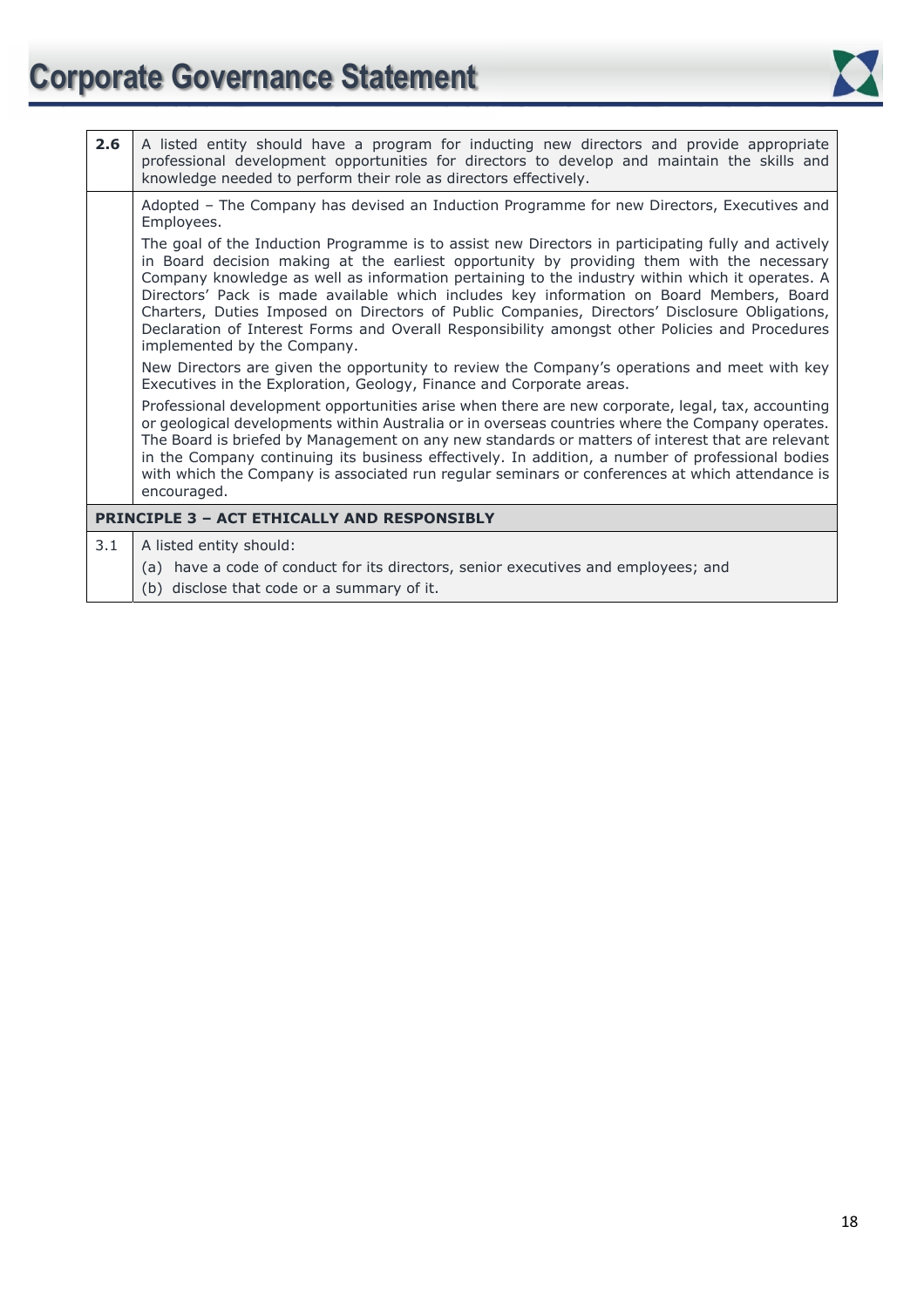

 Adopted – A summary of the Company's Code of Conduct can be found at http://pancon.com.au/about-us/corporate-governance/ The Company's Code of Conduct sets out the principles and standards which the Board, Management and employees of the Company are encouraged to strive towards when dealing with each other, Shareholders, Stakeholders and the broader community. The Code of Conduct covers the Company's core values and beliefs including the following: • Integrity and Honesty • Responsibility to Shareholders • Respect for the Law • Conflicts of Interest • Protection of Assets • Confidential Information • Employment Practices • Responsibility to the Community • Responsibility to the Individual • Obligations Relative to Fair Trading and Dealing • Financial and other Inducements • Compliance with the Code of Conduct In addition, a Whistleblower Policy forms part of the Company's Corporate Governance Manual. The Policy covers the following: • Reporting and Investigating Officers • Reporting Responsibility • No Retaliation • Reporting Violations • Accounting and Auditing Matters • Acting in Good Faith • Confidentiality • Handling of Reported Violations The Policy was adopted so that any concerns regarding contraventions of the Code of Conduct

could be addressed in a safe and formal manner without fear of reprisal.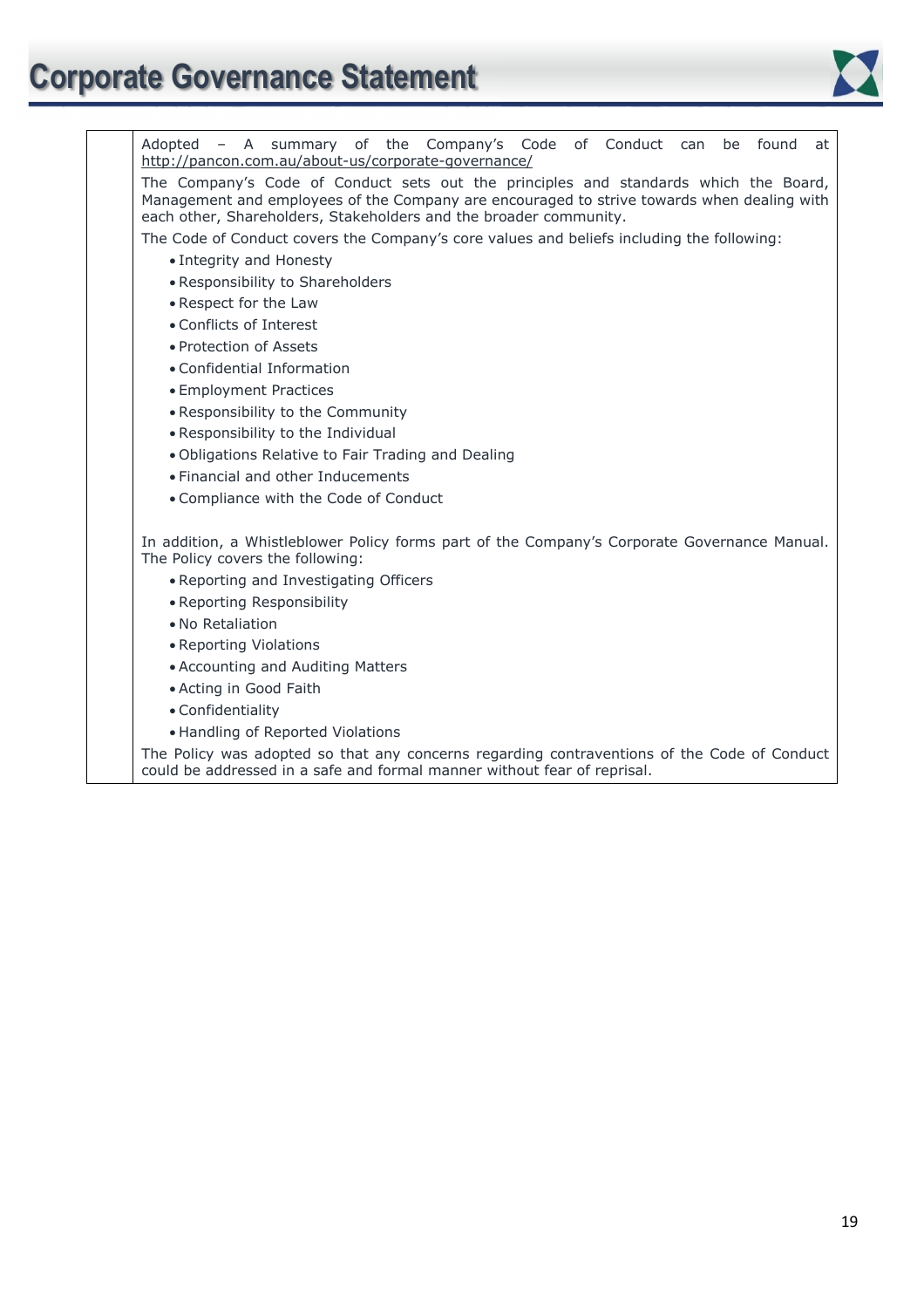

|     | <b>PRINCIPLE 4 - SAFEGUARD INTEGRITY IN CORPORATE REPORTING</b>                                                                                                                                                                                                                                                                                                                                                                                                                                                                                                                                                  |  |  |
|-----|------------------------------------------------------------------------------------------------------------------------------------------------------------------------------------------------------------------------------------------------------------------------------------------------------------------------------------------------------------------------------------------------------------------------------------------------------------------------------------------------------------------------------------------------------------------------------------------------------------------|--|--|
| 4.1 | The board of a listed entity should:                                                                                                                                                                                                                                                                                                                                                                                                                                                                                                                                                                             |  |  |
|     | (a) have an audit committee which:                                                                                                                                                                                                                                                                                                                                                                                                                                                                                                                                                                               |  |  |
|     | (1) has at least three members, all of whom are non-executive directors and a majority of<br>whom are independent directors; and                                                                                                                                                                                                                                                                                                                                                                                                                                                                                 |  |  |
|     | (2) is chaired by an independent director, who is not the chair of the board,                                                                                                                                                                                                                                                                                                                                                                                                                                                                                                                                    |  |  |
|     | and disclose:                                                                                                                                                                                                                                                                                                                                                                                                                                                                                                                                                                                                    |  |  |
|     | (3) the charter of the committee;                                                                                                                                                                                                                                                                                                                                                                                                                                                                                                                                                                                |  |  |
|     | (4) the relevant qualifications and experience of the members of the committee; and                                                                                                                                                                                                                                                                                                                                                                                                                                                                                                                              |  |  |
|     | (5) in relation to each reporting period, the number of times the committee met throughout<br>the period and the individual attendances of the members at those meetings; or                                                                                                                                                                                                                                                                                                                                                                                                                                     |  |  |
|     | (b) if it does not have an audit committee, disclose that fact and the processes it employs that<br>independently verify and safeguard the integrity of its corporate reporting, including the<br>processes for the appointment and removal of the external auditor and the rotation of the<br>audit engagement partner.                                                                                                                                                                                                                                                                                         |  |  |
|     | Not Adopted - The full Board fulfils the role of the Audit Committee.                                                                                                                                                                                                                                                                                                                                                                                                                                                                                                                                            |  |  |
|     | The Board considers those matters that would ordinarily be the responsibility of an Audit<br>Committee and no separate meetings were held as the Audit Committee during the year. The<br>Board has adopted an Audit Committee Charter which is disclosed on the Company's website at<br>http://pancon.com.au/about-us/corporate-governance/ The Charter as well as the Company's<br>Selection,<br>Appointment<br>Rotation<br>of<br>Procedure<br>for<br>the<br>and<br>External<br>Auditor<br>http://pancon.com.au/about-us/corporate-governance/ is applied when convening to discuss<br>Audit Committee matters. |  |  |
|     | An External Auditor is appointed to independently verify and safeguard the integrity of the<br>Company' corporate reporting, in addition when discussing Audit Committee matters, the Board<br>reviews annual action points such as:                                                                                                                                                                                                                                                                                                                                                                             |  |  |
|     | Review of financial statements<br>$\bullet$<br>Assess Management's selection of accounting policies and principles<br>$\bullet$<br>Consider the external audit report and whether it is consistent with the Board's information<br>$\bullet$<br>and knowledge                                                                                                                                                                                                                                                                                                                                                    |  |  |
|     | Consider the Company's internal controls<br>$\bullet$<br>Assess if the external audit report is adequate for Shareholder needs<br>$\bullet$                                                                                                                                                                                                                                                                                                                                                                                                                                                                      |  |  |
|     | Discuss any significant findings with the External Auditor<br>$\bullet$                                                                                                                                                                                                                                                                                                                                                                                                                                                                                                                                          |  |  |
|     | Confirm the independence of the External Auditor<br>$\bullet$                                                                                                                                                                                                                                                                                                                                                                                                                                                                                                                                                    |  |  |
|     | Ensure that the External Auditor is requested to attend the Annual General Meeting<br>$\bullet$                                                                                                                                                                                                                                                                                                                                                                                                                                                                                                                  |  |  |
|     | The Board in conjunction Management's input, review the suitability of existing audit arrangements<br>and the scope of the audit on a periodic basis. The Board is responsible for the appointment of a<br>new external auditor should a vacancy arise, however the appointment must be ratified by<br>Shareholders at the next Annual General Meeting.                                                                                                                                                                                                                                                          |  |  |
|     | The Board of Directors also review the current circumstances in light of Section 324D(1) and (2)<br>of the Corporations Act 2001 which stipulates that an individual may not play a significant role in<br>the audit of a listed entity for more than five out of seven successive financial years.                                                                                                                                                                                                                                                                                                              |  |  |
| 4.2 | The board of a listed entity should, before it approves the entity's financial statements for a<br>financial period, receive from its CEO and CFO a declaration that, in their opinion, the financial<br>records of the entity have been properly maintained and that the financial statements comply with<br>the appropriate accounting standards and give a true and fair view of the financial position and<br>performance of the entity and that the opinion has been formed on the basis of a sound system of<br>risk management and internal control which is operating effectively.                       |  |  |
|     | Adopted - A Directors' Declaration under Subsection 295(4) of the Corporations Act 2001 is only<br>made after each person who performs:                                                                                                                                                                                                                                                                                                                                                                                                                                                                          |  |  |
|     | a) A Chief Executive Officer function; or<br>b) A Chief Financial Officer function                                                                                                                                                                                                                                                                                                                                                                                                                                                                                                                               |  |  |
|     | in relation to the Company, has given the Directors a declaration whether, in their opinion:                                                                                                                                                                                                                                                                                                                                                                                                                                                                                                                     |  |  |
|     | a) The financial records of the Company for the financial year have been properly maintained<br>in accordance with Section 286 of the Corporations Act 2001;                                                                                                                                                                                                                                                                                                                                                                                                                                                     |  |  |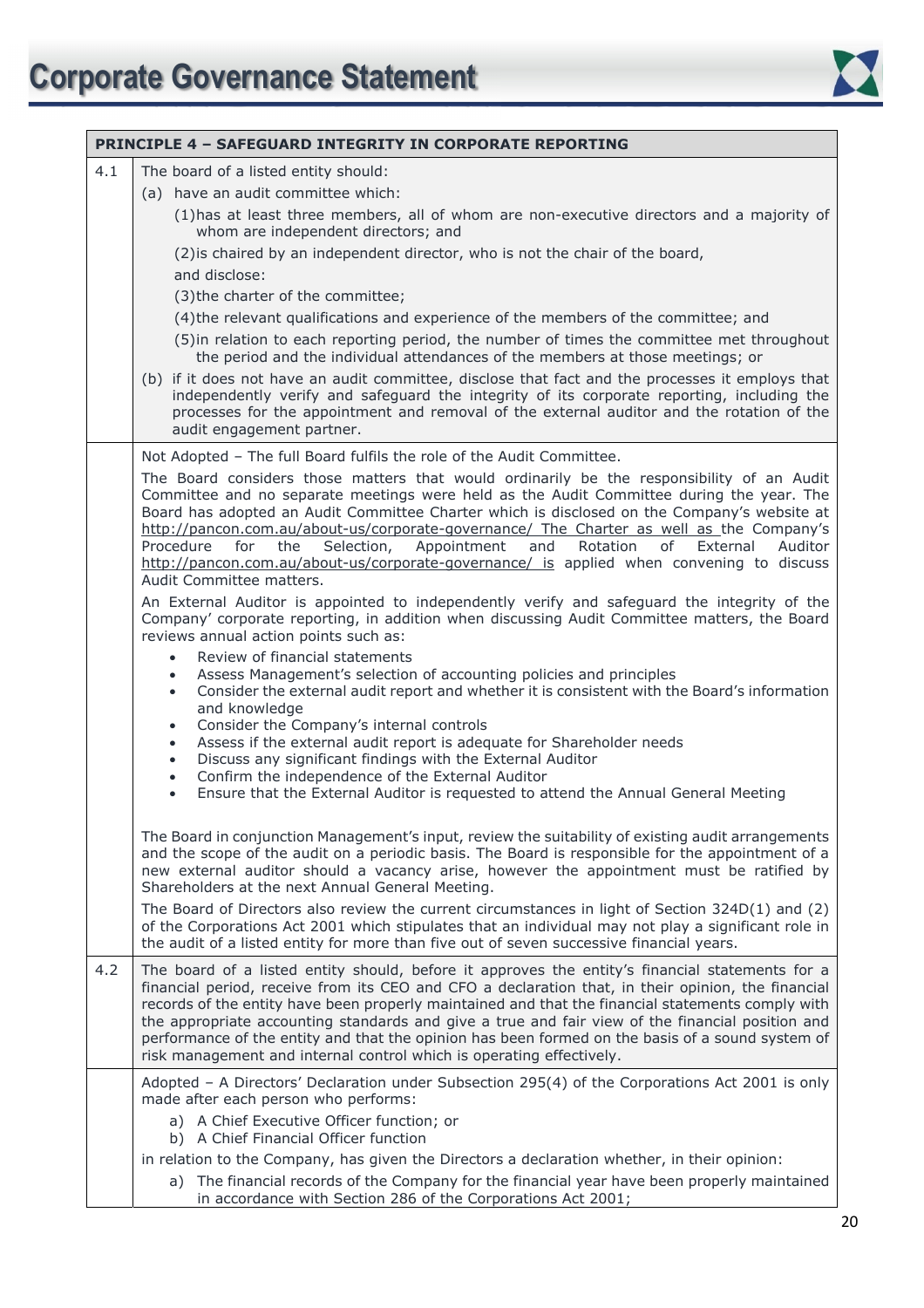

|     | The financial statements and notes for the financial year comply with the accounting<br>b)<br>standards;<br>c) The financial statements and notes for the financial year five a true and fair view;<br>d) Any other matters that are prescribed by the regulations in relation to the financial<br>statements and notes for the financial year are satisfied.<br>In addition, that the opinion has been formed on the basis of a sound system of risk management<br>and internal controls which is operating effectively.<br>The declaration is made:                                                                                    |  |
|-----|------------------------------------------------------------------------------------------------------------------------------------------------------------------------------------------------------------------------------------------------------------------------------------------------------------------------------------------------------------------------------------------------------------------------------------------------------------------------------------------------------------------------------------------------------------------------------------------------------------------------------------------|--|
|     | a) In writing;<br>b) Specifying the date the declaration is made;<br>c) Specifying the capacity in which the person is making the declaration; and<br>d) Signed by the person making the declaration.                                                                                                                                                                                                                                                                                                                                                                                                                                    |  |
| 4.3 | A listed entity that has an AGM should ensure that its external auditor attends its AGM and is<br>available to answer questions from security holders relevant to the audit.                                                                                                                                                                                                                                                                                                                                                                                                                                                             |  |
|     | Adopted - During Annual General Meeting planning, the External Auditors are consulted to ensure<br>that they are available to attend the meeting and answer questions from Shareholders with regard<br>to the conduct of the audit and the Auditor's Report.                                                                                                                                                                                                                                                                                                                                                                             |  |
|     | <b>PRINCIPLE 5 - MAKE TIMELY AND BALANCED DISCLOSURE</b>                                                                                                                                                                                                                                                                                                                                                                                                                                                                                                                                                                                 |  |
| 5.1 | A listed entity should:<br>(a) have a written policy for complying with its continuous disclosure obligations under the Listing<br>Rules; and                                                                                                                                                                                                                                                                                                                                                                                                                                                                                            |  |
|     | (b) disclose that policy or a summary of it.                                                                                                                                                                                                                                                                                                                                                                                                                                                                                                                                                                                             |  |
|     | Adopted - A summary of the Company's Policy on ASX Listing Rule Compliance can be found at<br>http://pancon.com.au/about-us/corporate-governance/                                                                                                                                                                                                                                                                                                                                                                                                                                                                                        |  |
|     | As a Company listed on the Australian Securities Exchange, Pancontinental is obliged to disclose<br>certain information under a continuous disclosure regime to keep the market informed of events<br>and developments as they occur. The Company promotes timely and balanced disclosure of all<br>material matters concerning the Company. All Investors should have equal and timely access to<br>material information. The Company has adopted certain procedures to ensure that it complies with<br>its continuous disclosure obligations and has appointed a Responsible Officer for ensuring the<br>procedures are complied with. |  |
|     | The Policy sets out details with regards to:                                                                                                                                                                                                                                                                                                                                                                                                                                                                                                                                                                                             |  |
|     | The Responsible Officer                                                                                                                                                                                                                                                                                                                                                                                                                                                                                                                                                                                                                  |  |
|     | Types of information that needs to be disclosed<br>$\bullet$<br>The concept of timely announcements<br>$\bullet$                                                                                                                                                                                                                                                                                                                                                                                                                                                                                                                         |  |
|     | Board Notification - informing the Board and ongoing monitoring                                                                                                                                                                                                                                                                                                                                                                                                                                                                                                                                                                          |  |
|     | Avoiding a false market                                                                                                                                                                                                                                                                                                                                                                                                                                                                                                                                                                                                                  |  |
|     | Safeguarding confidentiality of corporate information to avoid premature disclosure<br>$\bullet$                                                                                                                                                                                                                                                                                                                                                                                                                                                                                                                                         |  |
|     | Media contact and comment                                                                                                                                                                                                                                                                                                                                                                                                                                                                                                                                                                                                                |  |
|     | External communications such as analyst briefings and responses to Shareholder<br>$\bullet$<br>questions                                                                                                                                                                                                                                                                                                                                                                                                                                                                                                                                 |  |
|     | Reporting<br>$\bullet$                                                                                                                                                                                                                                                                                                                                                                                                                                                                                                                                                                                                                   |  |
|     | Required actions in the case of non-compliance<br>$\bullet$                                                                                                                                                                                                                                                                                                                                                                                                                                                                                                                                                                              |  |
|     | Updating compliance procedures<br>$\bullet$<br>Guide to drafting company announcements<br>$\bullet$                                                                                                                                                                                                                                                                                                                                                                                                                                                                                                                                      |  |
|     | <b>PRINCIPLE 6 - RESPECT THE RIGHTS OF SECURITY HOLDERS</b>                                                                                                                                                                                                                                                                                                                                                                                                                                                                                                                                                                              |  |
| 6.1 | A listed entity should provide information about itself and its governance to investors via its<br>website.                                                                                                                                                                                                                                                                                                                                                                                                                                                                                                                              |  |
|     | Adopted - The Company's website includes a Corporate Governance landing page which can be<br>found at http://pancon.com.au/about-us/corporate-governance/                                                                                                                                                                                                                                                                                                                                                                                                                                                                                |  |
|     | The Corporate Governance page shows an introduction to the Corporate Governance of the<br>Company by referring to the Corporate Governance Manual adopted, in addition, Investors can<br>find Board Charters as well as an extract of Policies and Procedures included in the manual.                                                                                                                                                                                                                                                                                                                                                    |  |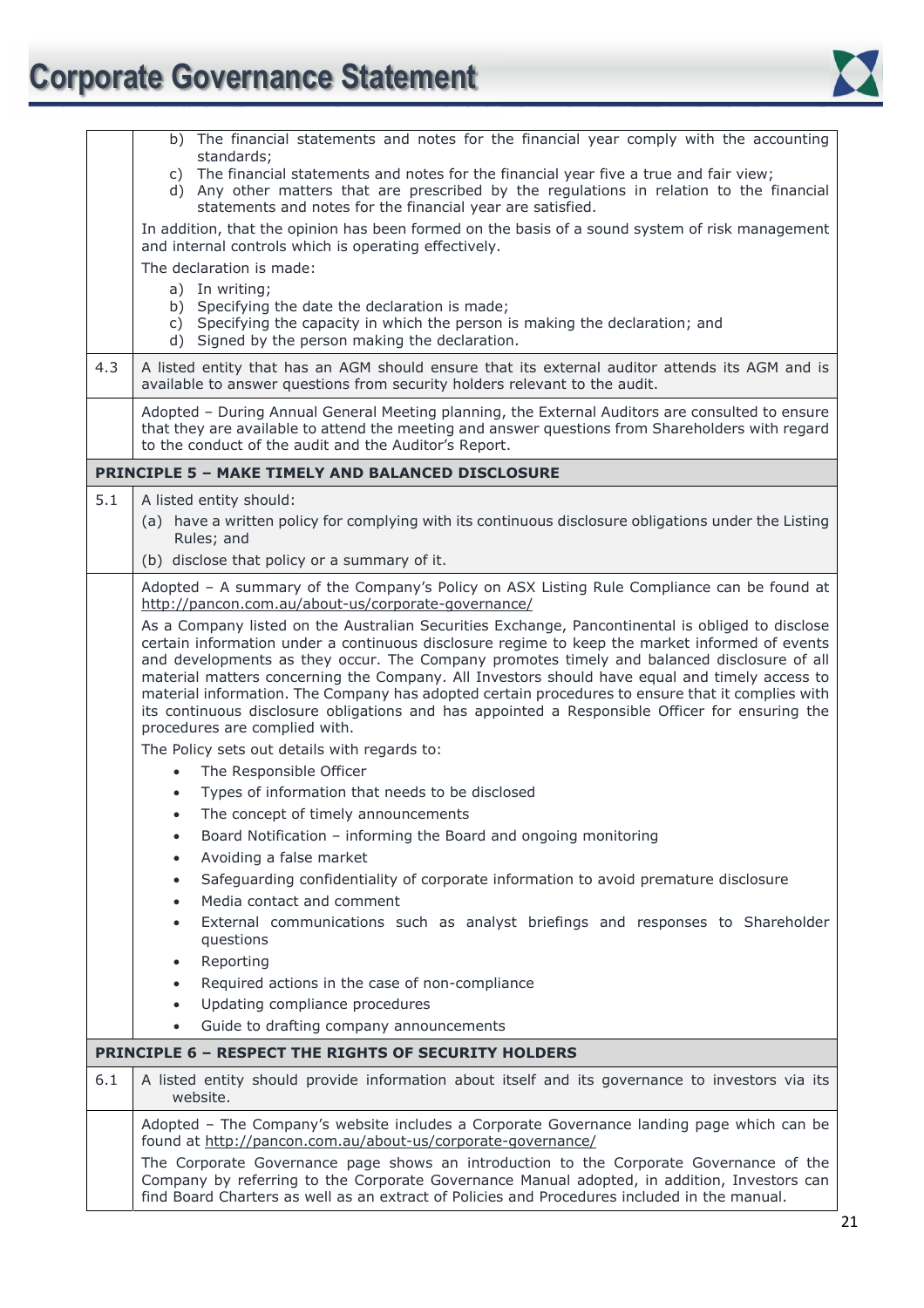

|     | Links to the Investor Centre can also be opened from the Corporate Governance page where ASX<br>releases, the Company's share price, financial reports, broker reports, media coverage and                                                                                                                                                                                                                                                                                                                                                                                                                                                                                                                                                                                                                                                                                                                                                                                                  |  |  |
|-----|---------------------------------------------------------------------------------------------------------------------------------------------------------------------------------------------------------------------------------------------------------------------------------------------------------------------------------------------------------------------------------------------------------------------------------------------------------------------------------------------------------------------------------------------------------------------------------------------------------------------------------------------------------------------------------------------------------------------------------------------------------------------------------------------------------------------------------------------------------------------------------------------------------------------------------------------------------------------------------------------|--|--|
|     | company presentations can be accessed. Subscriptions to the Company's mailing list can also be<br>submitted from this page.                                                                                                                                                                                                                                                                                                                                                                                                                                                                                                                                                                                                                                                                                                                                                                                                                                                                 |  |  |
|     | Furthermore, general and detailed project information is available for the Investor's perusal from<br>the Corporate Governance page.                                                                                                                                                                                                                                                                                                                                                                                                                                                                                                                                                                                                                                                                                                                                                                                                                                                        |  |  |
| 6.2 | A listed entity should design and implement an investor relations program to facilitate effective<br>two-way communication with investors.                                                                                                                                                                                                                                                                                                                                                                                                                                                                                                                                                                                                                                                                                                                                                                                                                                                  |  |  |
|     | Adopted - The Company has adopted a Shareholder Communication Policy which can be found on<br>the Company's website at http://pancon.com.au/about-us/corporate-governance/                                                                                                                                                                                                                                                                                                                                                                                                                                                                                                                                                                                                                                                                                                                                                                                                                  |  |  |
|     | The Policy aims to ensure that Shareholders are informed of all major developments affecting the<br>Company and that there are means available to facilitate two-way communication. If Investors<br>have a greater understanding of the business they are able to make informed investment<br>decisions.                                                                                                                                                                                                                                                                                                                                                                                                                                                                                                                                                                                                                                                                                    |  |  |
|     | Information is communicated to Investors by:                                                                                                                                                                                                                                                                                                                                                                                                                                                                                                                                                                                                                                                                                                                                                                                                                                                                                                                                                |  |  |
|     | Company announcements<br>$\bullet$<br>Information briefings to media and analysts<br>$\bullet$<br>Notices of Meeting and explanatory material<br>$\bullet$<br>Financial information including annual reports<br>$\bullet$<br>Website updates<br>$\bullet$                                                                                                                                                                                                                                                                                                                                                                                                                                                                                                                                                                                                                                                                                                                                   |  |  |
|     | Board and Management addresses and presentations at meetings<br>$\bullet$                                                                                                                                                                                                                                                                                                                                                                                                                                                                                                                                                                                                                                                                                                                                                                                                                                                                                                                   |  |  |
|     | Investors can express their views or present queries to the Company by:                                                                                                                                                                                                                                                                                                                                                                                                                                                                                                                                                                                                                                                                                                                                                                                                                                                                                                                     |  |  |
|     | Utilising the Contact Us section of the website http://pancon.com.au/contact-us to send<br>$\bullet$                                                                                                                                                                                                                                                                                                                                                                                                                                                                                                                                                                                                                                                                                                                                                                                                                                                                                        |  |  |
|     | direct communications to the Company<br>The Contact Us section http://pancon.com.au/contact-us as well as any ASX or media<br>$\bullet$<br>updates include the contact details of the Company such as address and telephone<br>number. These details can be used to initiate written or verbal contact with the Company<br>The Company provides Shareholders with a Notice of Meeting detailing matters such as<br>$\bullet$<br>the agenda, location and time of the meeting so that Shareholders can make arrangements<br>to attend and speak to Company representatives. Notices of Meeting are available on the<br>ASX platform under the code PCL or the Company website so that Investors who are not<br>currently Shareholders can also attend the meeting                                                                                                                                                                                                                            |  |  |
| 6.3 | A listed entity should disclose the policies and processes it has in place to facilitate and encourage<br>participation at meetings of security holders.                                                                                                                                                                                                                                                                                                                                                                                                                                                                                                                                                                                                                                                                                                                                                                                                                                    |  |  |
|     | Adopted - The Company has adopted a Shareholder Communication Policy which can be found on<br>the Company's website at http://pancon.com.au/about-us/corporate-governance/<br>The Policy covers the Company's belief that general meetings are an effective means of<br>communicating with Shareholders. The Company provides information in the Notice of Meeting<br>that is presented in a clear, concise and effective manner. Meetings are held during business hours,<br>at a central location convenient for the largest number of Investors to attend. Shareholders are<br>encouraged to attend and take note of the Chairman's address as well as vote on the resolutions<br>presented to the meeting. Upon completion of formal matters, the Chief Executive Officer provides<br>attendees with an update of activities via a company presentation. This provides Investors with an<br>opportunity to ask questions, express their views or just meet the Company representatives. |  |  |
| 6.4 | A listed entity should give security holders the option to receive communications from, and send<br>communications to, the entity and its security registry electronically.                                                                                                                                                                                                                                                                                                                                                                                                                                                                                                                                                                                                                                                                                                                                                                                                                 |  |  |
|     | Adopted - Security holders have the option of receiving communications from the Company and<br>its Share Registry electronically. The Contact Us section of the Company's website<br>http://pancon.com.au/contact-us provides an opportunity for security holders to send<br>communications to the Company electronically. The website has been specifically designed so that<br>it is user friendly on all devices from laptops to phones.                                                                                                                                                                                                                                                                                                                                                                                                                                                                                                                                                 |  |  |
|     | Electronic communication is not only cost effective, it provides Investors with real time updates<br>on the activities of the Company.                                                                                                                                                                                                                                                                                                                                                                                                                                                                                                                                                                                                                                                                                                                                                                                                                                                      |  |  |
|     | The Company's website provides a tab where Stakeholders can join the Company's mailing list<br>which will enable them to receive electronic communication each time the Company lodges an<br>announcement on the ASX or provides a media update.                                                                                                                                                                                                                                                                                                                                                                                                                                                                                                                                                                                                                                                                                                                                            |  |  |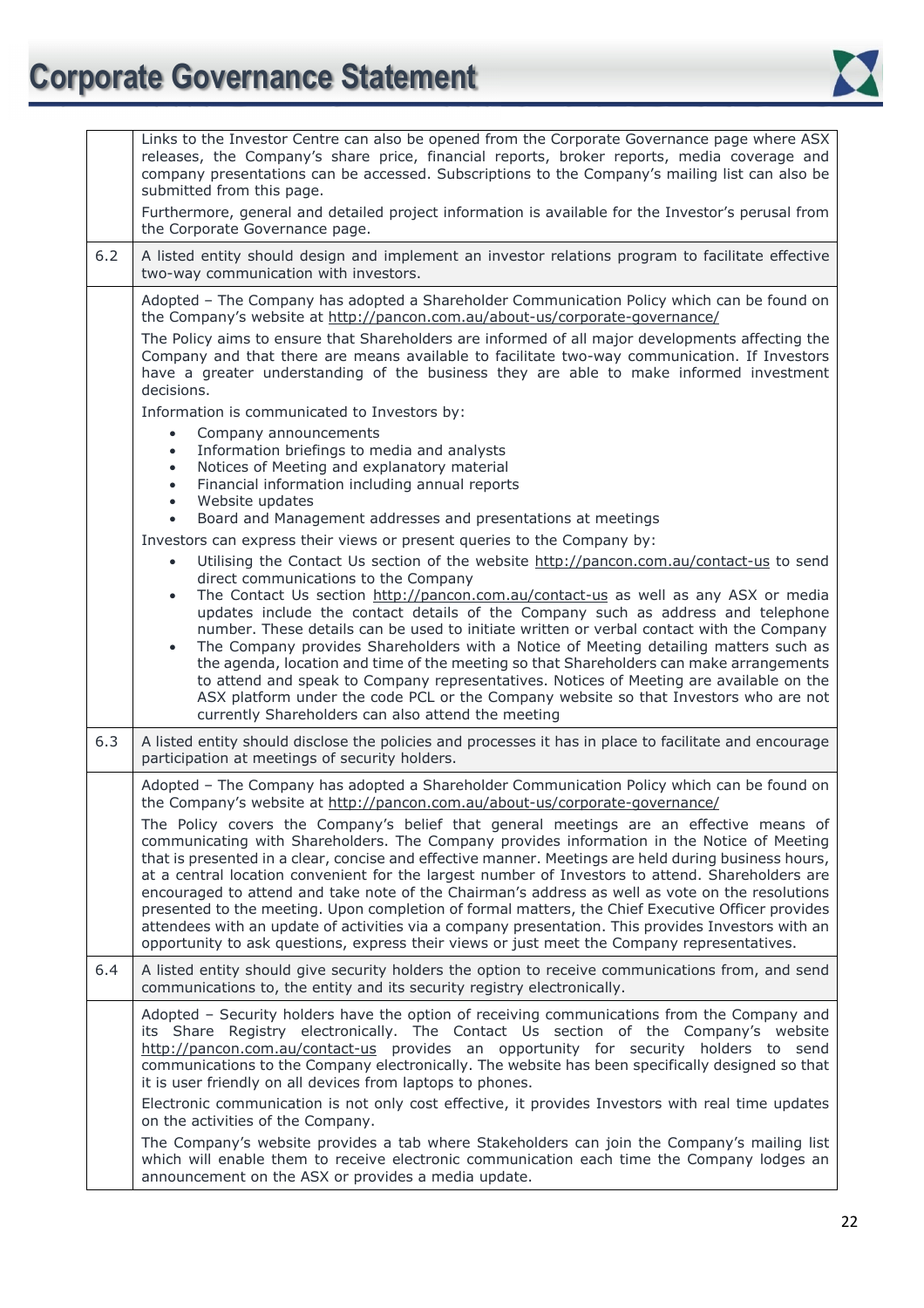

|     | Advanced Share Registry and the Company review and monitor opportunities to increase the use<br>of electronic communication with its Shareholders.                                                                                                                                                                                                                                                                                                                        |  |  |
|-----|---------------------------------------------------------------------------------------------------------------------------------------------------------------------------------------------------------------------------------------------------------------------------------------------------------------------------------------------------------------------------------------------------------------------------------------------------------------------------|--|--|
|     | <b>PRINCIPLE 7 - RECOGNISE AND MANAGE RISK</b>                                                                                                                                                                                                                                                                                                                                                                                                                            |  |  |
| 7.1 | The board of a listed entity should:                                                                                                                                                                                                                                                                                                                                                                                                                                      |  |  |
|     | (a) have a committee or committees to oversee risk, each of which:                                                                                                                                                                                                                                                                                                                                                                                                        |  |  |
|     | (1) has at least three members, a majority of whom are independent directors; and                                                                                                                                                                                                                                                                                                                                                                                         |  |  |
|     | (2) is chaired by an independent director,                                                                                                                                                                                                                                                                                                                                                                                                                                |  |  |
|     | and disclose:                                                                                                                                                                                                                                                                                                                                                                                                                                                             |  |  |
|     | (3) the charter of the committee;                                                                                                                                                                                                                                                                                                                                                                                                                                         |  |  |
|     | (4) the members of the committee; and                                                                                                                                                                                                                                                                                                                                                                                                                                     |  |  |
|     | (5) as at the end of each reporting period, the number of times the committee met throughout<br>the period and the individual attendances of the members at those meetings; or                                                                                                                                                                                                                                                                                            |  |  |
|     | (b) if it does not have a risk committee or committees that satisfy (a) above, disclose that fact<br>and the processes it employs for overseeing the entity's risk management framework.                                                                                                                                                                                                                                                                                  |  |  |
|     | Not Adopted - The full Board fulfils the role of the Risk Committee.                                                                                                                                                                                                                                                                                                                                                                                                      |  |  |
|     | The Board considers those matters that would ordinarily be the responsibility of a Risk Committee<br>and no separate meetings were held as the Risk Committee during the year. The Company's Risk<br>Management Policy (a summary of which can be found at http://pancon.com.au/about-<br>us/corporate-governance/) is applied when reviewing and discussing risk management matters.                                                                                     |  |  |
|     | In managing risk, it is the Company's practice to take advantage of potential opportunities while<br>managing potential adverse effects. The Company's Risk Management Policy sets out the<br>Company's risk management system and processes as well as the Company's Risk Profile.                                                                                                                                                                                       |  |  |
|     | The Policy covers the following risk related points and is used as a means to assess the Company's<br>risk management structure:                                                                                                                                                                                                                                                                                                                                          |  |  |
|     | The role of the Board and delegated responsibility $-$ ultimate responsibility rests with the<br>Board, however day to day management of risk is the responsibility of the CEO with the<br>assistance of Senior Management<br>The role of the CEO and accountabilities<br>٠<br>Authority of the CEO<br>$\bullet$<br>Risk Profile                                                                                                                                          |  |  |
|     | $\bullet$<br>Audit Committee Charter<br>$\bullet$<br>Regular budgeting and financial reporting<br>٠<br>Clear limits and authorities for expenditure levels<br>٠<br>Procedures for compliance with continuous disclosure obligations under the Listing Rules<br>$\bullet$<br>Procedures to assist with establishing and administering corporate governance systems<br>$\bullet$<br>and disclosure requirements<br>Responsibility to Stakeholders<br>Continuous improvement |  |  |
| 7.2 | The board or a committee of the board should:                                                                                                                                                                                                                                                                                                                                                                                                                             |  |  |
|     | (a) review the entity's risk management framework at least annually to satisfy itself that it<br>continues to be sound; and                                                                                                                                                                                                                                                                                                                                               |  |  |
|     | (b) disclose, in relation to each reporting period, whether such a review has taken place.                                                                                                                                                                                                                                                                                                                                                                                |  |  |
|     | Adopted - The Board and Management assess risk as part of the ordinary course of business                                                                                                                                                                                                                                                                                                                                                                                 |  |  |
|     | activities such as strategic planning, promotion, budgets, mergers and acquisitions, strategic<br>partnerships, legislative changes and conducting business abroad. Each Board Meeting is used as<br>a platform for the review and assessment of the Company's risk profile.                                                                                                                                                                                              |  |  |
| 7.3 | A listed entity should disclose:                                                                                                                                                                                                                                                                                                                                                                                                                                          |  |  |
|     | (a) if it has an internal audit function, how the function is structured and what role it performs;<br>or                                                                                                                                                                                                                                                                                                                                                                 |  |  |
|     | (b) if it does not have an internal audit function, that fact and the processes it employs for<br>evaluating and continually improving the effectiveness of its risk management and internal<br>control processes.                                                                                                                                                                                                                                                        |  |  |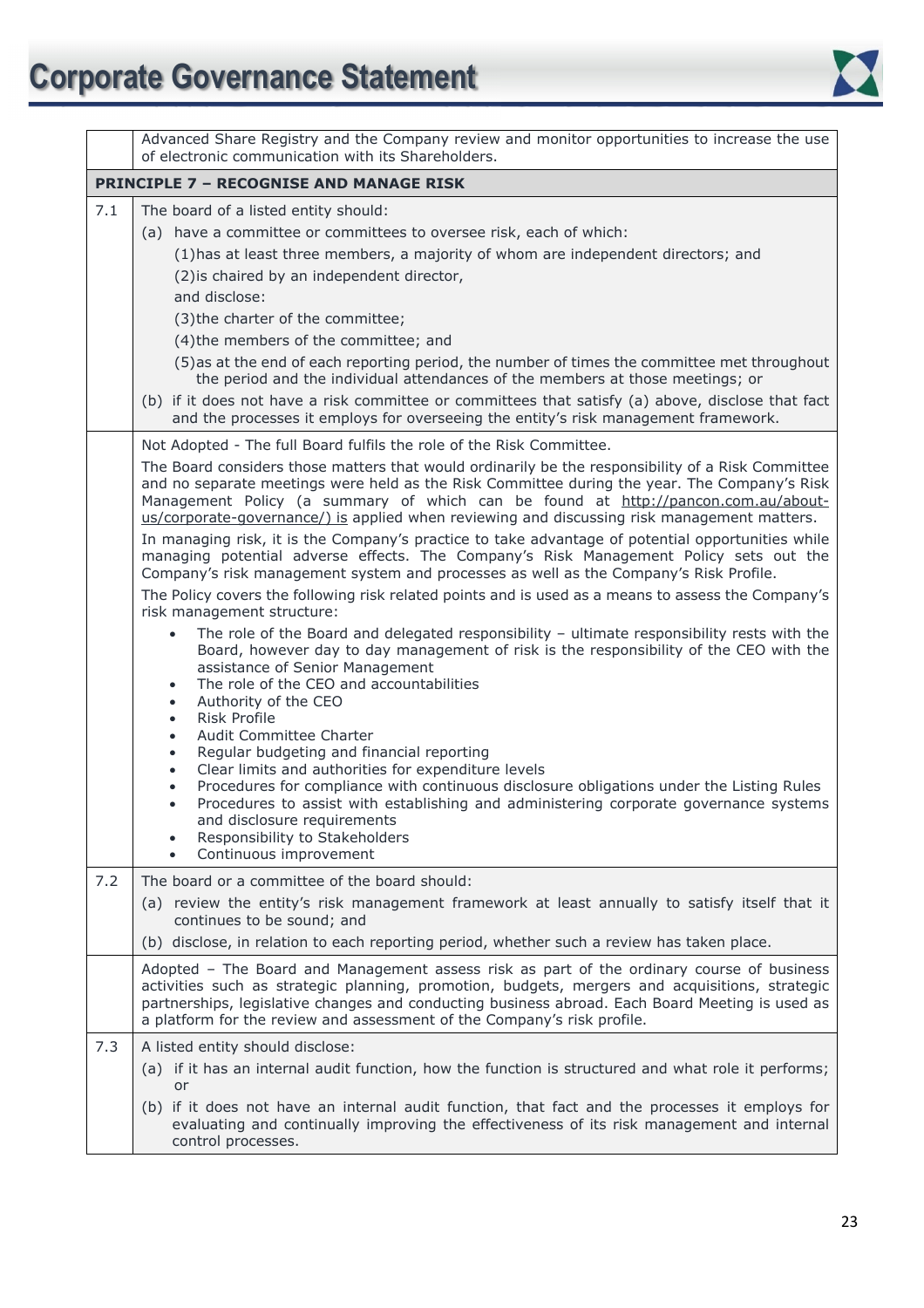# **Corporate Governance Statement**



|     | Adopted - The Company discloses that it does not have an internal audit function.<br>The Company's risk management system is overseen by Management who ensure that the<br>identification, monitoring and response of business risks.                                                                                                                                                                                                                                                                                                                                                                                                                                                                                                                |
|-----|------------------------------------------------------------------------------------------------------------------------------------------------------------------------------------------------------------------------------------------------------------------------------------------------------------------------------------------------------------------------------------------------------------------------------------------------------------------------------------------------------------------------------------------------------------------------------------------------------------------------------------------------------------------------------------------------------------------------------------------------------|
|     | The Board reviews Management's assessment of the efficiency of the system and according to the<br>Risk Management Policy is required to satisfy itself that Management has developed and<br>implemented a sound system of risk management and internal control.                                                                                                                                                                                                                                                                                                                                                                                                                                                                                      |
| 7.4 | A listed entity should disclose whether it has any material exposure to economic, environmental<br>and social sustainability risks and, if it does, how it manages or intends to manage those risks.                                                                                                                                                                                                                                                                                                                                                                                                                                                                                                                                                 |
|     | Adopted - The Company values economic, environmental and social sustainability in areas within<br>which it operates.                                                                                                                                                                                                                                                                                                                                                                                                                                                                                                                                                                                                                                 |
|     | The Company has adopted a Corporate Governance Manual which sets outs the policies and<br>procedures in place which apply to the Board, Management, Employees and the entire business.<br>The policies and procedures are designed to assist in identifying relevant risks and having<br>processes in place to mitigate if not eliminate the risk.                                                                                                                                                                                                                                                                                                                                                                                                   |
|     | Economic sustainability refers to the ability of a listed entity to continue operating at a<br>$\bullet$<br>particular level of economic production over the long term.<br>Environmental sustainability refers to the ability of a listed entity to continue operating in<br>$\bullet$<br>a manner that does not compromise the health of the ecosystems in which it operates                                                                                                                                                                                                                                                                                                                                                                        |
|     | over the long term.<br>Social sustainability is the ability of a listed entity to continue operating in a manner that<br>$\bullet$<br>meets accepted social norms and needs over the long term.                                                                                                                                                                                                                                                                                                                                                                                                                                                                                                                                                      |
|     | Risks identified that may have a material effect on the Company include:                                                                                                                                                                                                                                                                                                                                                                                                                                                                                                                                                                                                                                                                             |
|     | Oil price volatility as well as currency fluctuations in the Australian and United States<br>dollars. The state of the oil and gas industry has been affected by the uncertainty in the<br>oil price. Although the Company is not in production and there is not a material business<br>risk in that regard, the Company's operations are affected due to reduced exploration<br>budgets and reduced overall activity in the exploration sector;<br>Currently all of Pancontinental's assets are managed by Joint Venture Operators who are<br>$\bullet$<br>responsible for the day to day operations of the permits. As such, regular review of the<br>Joint Venture activities is crucial in safeguarding the assets of the Company. Technical and |
|     | financial Executives review the work programmes and budgets in place to ensure<br>compliance with approved documents. Updates on operational activities are provided by<br>the Joint Venture partners on a regular basis and will include any environmental<br>operational issues if applicable;                                                                                                                                                                                                                                                                                                                                                                                                                                                     |
|     | Conducting business in foreign jurisdictions carries with it a risk of change in business,<br>legal, tax, accounting, political, environmental and technical practices for example, which<br>may have a material effect on the Company. Pancontinental monitors joint venture<br>partners working in those jurisdictions as well as local news developments to ensure that<br>if a risk presents itself the Company is well equipped with sufficient time to decide on a<br>course of action;                                                                                                                                                                                                                                                        |
|     | The Company is committed to providing all Employees, Executives and Directors with a<br>$\bullet$<br>safe and productive work environment. There are environmental and location risks that<br>the Company may face, however the Corporate Governance Manual and the procedures<br>and policies within it should assist in assessing the best course of action to mitigate or<br>eliminate the risk;                                                                                                                                                                                                                                                                                                                                                  |
|     | For expenditure that the Company has control of, it will endeavour to use sustainable and<br>ethically sourced products that have little or no impact on the environment.                                                                                                                                                                                                                                                                                                                                                                                                                                                                                                                                                                            |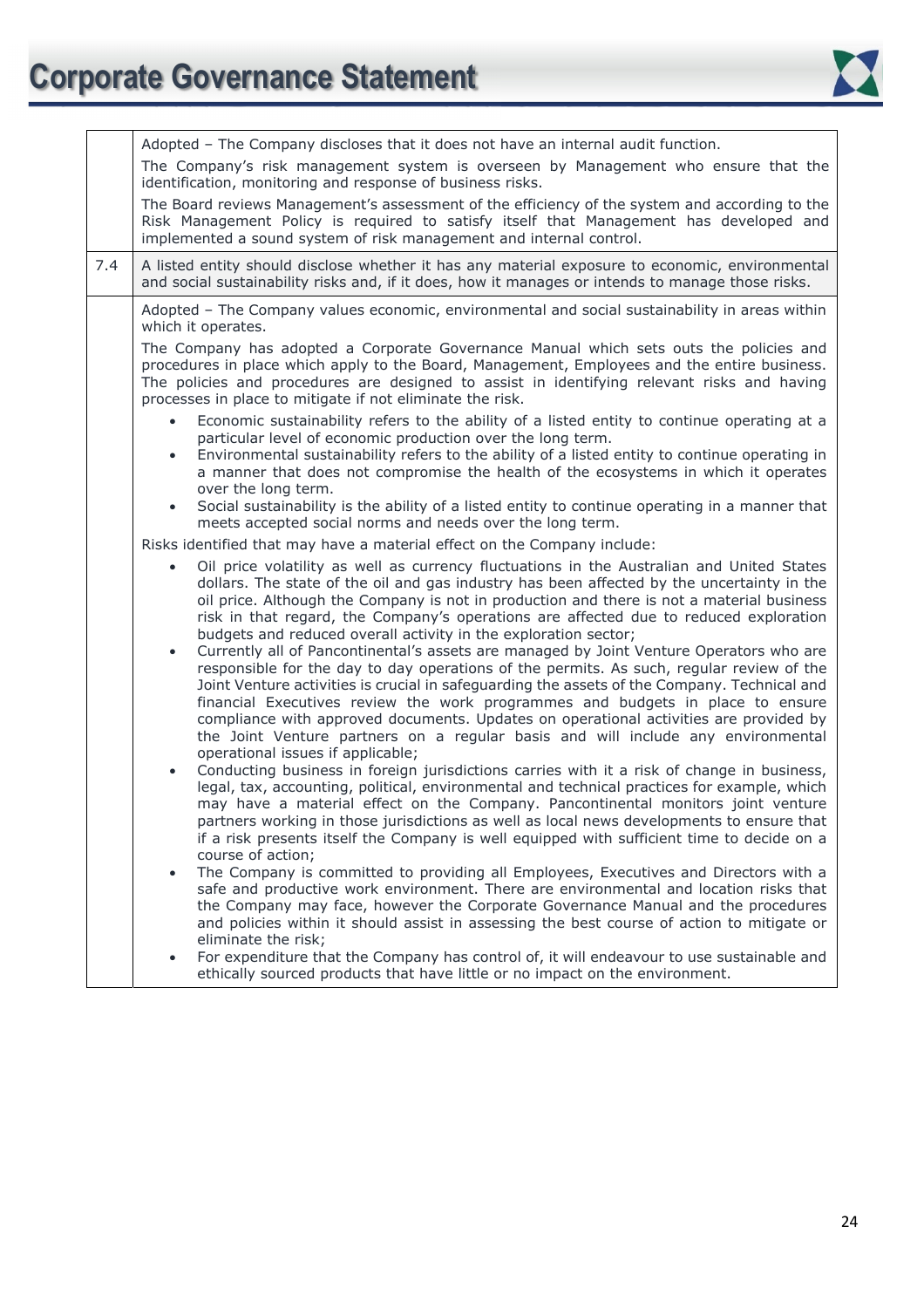

|     | <b>PRINCIPLE 8 - REMUNERATE FAIRLY AND RESPONSIBLY</b>                                                                                                                                                                                                                                                                                                                                                                                                                                                                                                                                                                                                                                                                                                                                                                                                                                                                                                                                                                                                                                                                                                                                                                                                                                                                                                                                                                                                                                                                                                                                                                              |  |
|-----|-------------------------------------------------------------------------------------------------------------------------------------------------------------------------------------------------------------------------------------------------------------------------------------------------------------------------------------------------------------------------------------------------------------------------------------------------------------------------------------------------------------------------------------------------------------------------------------------------------------------------------------------------------------------------------------------------------------------------------------------------------------------------------------------------------------------------------------------------------------------------------------------------------------------------------------------------------------------------------------------------------------------------------------------------------------------------------------------------------------------------------------------------------------------------------------------------------------------------------------------------------------------------------------------------------------------------------------------------------------------------------------------------------------------------------------------------------------------------------------------------------------------------------------------------------------------------------------------------------------------------------------|--|
| 8.1 | The board of a listed entity should:<br>(a) have a remuneration committee which:<br>(1) has at least three members, a majority of whom are independent directors; and<br>(2) is chaired by an independent director,<br>and disclose:<br>(3) the charter of the committee;                                                                                                                                                                                                                                                                                                                                                                                                                                                                                                                                                                                                                                                                                                                                                                                                                                                                                                                                                                                                                                                                                                                                                                                                                                                                                                                                                           |  |
|     | (4) the members of the committee; and<br>(5) as at the end of each reporting period, the number of times the committee met throughout<br>the period and the individual attendances of the members at those meetings; or<br>(b) if it does not have a remuneration committee, disclose that fact and the processes it employs<br>for setting the level and composition of remuneration for directors and senior executives and<br>ensuring that such remuneration is appropriate and not excessive.                                                                                                                                                                                                                                                                                                                                                                                                                                                                                                                                                                                                                                                                                                                                                                                                                                                                                                                                                                                                                                                                                                                                  |  |
|     | Not Adopted - The full Board fulfils the role of the Remuneration Committee.<br>The Board considers those matters that would ordinarily be the responsibility of a Remuneration<br>Committee and no separate meetings were held as the Remuneration Committee during the year.<br>The Board has adopted a Remuneration Committee Charter which is disclosed on the Company's<br>website at http://pancon.com.au/about-us/corporate-governance/ The Charter as well as the<br>Company's Remuneration Policy is applied when convening to discuss Remuneration Committee<br>matters.<br>Emoluments of Directors and Senior Executives are set by reference to payments made by other<br>companies of a similar size and industry, and by reference to the skills and experience of the<br>Directors and Executives. Details of the nature and amount of emoluments of each Director of the<br>Company are disclosed annually in the Company's annual report.<br>Should circumstances arise where the Board needs assistance on a remuneration matter, the Board                                                                                                                                                                                                                                                                                                                                                                                                                                                                                                                                                                       |  |
|     | after requisite approval may engage a remuneration consultant to ensure the level of remuneration<br>in the Company is appropriate for its size, level of activity and industry.                                                                                                                                                                                                                                                                                                                                                                                                                                                                                                                                                                                                                                                                                                                                                                                                                                                                                                                                                                                                                                                                                                                                                                                                                                                                                                                                                                                                                                                    |  |
| 8.2 | A listed entity should separately disclose its policies and practices regarding the remuneration of<br>non-executive directors and the remuneration of executive directors and other senior executives.                                                                                                                                                                                                                                                                                                                                                                                                                                                                                                                                                                                                                                                                                                                                                                                                                                                                                                                                                                                                                                                                                                                                                                                                                                                                                                                                                                                                                             |  |
| 8.3 | Adopted - The Company has adopted a Remuneration Committee Charter which can be found on<br>the Company's website at http://pancon.com.au/about-us/corporate-governance/ The Charter<br>separately discloses the processes regarding the remuneration of Non-Executive Directors and the<br>remuneration of Executive Directors and other Senior Executives.<br><b>Executive Remuneration</b><br>In considering the level of remuneration for Executives, the matters that are taken into account<br>include:<br>Remuneration which motivates Executives to pursue the long term growth and success of<br>$\bullet$<br>the Company within an appropriate control framework;<br>A clear correlation between performance and remuneration;<br>$\bullet$<br>Align the interests of key leadership with the long term interests of the Company's<br>$\bullet$<br>Shareholder; and<br>Prohibit Executives from entering into transactions which limit the economic risk of<br>participating in unvested entitlement.<br><b>Non-Executive Remuneration</b><br>Matters of consideration include:<br>Fees paid to Non-Executive Directors are within the aggregate amount approved by<br>$\bullet$<br>Shareholders;<br>Non-Executive Directors to be remunerated by way of fees;<br>$\bullet$<br>Non-Executive Directors are not provided with retirement benefits other than statutory<br>$\bullet$<br>superannuation; and<br>Non-Executive Directors are not entitled to participate in equity-based remuneration<br>schemes designed for Executives without due consideration and appropriate disclosure to<br>the Company Shareholders. |  |
|     | A listed entity which has an equity-based remuneration scheme should:                                                                                                                                                                                                                                                                                                                                                                                                                                                                                                                                                                                                                                                                                                                                                                                                                                                                                                                                                                                                                                                                                                                                                                                                                                                                                                                                                                                                                                                                                                                                                               |  |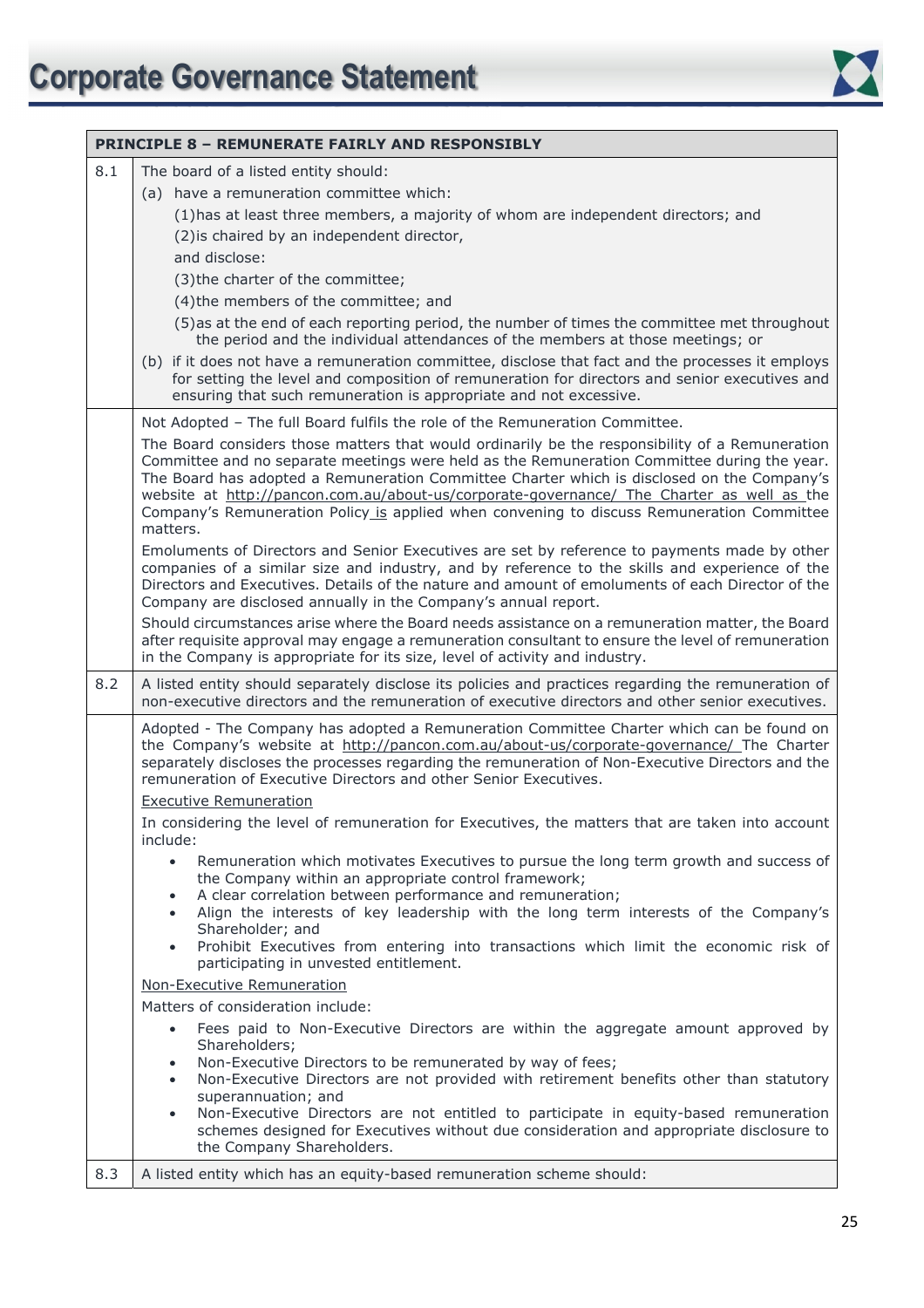

| (a) have a policy on whether participants are permitted to enter into transactions (whether<br>through the use of derivatives or otherwise) which limit the economic risk of participating in<br>the scheme; and<br>(b) disclose that policy or a summary of it.                                                                                                                                                                                                                                                                                                                                                                                           |
|------------------------------------------------------------------------------------------------------------------------------------------------------------------------------------------------------------------------------------------------------------------------------------------------------------------------------------------------------------------------------------------------------------------------------------------------------------------------------------------------------------------------------------------------------------------------------------------------------------------------------------------------------------|
| Adopted - The Company has adopted a Policy for Trading in Company Securities which can be<br>found on the Company's website at http://pancon.com.au/about-us/corporate-governance/<br>Directors, Officers and Employees who wish to trade in Company securities must first have regard<br>to the statutory provisions of the Corporations Act 2001 dealing with insider trading, in conjunction<br>with the Company's Policy for Trading in Company Securities. The policy has been developed so<br>that all Company employees and representatives are clear as to their obligations with regard to<br>trading while in possession of insider information. |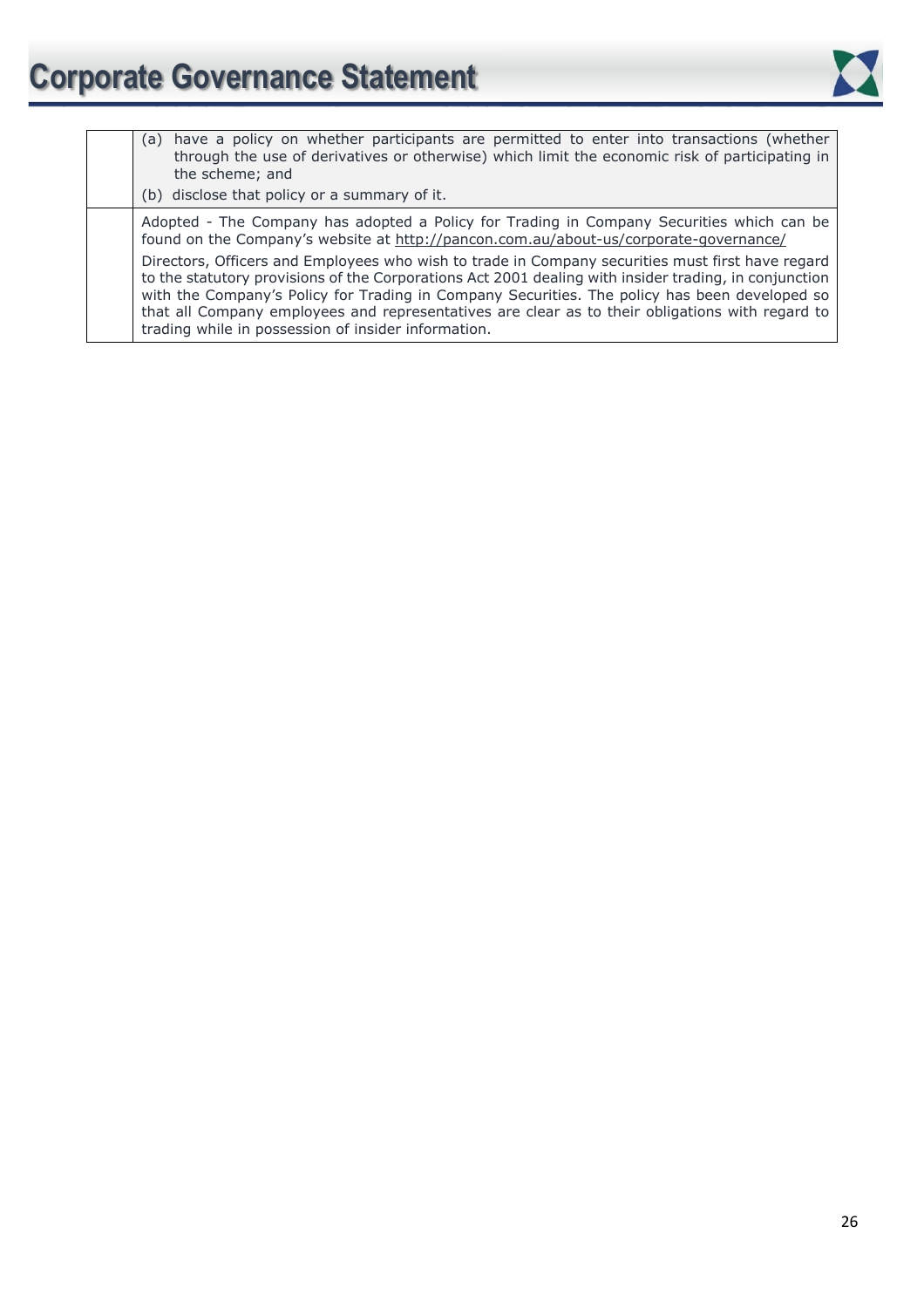# **Statement of Comprehensive Income**



| <b>YEAR ENDED 30 JUNE 2015</b>                                                             | <b>Notes</b> | <b>CONSOLIDATED</b> |                  |
|--------------------------------------------------------------------------------------------|--------------|---------------------|------------------|
|                                                                                            |              | 2015<br>\$          | 2014<br>\$       |
| <b>OPERATING ACTIVITIES</b>                                                                |              |                     |                  |
| Depreciation and amortisation expenses                                                     | 2, 6         | (8, 354)            | (1, 416)         |
| Salaries, fees and benefits                                                                |              | (1,021,183)         | (724, 368)       |
| Audit fees                                                                                 |              | (81, 337)           | (23, 582)        |
| Generative exploration expenditure and write off                                           | 2            | (40, 492, 415)      | (17, 846, 392)   |
| Annual report costs                                                                        |              | (7, 454)            | (7, 770)         |
| ASX fees                                                                                   |              | (36, 144)           | (43, 751)        |
| Administration, accounting and secretarial fees                                            |              | (3, 108)            | (2, 432)         |
| Insurance                                                                                  |              | (31,502)            | (40, 885)        |
| Legal fees                                                                                 |              | (10, 023)           | (49, 073)        |
| Share registry costs                                                                       |              | (31, 873)           | (29,067)         |
| Rent and outgoings                                                                         |              | (194, 908)          | (119, 661)       |
| Travel                                                                                     |              | (61, 579)           | (91, 182)        |
| Other revenues and expenses                                                                |              | (226, 261)          | (267, 367)       |
| <b>TOTAL OPERATING ACTIVITIES</b>                                                          |              | (42, 206, 141)      | (19, 246, 946)   |
| <b>FINANCING ACTIVITIES</b>                                                                |              |                     |                  |
| Financing income                                                                           |              | 328,058             | 1,090,608        |
| Financing expense                                                                          |              | (555)               | (912, 659)       |
| <b>TOTAL FINANCING ACTIVITIES</b>                                                          |              | 327,503             | 177,949          |
|                                                                                            |              |                     |                  |
| PROFIT/(LOSS) BEFORE INCOME<br><b>TAX</b>                                                  |              |                     |                  |
|                                                                                            |              | (41, 878, 638)      | (19,068,997)     |
| Income tax expense                                                                         | 3            |                     |                  |
| PROFIT/(LOSS) FOR THE PERIOD                                                               |              | (41,878,638)        | (19,068,997)     |
| <b>OTHER COMPREHENSIVE INCOME/(LOSS)</b><br>Other comprehensive income                     |              |                     |                  |
| <b>TOTAL OTHER COMPREHENSIVE</b><br>INCOME/(LOSS)                                          |              |                     |                  |
| TOTAL COMPREHENSIVE INCOME/(LOSS)<br><b>FOR THE PERIOD</b>                                 | 10           | (41,878,638)        | (19,068,997)     |
| Basic earnings per share (cents per share)<br>Diluted earnings per share (cents per share) | 15           | (3.64)<br>(3.64)    | (1.66)<br>(1.66) |

The Statement of Comprehensive Income is to be read in conjunction with the Notes to the Financial Statements.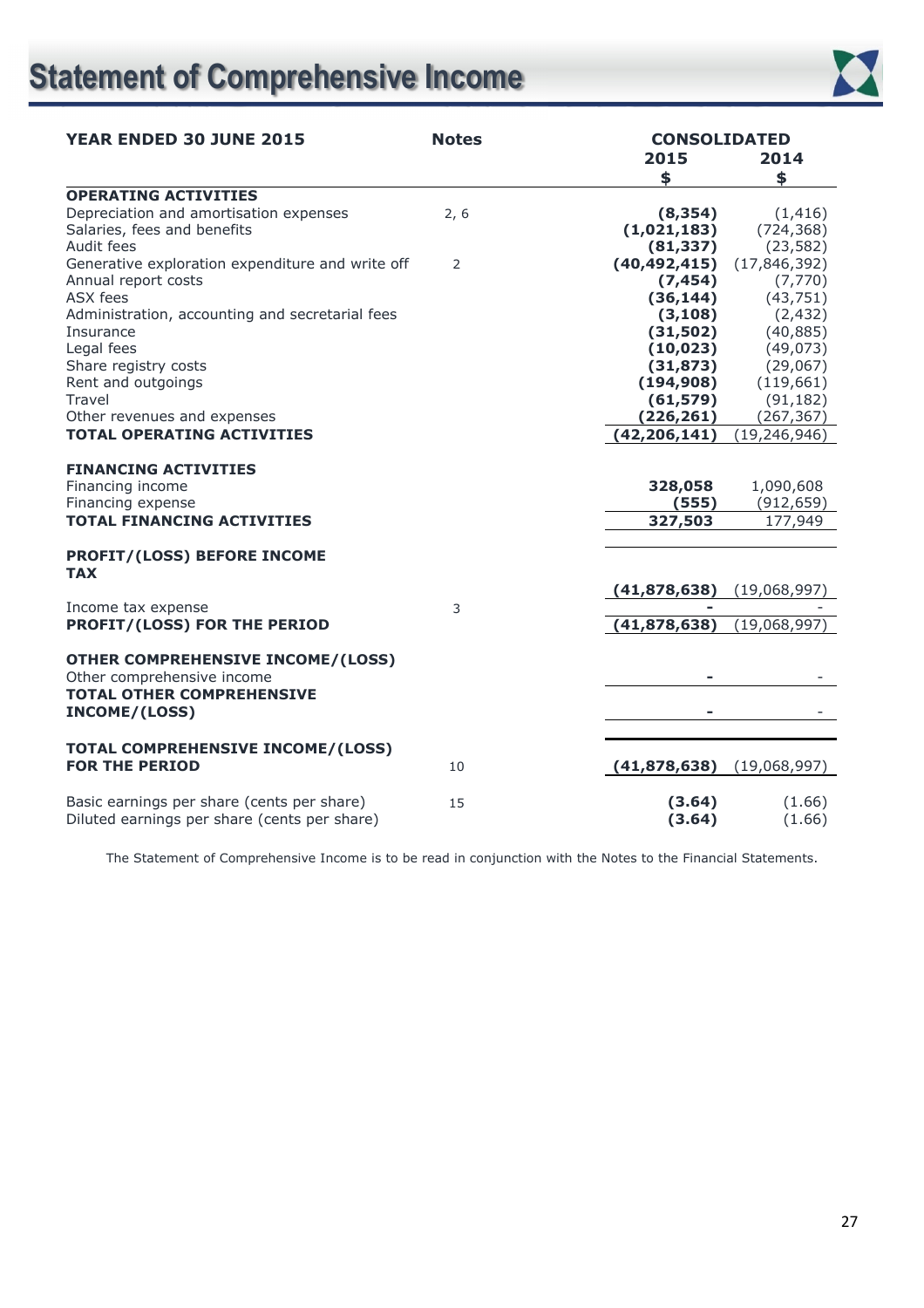

| <b>Notes</b><br><b>AT 30 JUNE 2015</b> |                                                                               | <b>CONSOLIDATED</b><br>2014                                                                                    |  |
|----------------------------------------|-------------------------------------------------------------------------------|----------------------------------------------------------------------------------------------------------------|--|
|                                        | \$                                                                            | \$                                                                                                             |  |
|                                        |                                                                               |                                                                                                                |  |
|                                        | 1,345,837                                                                     | 9,665,484                                                                                                      |  |
| $\overline{4}$                         |                                                                               | 45,055                                                                                                         |  |
|                                        |                                                                               | 9,710,539                                                                                                      |  |
|                                        |                                                                               |                                                                                                                |  |
| 6                                      | 83,257                                                                        | 1,388                                                                                                          |  |
| $\overline{7}$                         | 13,399,620                                                                    | 45,950,928                                                                                                     |  |
|                                        | 13,482,877                                                                    | 45,952,316                                                                                                     |  |
|                                        | 14,880,553                                                                    | 55,662,855                                                                                                     |  |
|                                        |                                                                               |                                                                                                                |  |
|                                        |                                                                               |                                                                                                                |  |
|                                        |                                                                               | 160,215<br>160,215                                                                                             |  |
|                                        |                                                                               |                                                                                                                |  |
|                                        |                                                                               |                                                                                                                |  |
|                                        | 8,427                                                                         |                                                                                                                |  |
|                                        | 8,427                                                                         |                                                                                                                |  |
|                                        | 1,256,550                                                                     | 160,215                                                                                                        |  |
|                                        | 13,624,003                                                                    | 55,502,640                                                                                                     |  |
|                                        |                                                                               |                                                                                                                |  |
|                                        |                                                                               |                                                                                                                |  |
|                                        |                                                                               | 99,411,998                                                                                                     |  |
|                                        |                                                                               | 345,179                                                                                                        |  |
|                                        |                                                                               | (44, 254, 537)                                                                                                 |  |
|                                        | 13,624,003                                                                    | 55,502,640                                                                                                     |  |
|                                        |                                                                               | 55,502,640                                                                                                     |  |
|                                        | Deferred exploration, evaluation and development costs<br>8<br>9a<br>10<br>10 | 2015<br>51,839<br>1,397,676<br>1,248,123<br>1,248,123<br>99,411,998<br>154,000<br>(85, 941, 995)<br>13,624,003 |  |

The Statement of Financial Position is to be read in conjunction with the Notes to the Financial Statements.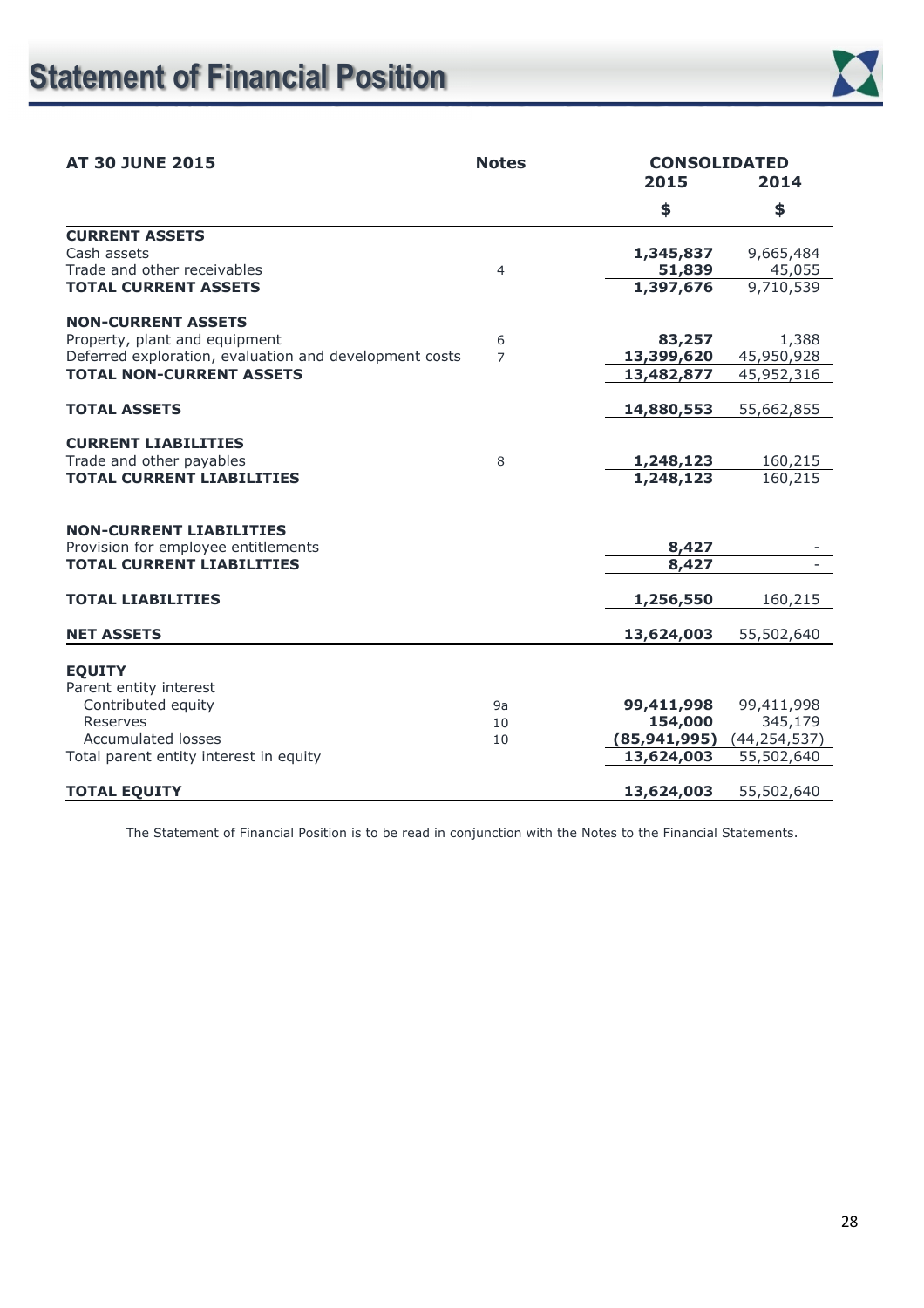

### **AT 30 JUNE 2015**

| <b>Consolidated</b>                         | <b>Share</b><br><b>Capital</b> | <b>Retained</b><br><b>Earnings</b> | <b>Option</b><br><b>Reserve</b> | Total<br><b>Equity</b> |
|---------------------------------------------|--------------------------------|------------------------------------|---------------------------------|------------------------|
|                                             | \$                             | \$                                 | \$                              | \$                     |
| Balance at 1 July 2014                      | 99,411,998                     | (44, 254, 537)                     | 345,179                         | 55,502,640             |
| <b>Profit or loss</b>                       |                                | (41,878,638)                       |                                 | (41, 878, 638)         |
| <b>Other comprehensive</b><br>income/(loss) |                                |                                    |                                 |                        |
| <b>Shares issued (net of costs)</b>         |                                |                                    |                                 |                        |
| <b>Share options</b>                        |                                | 191,180                            | (191, 179)                      |                        |
| <b>Balance at 30 June 2015</b>              | 99,411,998                     | (85, 941, 995)                     | 154,000                         | 13,624,003             |
|                                             |                                |                                    |                                 |                        |
| Balance at 1 July 2013                      | 99,411,998                     | (25, 185, 540)                     | 345,179                         | 74,571,637             |
| Profit or loss                              |                                | (19,068,997)                       |                                 | (19,068,997)           |
| Other comprehensive<br>income/(loss)        |                                |                                    |                                 |                        |
| Shares issued (net of costs)                |                                |                                    |                                 |                        |
| Share options                               |                                |                                    |                                 |                        |
| Balance at 30 June 2014                     | 99,411,998                     | (44,254,537)                       | 345,179                         | 55,502,640             |

The above Statement of Changes in Equity is to be read in conjunction with the Notes to the Financial Statements.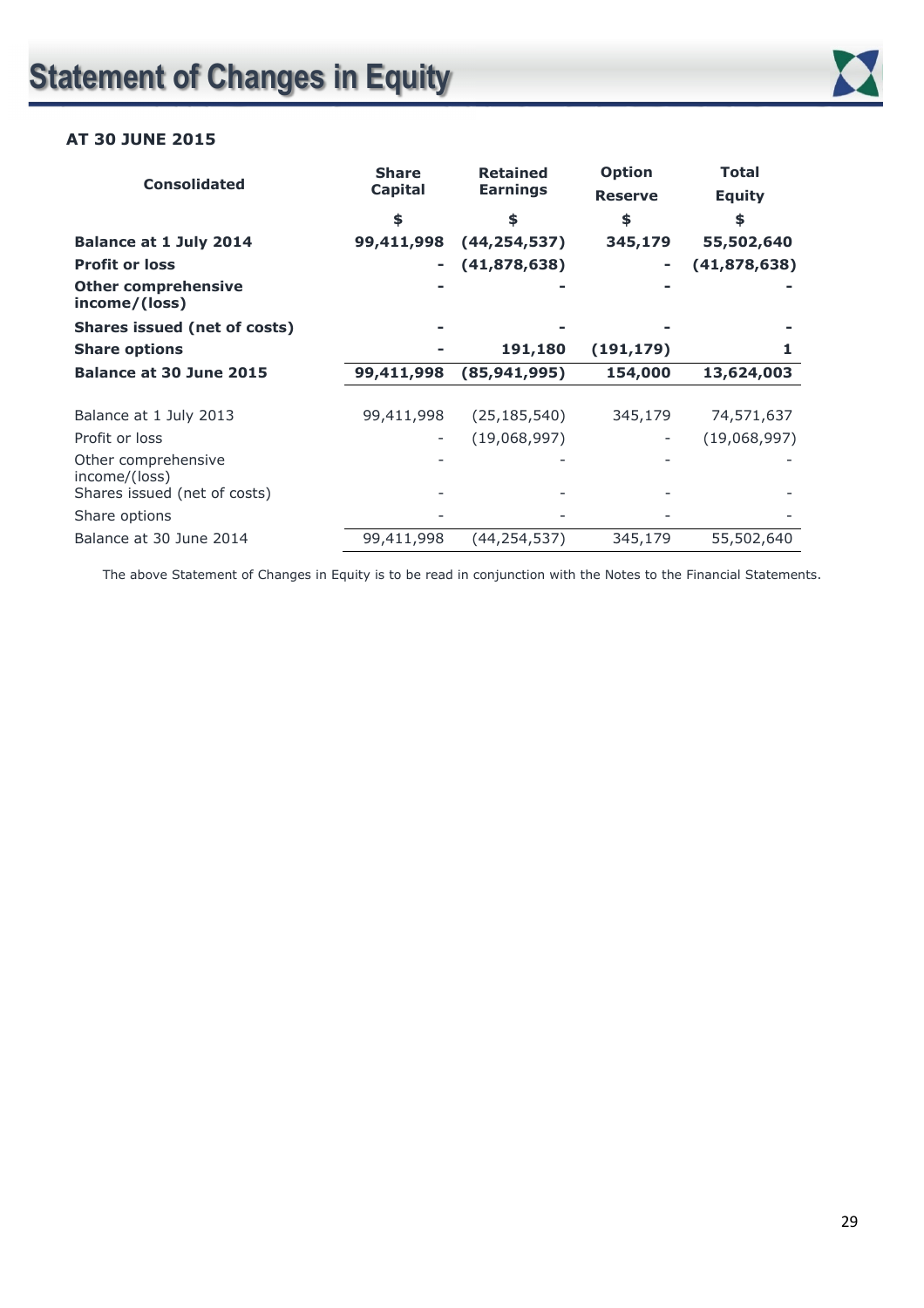

| <b>YEAR ENDED 30 JUNE 2015</b>                                                                                                                                               | <b>Notes</b> | 2015                                | <b>CONSOLIDATED</b><br>2014                              |
|------------------------------------------------------------------------------------------------------------------------------------------------------------------------------|--------------|-------------------------------------|----------------------------------------------------------|
|                                                                                                                                                                              |              | \$                                  | \$                                                       |
| <b>CASH FLOWS FROM OPERATING ACTIVITIES</b><br>Payments to suppliers and employees<br>Recharges & refunds of exploration expenditure<br>Expenditure on exploration interests |              | (1,735,302)<br>948,392              | (1,583,303)<br>2,266,032<br>$(7,964,324)$ $(25,090,575)$ |
| NET CASH FLOWS FROM/(USED IN) OPERATING<br><b>ACTIVITIES</b>                                                                                                                 | 11(a)        | (8,751,234)                         | (24, 407, 846)                                           |
| <b>CASH FLOWS FROM INVESTING ACTIVITIES</b><br>Purchase of property, plant and equipment<br>NET CASH FLOWS FROM/(USED IN) INVESTING                                          |              | (90, 509)                           |                                                          |
| <b>ACTIVITIES</b>                                                                                                                                                            |              | (90, 509)                           |                                                          |
| <b>CASH FLOWS FROM FINANCING ACTIVITIES</b><br>Interest received<br>Proceeds from issues of ordinary shares                                                                  |              | 249,959                             | 1,089,388                                                |
| Share issue costs                                                                                                                                                            |              |                                     |                                                          |
| NET CASH FLOWS FROM/(USED IN) FINANCING<br><b>ACTIVITIES</b>                                                                                                                 |              | 249,959                             | 1,089,388                                                |
| NET INCREASE/(DECREASE) IN CASH HELD<br>Add opening cash brought forward<br>Effects of exchange rate changes                                                                 |              | (8,591,784)<br>9,665,484<br>272,137 | (23, 318, 458)<br>33,821,848<br>(837, 906)               |
| <b>CLOSING CASH CARRIED FORWARD</b>                                                                                                                                          | 11(b)        | 1,345,837                           | 9,665,484                                                |

The above Statement of Cash Flows is to be read in conjunction with the Notes to the Financial Statements.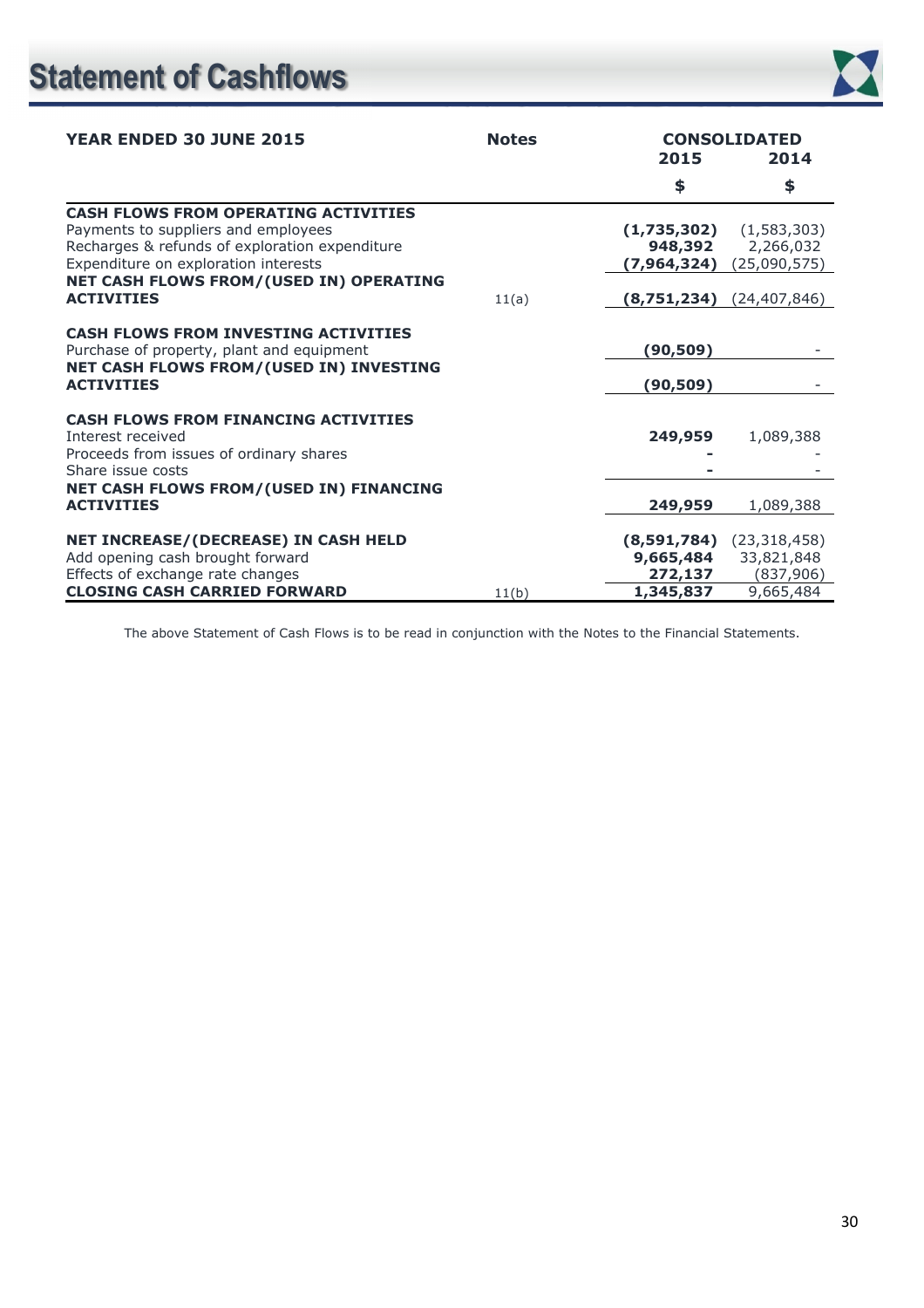#### **1. SUMMARY OF SIGNIFICANT ACCOUNTING POLICIES**

This financial report was authorised for issue by the Directors on 30 September 2015.

#### **Statement of Compliance**

The financial report is a general purpose financial report which has been prepared in accordance with Australian Accounting Standards ("AASBs"), including Australian interpretations adopted by the Australian Accounting Standards Board ('AASB') and the Corporations Act 2001. The consolidated financial report of the consolidated entity and company also complies with IFRSs and interpretations adopted by the International Accounting Standards Board.

#### **Basis of preparation**

The report has been prepared on the basis of historical costs and except where stated does not take into account changing money values or current valuation of non-current assets. The accounting policies adopted are consistent with those of the previous year. The following specific accounting policies have been consistently applied, unless otherwise stated.

#### **(a) Income Tax**

Income tax on the profit or loss for the year comprises current and deferred tax. Income tax is recognised in the income statement except to the extent that it relates to items recognised directly in equity, in which case it is recognised in equity.

Current tax is the expected tax payable on the taxable income for the year, and any adjustment to tax payable in respect of prior years.

Deferred tax is provided using the balance sheet liability method, providing for temporary difference between the carrying amounts of assets and liabilities for financial reporting purposes and the amounts used for taxation purposes. A deferred tax asset is recognised only to the extent that it is probable that future taxable profits will be available against which the asset can be utilised.

#### **(b) Exploration Expenses**

Exploration, evaluation and development costs are accumulated in respect of each separate area of interest. Such costs are carried forward where they are expected to be recouped through successful development and exploitation of the area of interest or alternatively, by its sale, or where activities in the area of interest have not yet reached a stage to allow a reasonable assessment regarding the existence of economically recoverable reserves.

#### **(c) Principles of consolidation**

The consolidated financial statements are those of the consolidated entity, comprising Pancontinental Oil & Gas NL (the parent entity) and all entities which Pancontinental Oil & Gas NL controlled from time to time during the year and at balance date.

Information from the financial statements of subsidiaries is included from the date the parent company obtains control until such time as control ceases. Where there is loss of control of a subsidiary, the consolidated financial statements include the results for the part of the reporting period during which the parent company has control.

All intercompany balances and transactions, including unrealised profits arising from intra-group transactions, have been eliminated in full.

#### **(d) Foreign currencies**

*Translation of foreign currency transactions* 

Transactions in foreign currencies of entities within the consolidated entity are converted to local currency at the rate of exchange ruling at the date of the transaction.

Foreign currency monetary items that are outstanding at the reporting date (other than monetary items arising under foreign currency contracts where the exchange rate for that monetary item is fixed in the contract) are translated using the spot rate at the end of the financial year.

A monetary item arising under a foreign currency contract outstanding at the reporting date where the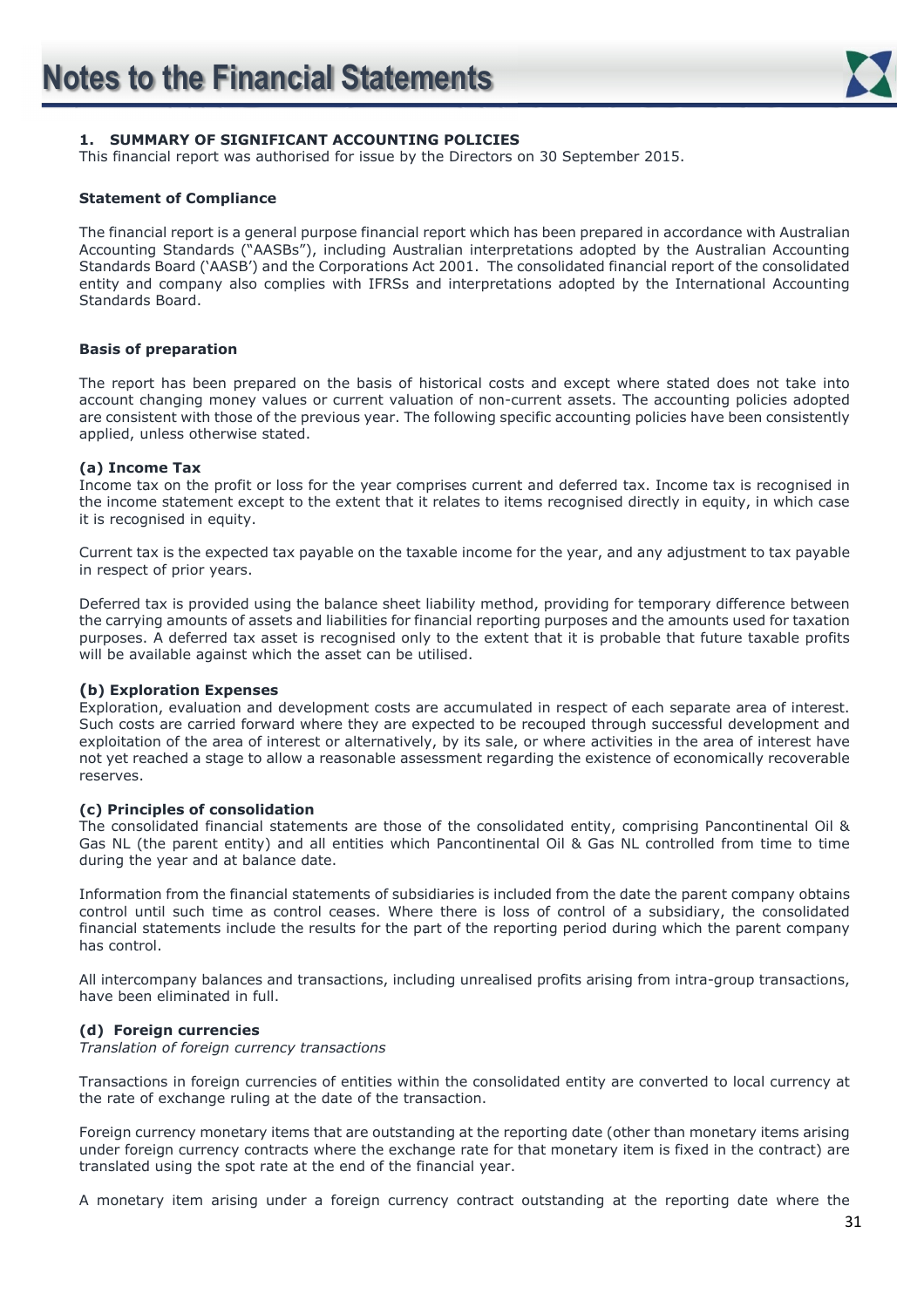

exchange rate for the monetary item is fixed in the contract is translated at the exchange rate fixed in the contract.

All resulting exchange differences arising on settlement or re-statement are recognised as revenues and expenses for the financial year. Any gains or costs on entering a hedge are deferred and amortised over the life of the contract.

#### **(e) Cash and cash equivalents**

For the purposes of the Statement of Cash Flows, cash includes cash on hand and in banks, and money market investments readily convertible to cash within two working days, net of outstanding bank overdrafts.

Interest expense is charged as an expense as it accrues.

#### **(f) Receivables**

Trade receivables are recognised and carried at original invoice amount less a provision for any uncollectible debts. An estimate for doubtful debts is made when collection of the full amount is no longer probable. Bad debts are written-off as incurred.

Receivables from related parties are recognised and carried at the nominal amount due. Bills of exchange and promissory notes are measured at the lower of cost and net realisable value.

#### **(g) Investments**

Investments in controlled entities are carried in the company's financial statements at the lower of cost and recoverable amount.

#### **(h) Recoverable Amount**

The carrying amounts of non-current assets valued on the cost basis, other than exploration and evaluation expenditure carried forward are reviewed to determine whether they are in excess of their recoverable amount at reporting date. If the carrying amount of a non-current asset exceeds its recoverable amount, the asset is written down to the lower amount. The write down is expensed in the reporting period in which it occurs.

#### **(i) Property, plant and equipment**

*Cost and valuation* 

Property, plant and equipment is measured at cost.

#### *Depreciation*

Depreciation is provided on a diminishing value basis on all property, plant and equipment.

Major depreciation rates are:

|                      | 2015       | 2014 |
|----------------------|------------|------|
| Plant and equipment: | <b>30%</b> | 30%  |

#### **(j) Joint ventures**

Interests in the joint venture operations are brought to account by including in the respective classifications, the share of individual assets employed and share of liabilities and expenses incurred.

In the company's financial statements, investments in joint venture operations were carried at the lower of cost and recoverable amount.

#### **(k) Going concern**

The Directors consider that the going concern basis for the consolidated entity is appropriate and recognise that additional funding is required to ensure the consolidated entity can continue its operations for the twelve month period from the date of this financial report and to fund the continued development of the consolidated entity's exploration assets. This basis has been determined after consideration of the following factors:

- The ability to issue additional share capital under the Corporations Act 2001, if required, by a share purchase plan, share placement or rights issue;
- The option of farming out all or part of the consolidated entity's exploration projects; and
- The ability, if required to dispose of interests in exploration and development assets.

Accordingly, the Directors believe that the consolidated entity will obtain sufficient cash inflows to enable it to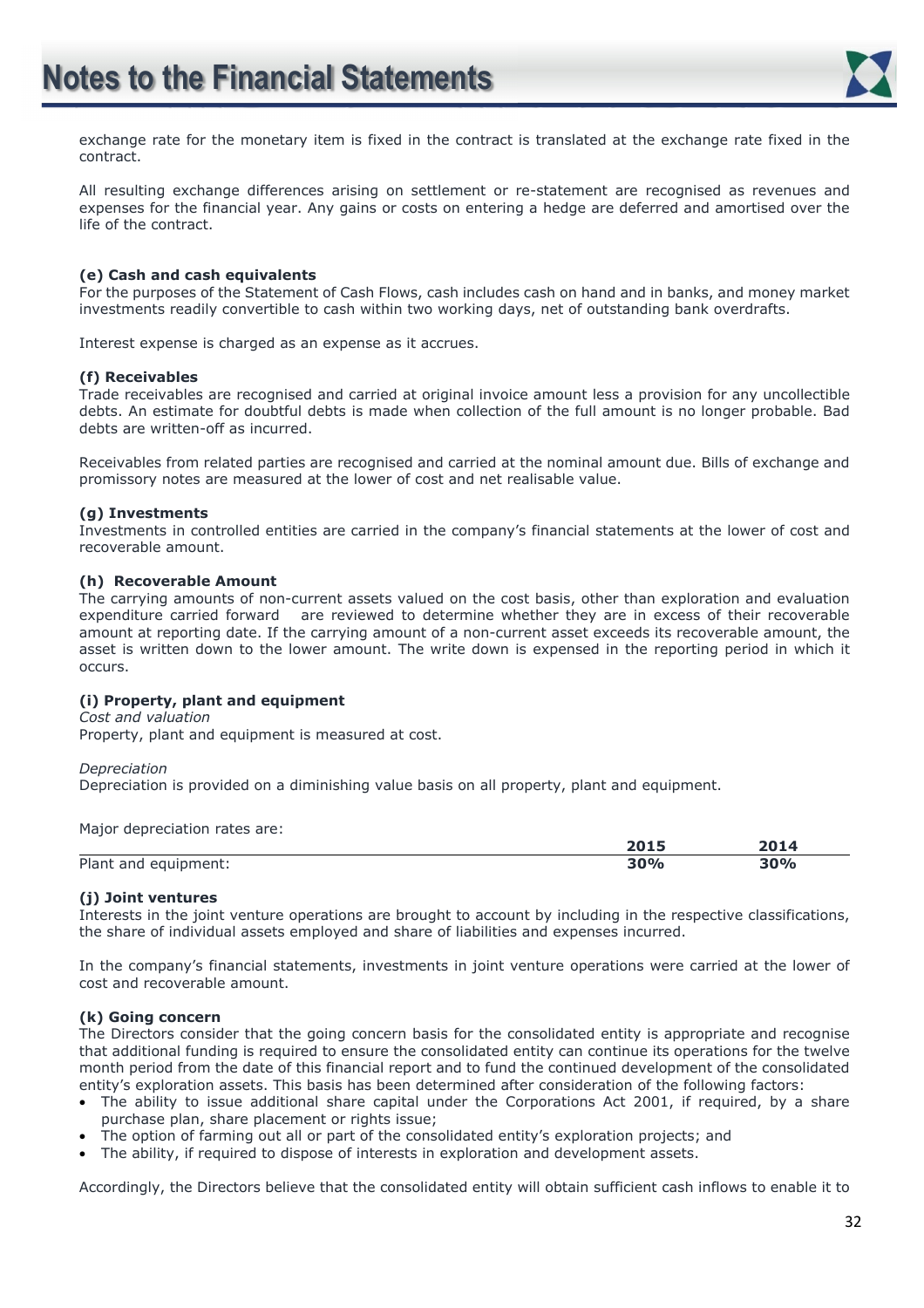

continue as a going concern and that it is appropriate to adopt that basis of accounting in the preparation of the financial statements.

#### **(l) Payables**

Liabilities for trade creditors and other amounts are carried at cost which is the fair value of the consideration to be paid in the future for goods and services received, whether or not billed to the consolidated entity.

Payables to related parties are carried at the principal amount.

Deferred cash settlements are recognised at the present value of the outstanding consideration payable on the acquisition of an asset discounted at prevailing commercial borrowing rates.

#### **(m) Provisions**

Provisions are recognised when the economic entity has a legal, equitable or constructive obligation to make a future sacrifice of economic benefits to other entities as a result of past transactions or other past events, it is probable that a future sacrifice of economic benefits will be required and a reliable estimate can be made of the amount of the obligation.

#### **(n) Contributed equity**

Issued and paid up capital is recognised at the fair value of the consideration received by the company.

Any transaction costs arising on the issue of ordinary shares are recognised directly in equity as a reduction of the share proceeds received.

#### **(o) Revenue recognition**

Revenue is recognised to the extent that it is probable that the economic benefits will flow to the entity and the revenue can be reliably measured. The following specific recognition criteria must also be met before revenue is recognised:

#### *Rendering of Services*

Where the contract outcome can be reliably measured, control of the right to be compensated for the services and the stage of completion can be reliably measured. Stage of completion is measured by reference to the labour hours incurred to date as a percentage of total estimated labour hours for each contract. Where the contract outcome cannot be reliably measured, revenue is recognised only to the extent that costs have been incurred.

#### *Interest Revenue*

Control of the right to receive the interest payment. Interest revenue is recognised as it accrues, taking into account the effective yield on the financial asset.

#### **(p) Taxes**

Tax-effect accounting is applied using the income statement liability method whereby income tax is regarded as an expense and is calculated on the accounting profit after allowing for permanent differences. To the extent timing differences occur between the time items are recognised in the financial statements and when items are taken into account in determining taxable income, the net related taxation benefit or liability, calculated at current rates, is disclosed as a future income tax benefit or a provision for deferred income tax. The net future income tax benefit relating to tax losses and timing differences is not carried forward as an asset unless the benefit is virtually certain of being realised.

Where assets are revalued no provision for potential capital gains tax has been made. *Goods and Services Tax (GST)* 

Revenues, expenses and assets are recognised net of the amount of GST except:

- where the GST incurred on a purchase of goods and services is not recoverable from the taxation authority, in which case the GST is recognised as part of the cost of acquisition of the asset or as part of the expense item as applicable; and
- receivables and payables are stated with the amount of GST included.

The net amount of GST recoverable from, or payable to, the taxation authority is included as part of receivables or payables in the Statement of Financial Position. Cash flows are included in the Statement of Cash Flows on a gross basis and the GST component of cash flows arising from investing and financing activities, which is recoverable from, or payable to, the taxation authority, are classified as operating cash flows.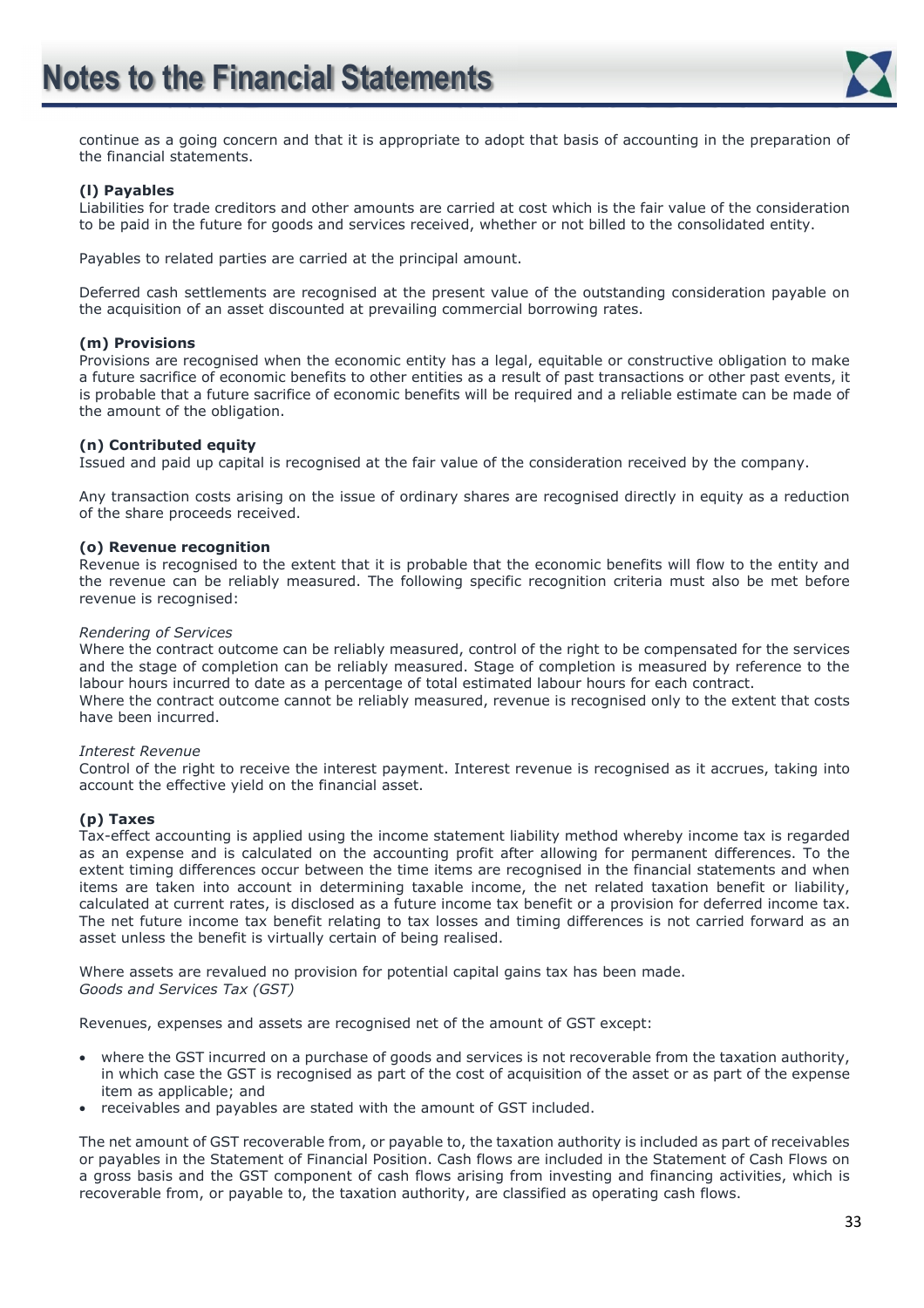

Commitments and contingencies are disclosed net of the amount of GST recoverable from, or payable to, the taxation authority.

#### **(q) Employee benefits**

Provision is made for employee benefits accumulated as a result of employees rendering services up to the reporting date. These benefits include wages and salaries, annual leave, sick leave and long service leave.

Liabilities arising in respect of wages and salaries, annual leave, sick leave and any other employee benefits expected to be settled within twelve months of the reporting date are measured at their nominal amounts based on remuneration rates which are expected to be paid when the liability is settled.

Employee benefit expenses and revenues arising in respect of the following categories:

- wages and salaries, non-monetary benefits, annual leave, long service leave, sick leave and other leave benefits; and
- other types of employee benefits

are charged against profits on a net basis in their respective categories.

#### **(r) Earnings per share**

Basic EPS is calculated as net profit attributable to members, adjusted to exclude costs of servicing equity (other than dividends) and preference share dividends, divided by the weighted average number of ordinary shares, adjusted for any bonus element.

Diluted EPS is calculated as net profit attributable to members, adjusted for:

- costs of servicing equity (other than dividends);
- the after tax effect of dividends and interest associated with dilutive potential ordinary shares that have been recognised as expenses; and
- other non-discretionary changes in revenues or expenses during the period that would result from the dilution of potential ordinary shares;

divided by the weighted average number of ordinary shares and dilutive potential ordinary shares, adjusted for any bonus element.

#### **(s) Comparatives**

Where necessary, comparatives have been reclassified and repositioned for consistency with current year disclosures.

#### **(t) Financial Instruments**

See financial instruments note for compliance notes with *AASB 7*, financial instruments: disclosures.

#### **(u) New accounting standards and interpretations**

The financial report is presented in Australian dollars which is the company's functional currency. A number of new standards, amendments to standards and interpretations are effective for the current annual report period; however, none have been applied in preparing these consolidated financial statements. The standards are not expected to have a material impact on the accounting policies or consolidated financial statements of the group.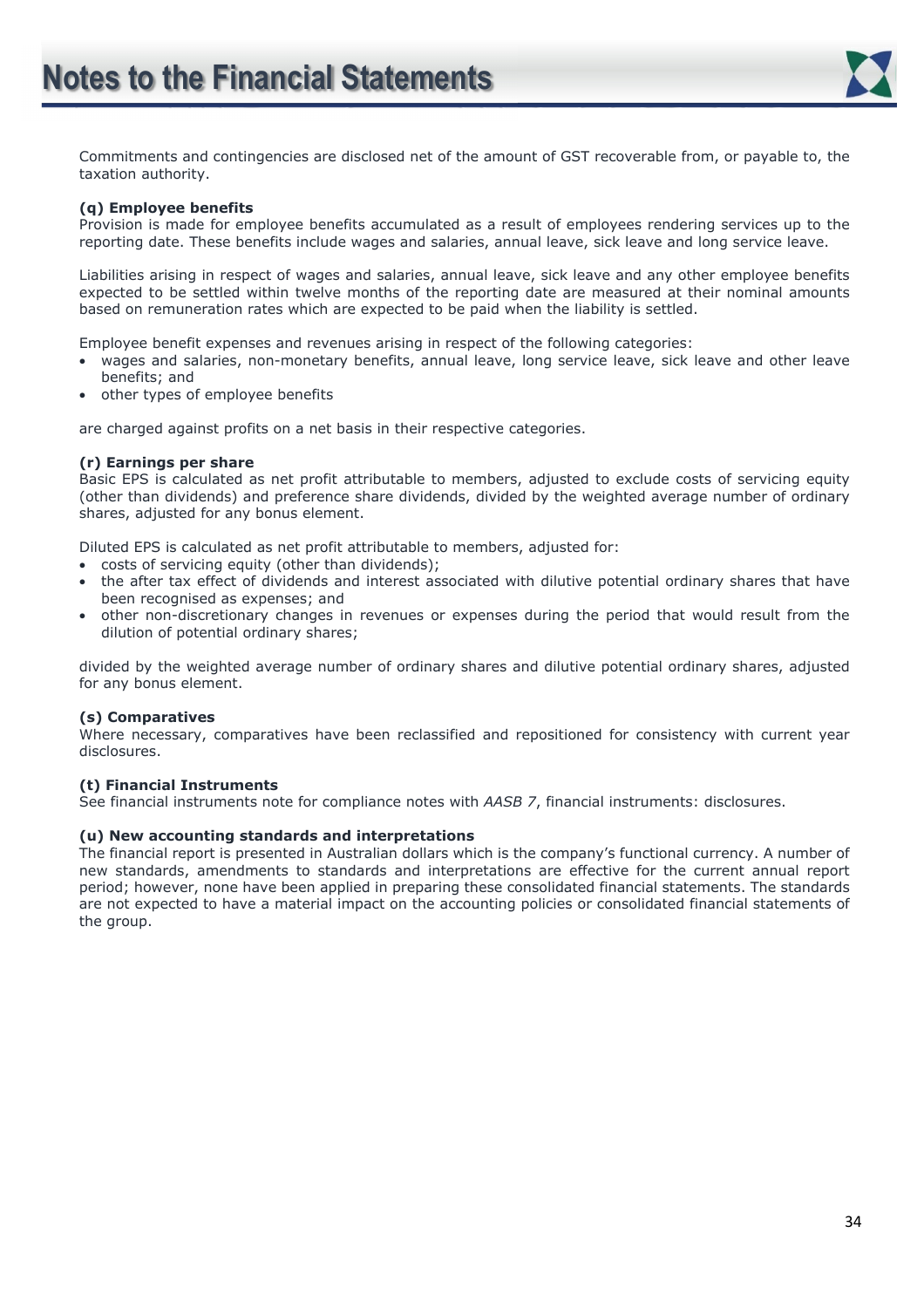

| <b>Notes</b><br><b>DEPRECIATION AND WRITE OFF</b><br>2.                                                                                                                                                    |  | <b>CONSOLIDATED</b><br>2015 | 2014        |
|------------------------------------------------------------------------------------------------------------------------------------------------------------------------------------------------------------|--|-----------------------------|-------------|
|                                                                                                                                                                                                            |  | \$                          | \$          |
| <b>Expenses</b><br>Depreciation of non-current assets:<br>Office furniture and equipment<br>Generative exploration and write off:                                                                          |  | 8,354                       | 1,416       |
| Exploration, evaluation and development<br>costs                                                                                                                                                           |  | 40,492,415                  | 17,846,392  |
| <b>INCOME TAX</b><br>З.                                                                                                                                                                                    |  | <b>CONSOLIDATED</b>         |             |
|                                                                                                                                                                                                            |  | 2015<br>\$                  | 2014<br>\$  |
| (a) Income Tax (Benefit)/Expense                                                                                                                                                                           |  |                             |             |
| The prima facie tax, using tax rates<br>applicable in the country of operation, on<br>profit and extraordinary items differs from<br>the income tax provided in the financial<br>statements as<br>follows: |  |                             |             |
| Prima facie tax on profit from ordinary<br>activities<br>Tax effect of permanent differences:<br>Other items (net)<br>Amount not brought to account as a carried                                           |  | (12, 563, 591)              | (5,721,273) |
| forward future income tax benefit                                                                                                                                                                          |  | 12,563,591                  | 5,721,273   |
| Income tax expense attributable to ordinary<br>activities                                                                                                                                                  |  |                             |             |

#### **(b) Future Income Tax Benefit not taken into account**

The potential future income tax benefit calculated at 30% in respect of:

| Adjustments to carry forward tax losses | -                          |  |
|-----------------------------------------|----------------------------|--|
| Tax Losses not brought to account       | <b>6,706,042</b> 6,245,263 |  |
| Total                                   | <b>6,706,042</b> 6,245,263 |  |

This future income tax benefit will only be obtained if:

(a) future assessable income is derived of a nature and of an amount sufficient to enable the benefit to be realised;

(b) the conditions for deductibility imposed by tax legislation continue to be complied with; and

 $(c)$  no changes in tax legislation adversely affect the consolidated entity in realising the benefit.

The recognition and utilisation of losses is subject to the loss recoupment rules being satisfied.

| 4. RECEIVABLES (CURRENT) | <b>CONSOLIDATED</b> |        |  |
|--------------------------|---------------------|--------|--|
|                          | 2015                | 2014   |  |
|                          |                     | S      |  |
| Sundry receivables       | 51,839              | 45,055 |  |
| Total                    | 51,839              | 45,055 |  |

#### **(a) Terms and conditions**

(i) Trade debtors are non-interest bearing and generally on 30 day terms.

(ii) Sundry debtors and other receivables are non-interest bearing and have repayment terms between 30 and 90 days.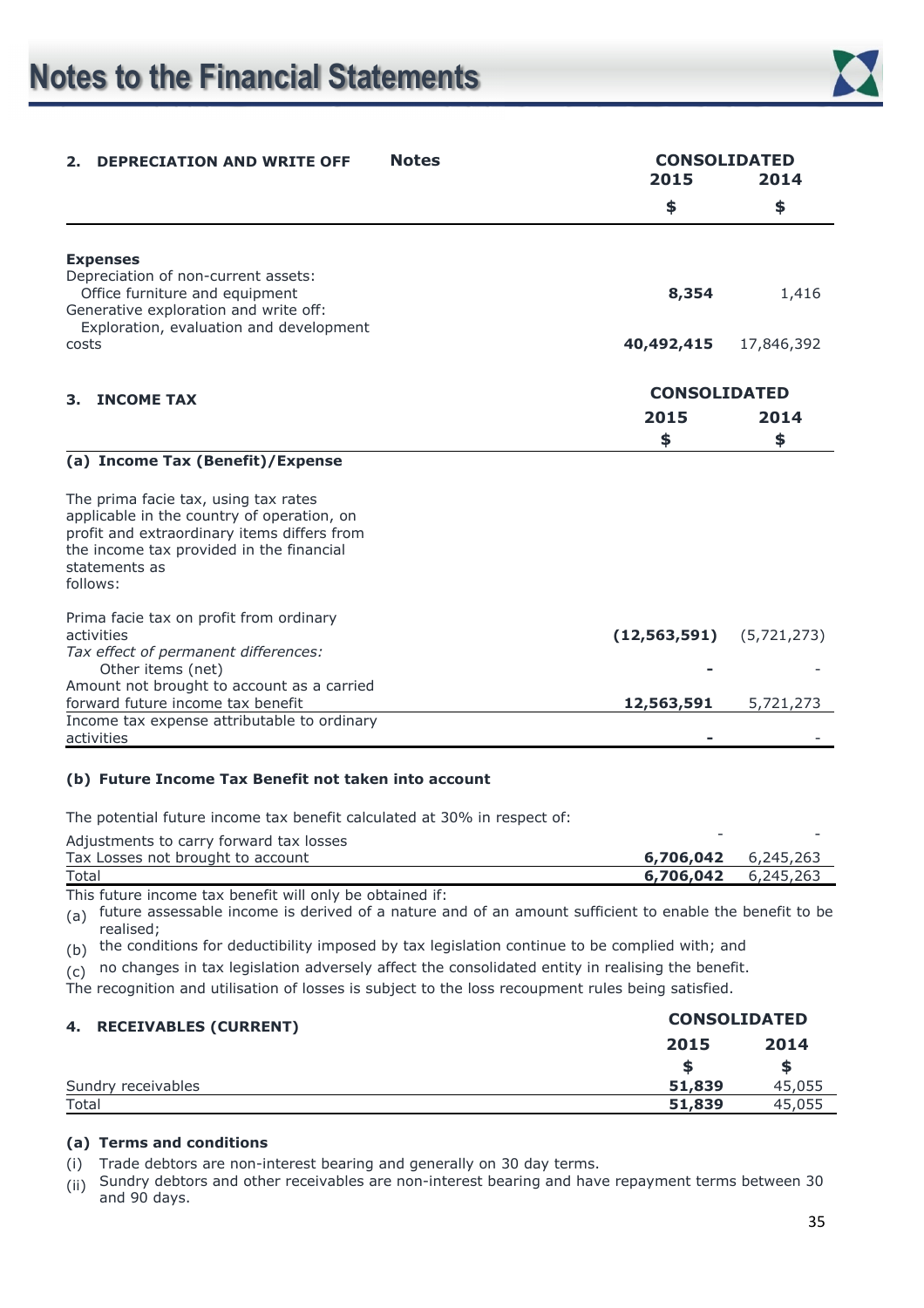

#### **5. INTERESTS IN SUBSIDIARIES**

| <b>Name</b>                                                                                                       | <b>Country of</b><br>incorporation | <b>Percentage of</b><br>equity interest<br>held by the<br>consolidated<br>entity |               | <b>Investment</b>                          |                                            |
|-------------------------------------------------------------------------------------------------------------------|------------------------------------|----------------------------------------------------------------------------------|---------------|--------------------------------------------|--------------------------------------------|
|                                                                                                                   |                                    | 2015                                                                             | 2014          | 2015                                       | 2014                                       |
|                                                                                                                   |                                    | $\frac{0}{0}$                                                                    | $\frac{0}{0}$ | \$                                         | \$                                         |
| <b>Euro Pacific Energy Pty Ltd</b><br>Provision for diminution in value of                                        | Australia                          | 100                                                                              | 100           | $\overline{2}$                             | 2                                          |
| investment<br>Loan to Euro Pacific Energy Pty Ltd<br>Provision for loss on loan to Euro Pacific<br>Energy Pty Ltd |                                    |                                                                                  |               | (2)<br>(155, 180)                          | (2)<br>(161, 423)                          |
| Pancontinental Namibia Pty Ltd*<br>Provision for diminution in value of                                           | Australia                          | 100                                                                              | 100           | 1                                          | $\mathbf{1}$                               |
| investment<br>Loan to Pancontinental Namibia Pty Ltd<br>Provision for loss on loan to                             |                                    |                                                                                  |               | (1)<br>4,511,137                           | (1)<br>5,009,288                           |
| Pancontinental Namibia P/L                                                                                        |                                    |                                                                                  |               | (47, 150)                                  | (12, 479)                                  |
| Afrex Ltd *<br>Provision for diminution in value of                                                               | Saint Lucia                        | 100                                                                              | 100           | 10,584,107                                 | 10,584,107                                 |
| investment<br>Loan to Afrex Ltd<br>Provision for loss on loan to Afrex Ltd                                        |                                    |                                                                                  |               | (10, 584, 107)<br>6,681,913<br>(2,955,144) | (10, 584, 107)<br>7,263,753<br>(2,927,448) |
| <b>Starstrike Resources Ltd *</b><br>Provision for diminution in value of                                         | British Virgin                     | 100                                                                              | 100           | 380,000                                    | 380,000                                    |
| investment<br>Loan to Starstrike Resources Ltd<br>Provision for loss on loan to Starstrike<br>Resources Ltd       | Islands                            |                                                                                  |               | (380,000)<br>73,995                        | (380,000)<br>66,535                        |
| Total                                                                                                             |                                    |                                                                                  |               | 8,109,571                                  | 9,238,226                                  |

\*Indicates companies not audited by Rothsay Chartered Accountants.

\*\*Australian entity audited by Rothsay, branch operation by Ernst & Young Namibia.

| 6. PROPERTY, PLANT AND EQUIPMENT                                         | <b>CONSOLIDATED</b><br>2015<br>2014 |          |  |
|--------------------------------------------------------------------------|-------------------------------------|----------|--|
|                                                                          | \$                                  | \$       |  |
| Office equipment                                                         |                                     |          |  |
| At cost                                                                  | 91,364                              | 29,559   |  |
| Less: Accumulated depreciation                                           | (8,107)                             | (28,171) |  |
| Total written down amount                                                | 83,257                              | 1,388    |  |
| <b>Reconciliations</b>                                                   |                                     |          |  |
| Reconciliations of the carrying amounts of property, plant and equipment |                                     |          |  |
| Office equipment                                                         |                                     |          |  |
| Carrying amount opening balance                                          | 1,388                               | 2,804    |  |
| Additions                                                                | 90,980                              |          |  |
| Write offs                                                               | (757)                               |          |  |
| Depreciation expense                                                     | (8, 354)                            | (1, 416) |  |
| Total written down amount                                                | 83,257                              | 1,388    |  |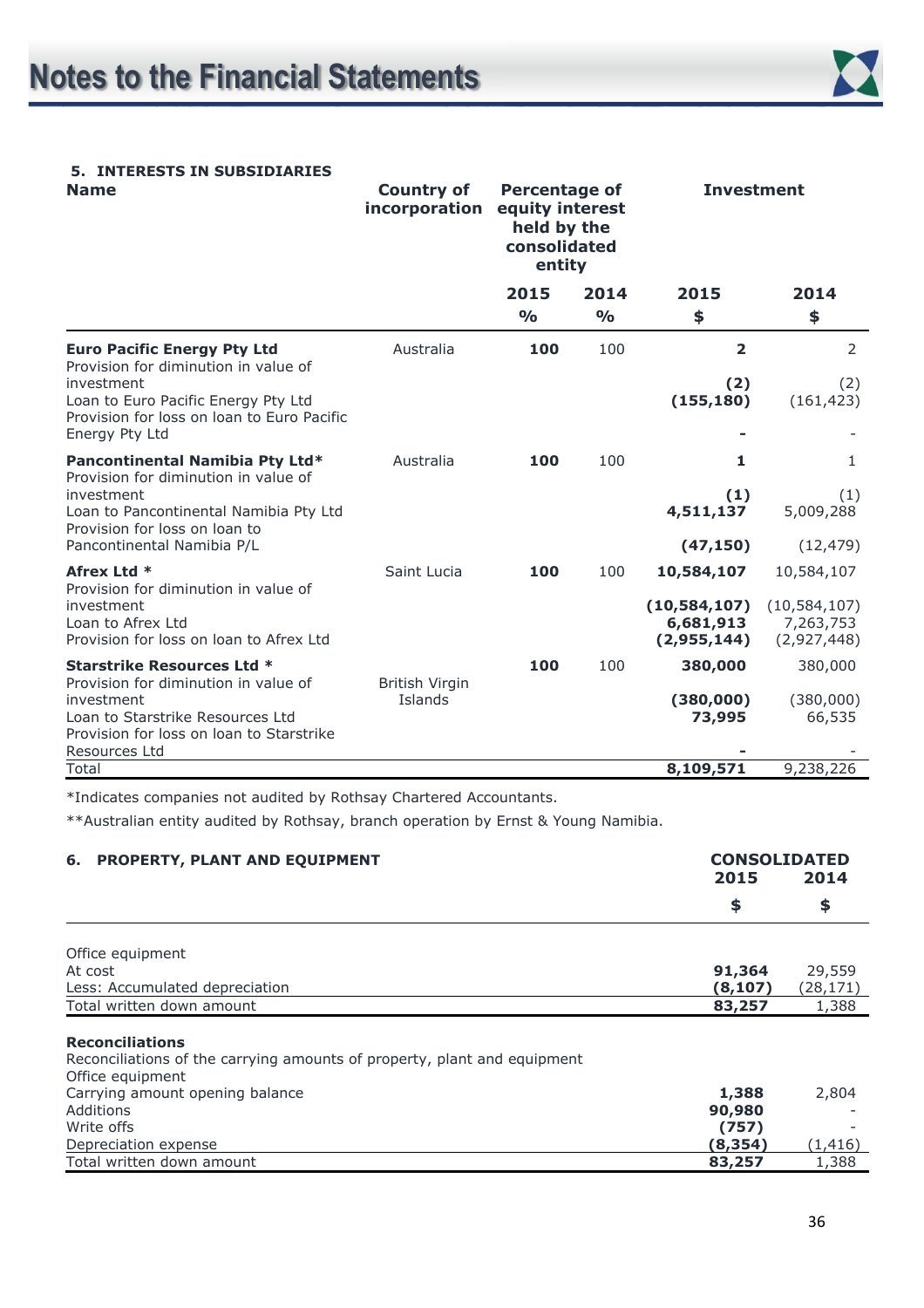## **7. DEFERRED EXPLORATION, EVALUATION AND**

| <b>DEVELOPMENT COSTS</b>                              | <b>CONSOLIDATED</b> |                |  |
|-------------------------------------------------------|---------------------|----------------|--|
|                                                       | 2015                | 2014           |  |
|                                                       | \$                  |                |  |
| Exploration, evaluation and development costs carried |                     |                |  |
| forward                                               |                     |                |  |
| Pre-production:                                       |                     |                |  |
| exploration and evaluation phases:                    |                     |                |  |
| Carrying amount at 1 July                             | 45,950,928          | 38,938,195     |  |
| Expenditure & acquisitions during the year            | 8,661,655           | 25,080,520     |  |
| Exploration expenditure written off                   | (40, 492, 415)      | (17, 752, 562) |  |
| Exploration expenditure written off - direct to P&L   | 177,868             |                |  |
| Disposal of Australian assets                         | 50,000              |                |  |
| Recovery and refunds of exploration expenditure *     | (948,416)           | (315,225)      |  |
| Carrying amount at 30 June                            | 13,399,620          | 45,950,928     |  |

The ultimate recoupment of costs carried forward for exploration and evaluation phases is dependent on the successful development and commercial exploitation or sale of the respective mining areas.

\* For the year ended 30 June 2014, the credit relates to refunds of past expenditure, for the year ended 30 June 2015 the credit relates to refunds of joint venture contributions and reimbursement of past costs.

| 8. TRADE and OTHER PAYABLES (CURRENT)    |           | <b>CONSOLIDATED</b> |  |  |  |
|------------------------------------------|-----------|---------------------|--|--|--|
|                                          | 2015      | 2014                |  |  |  |
|                                          |           |                     |  |  |  |
| Trade creditors, accruals and provisions | 1,248,123 | 160,215             |  |  |  |
| Total                                    | 1,248,123 | 160,215             |  |  |  |

A portion of the amount shown above relates to a cash call from BG Group, some of which goes back to 2013. Pancontinental disputes the amount claimed and continues to defend its rights in this matter.

#### **9. CONTRIBUTED EQUITY CONSOLIDATED**

|                                | 2015       | 2014       |
|--------------------------------|------------|------------|
| (a) Issued and paid up capital |            |            |
| Ordinary shares fully paid     | 99,411,998 | 99,411,998 |
| Total                          | 99,411,998 | 99,411,998 |

#### **(b) Movements in shares on issue**

|                                      | 2015                       |                          | 2014                       |            |  |
|--------------------------------------|----------------------------|--------------------------|----------------------------|------------|--|
|                                      | <b>Number of</b><br>shares |                          | <b>Number of</b><br>shares | S          |  |
| Beginning of the financial year      | 1,150,994,096              | 99,411,998               | 1,150,994,096              | 99,411,998 |  |
| Issued during the year:              |                            |                          |                            |            |  |
| - Placement (net of costs)           |                            | $\overline{\phantom{a}}$ |                            |            |  |
| - Exercise of Options (net of costs) |                            | $\sim$                   |                            |            |  |
| End of the financial year            | 1,150,994,096              | 99,411,998               | 1,150,994,096              | 99,411,998 |  |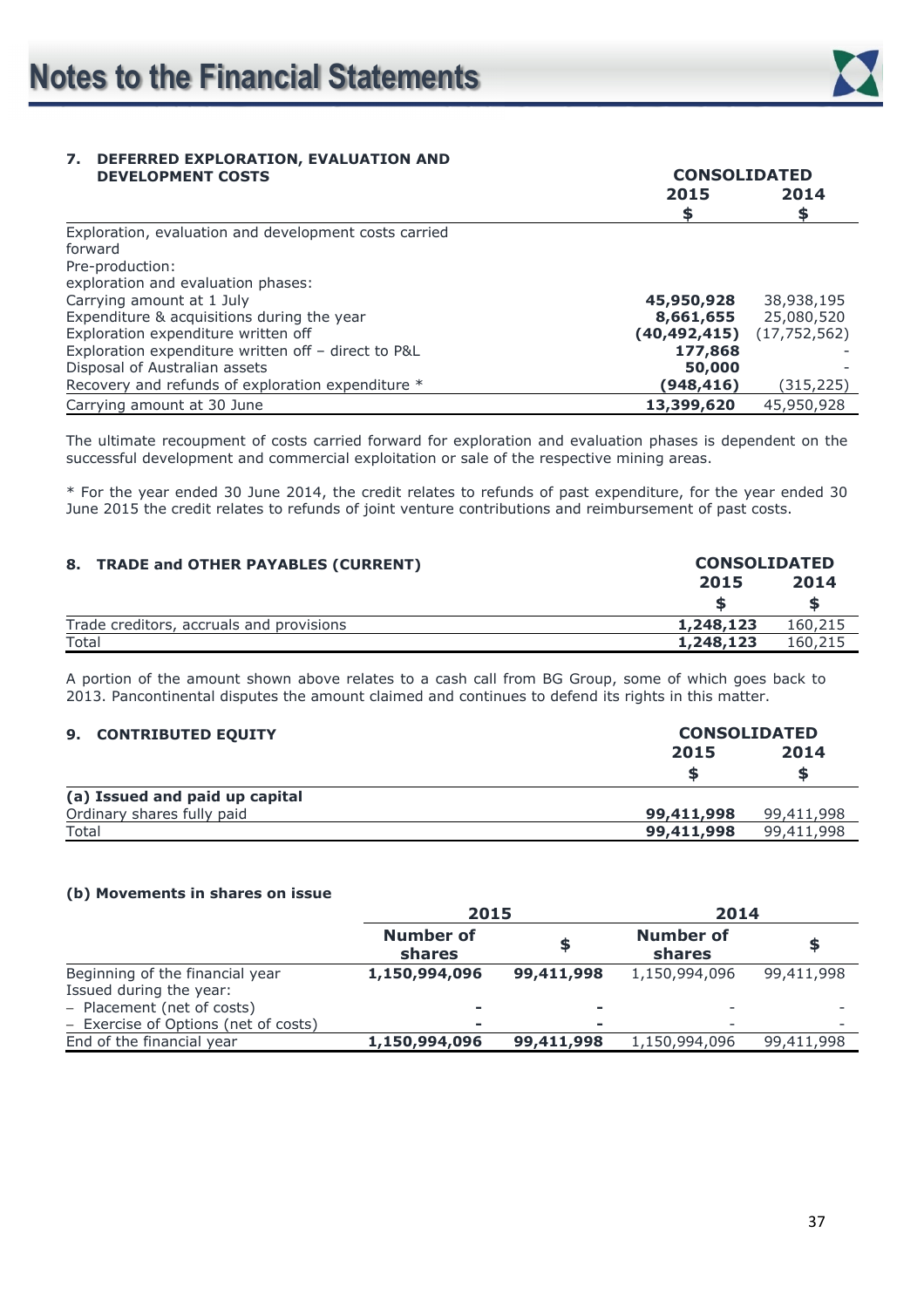

| <b>10. RESERVES AND ACCUMULATED LOSSES</b>                                                                                                                   | <b>CONSOLIDATED</b>        |                                 |  |
|--------------------------------------------------------------------------------------------------------------------------------------------------------------|----------------------------|---------------------------------|--|
|                                                                                                                                                              | 2015<br>\$                 | 2014<br>\$                      |  |
| <b>Reserves</b>                                                                                                                                              |                            |                                 |  |
| Beginning of the financial year<br>Options expired                                                                                                           | 345,179<br>(191, 179)      | 345,179                         |  |
| End of the financial year                                                                                                                                    | 154,000                    | 345,179                         |  |
|                                                                                                                                                              |                            |                                 |  |
| <b>Accumulated losses</b><br>Beginning of the financial year<br>Net loss attributable to members of Pancontinental Oil &                                     | (44, 254, 537)             | (25, 185, 540)                  |  |
| Gas NL                                                                                                                                                       | (41, 878, 638)             | (19,068,997)                    |  |
| Share options expired                                                                                                                                        | 191,180                    |                                 |  |
| Total available for appropriation                                                                                                                            | (85, 941, 995)             | (44, 254, 537)                  |  |
| End of the financial year                                                                                                                                    | (85, 941, 995)             | (44, 254, 537)                  |  |
| <b>11. STATEMENT OF CASH FLOWS</b>                                                                                                                           | <b>CONSOLIDATED</b>        |                                 |  |
|                                                                                                                                                              | 2015                       | 2014                            |  |
|                                                                                                                                                              | \$                         | \$                              |  |
| (a) Reconciliation of the net loss after tax to the net cash flows from operations                                                                           |                            |                                 |  |
| Net loss                                                                                                                                                     | (41,878,638)               | (19,068,997)                    |  |
| <b>Non-Cash Items, Non-Operating Items</b><br>Depreciation of non-current assets<br>Financing expense<br>Financing income                                    | 8,354<br>555<br>(328, 058) | 1,416<br>912,659<br>(1,090,608) |  |
| <b>Changes in assets and liabilities</b>                                                                                                                     |                            |                                 |  |
| (Increase)/decrease in trade and other receivables<br>(Increase)/decrease in property, plant & equipment<br>(Increase)/decrease in exploration, evaluation & | (6, 784)<br>(81, 869)      | 1,885,001<br>1,416              |  |
| development                                                                                                                                                  | 32,551,308                 | (7,012,733)                     |  |
| (Increase)/decrease in interests in subsidiaries<br>(Decrease)/increase in trade and other payables<br>(Decrease)/increase in employee entitlements          | 1,087908                   | 38,949                          |  |
| Other non-cash                                                                                                                                               | (104, 010)                 | (74, 949)                       |  |
| Net cash flow from operating activities                                                                                                                      | (8,751,234)                | (24, 407, 846)                  |  |
| (b) Reconciliation of cash                                                                                                                                   |                            |                                 |  |
| Cash balance comprises:<br>cach accotc                                                                                                                       | 1.345.837                  | Q 665 181                       |  |

| cach<br>. assets<br>$-$<br>саэн | <b>1 345 837</b><br><u>.</u> | 484<br>כסס,י<br>ч |
|---------------------------------|------------------------------|-------------------|
| Closing                         | . 837                        | 484               |
| balance                         | 24F                          | ,665              |
| cash                            | JJ.                          | ч                 |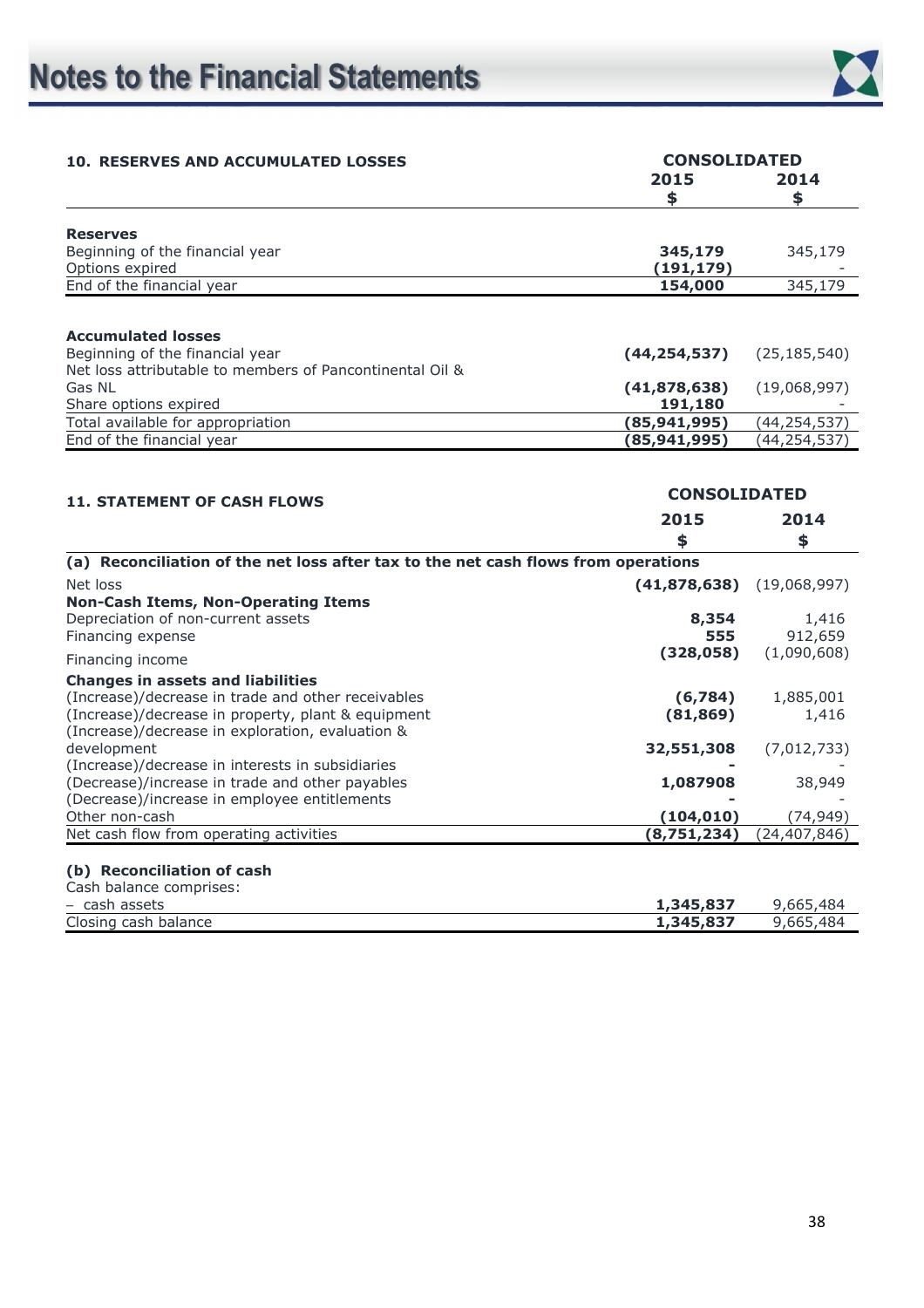

| <b>12. EXPENDITURE COMMITMENTS</b>                                               |    | <b>CONSOLIDATED</b> |  |  |
|----------------------------------------------------------------------------------|----|---------------------|--|--|
|                                                                                  |    | 2014                |  |  |
|                                                                                  | \$ | \$                  |  |  |
| Capital expenditure commitments                                                  |    |                     |  |  |
| Estimated capital expenditure contracted for at reporting date, but not provided |    |                     |  |  |
| for, payable:                                                                    |    |                     |  |  |
| not later than one year                                                          |    |                     |  |  |
| $-$ other                                                                        |    | 342,718             |  |  |
| later than one year and not later than five years                                |    |                     |  |  |
| - other                                                                          | ۰  | 14,892,810          |  |  |
| later than five years                                                            |    |                     |  |  |
| Total                                                                            |    | 15,235,528          |  |  |

#### **13. EMPLOYEE BENEFITS**

#### **Employee Share Scheme**

Information with respect to the number of options under the employee share incentive scheme is as follows:

|                                           | 2015                       |                                          | 2014                 |                                          |
|-------------------------------------------|----------------------------|------------------------------------------|----------------------|------------------------------------------|
|                                           | Number of<br>options       | Weighted<br>average<br>exercise<br>price | Number of<br>options | Weighted<br>average<br>exercise<br>price |
| Balance at beginning of year<br>- expired | 5,000,000<br>(2, 250, 000) | 0.12<br>0.13                             | 5,000,000            | 0.12                                     |
| Balance at end of year                    | 2,750,000                  | 0.12                                     | 5,000,000            | 0.12                                     |

#### **Options held at the end of the reporting period**

The following table summarises information about options held as at 30 June 2015. All options outstanding were issued to Directors.

| <b>Number of options</b> | Grant date | <b>Expiry date</b> | Weighted average<br>exercise price |
|--------------------------|------------|--------------------|------------------------------------|
| 2,750,000                | 30 Nov 12  | 29 Nov 16          | 0.1230                             |

#### **14. SUBSEQUENT EVENTS**

There were no significant events after balance date.

| <b>15. EARNINGS PER SHARE</b>                                                                               | <b>CONSOLIDATED</b> |              |  |  |
|-------------------------------------------------------------------------------------------------------------|---------------------|--------------|--|--|
|                                                                                                             | 2015<br>2014        |              |  |  |
|                                                                                                             | \$                  |              |  |  |
| The following reflects the income and share data used in the calculations of basic and diluted earnings per |                     |              |  |  |
| share:                                                                                                      |                     |              |  |  |
| Net profit                                                                                                  | (41, 878, 638)      | (19,068,997) |  |  |
| <b>Adjustments:</b>                                                                                         |                     |              |  |  |
| Earnings used in calculating basic and diluted                                                              |                     |              |  |  |
| earnings per share                                                                                          | (41, 878, 638)      | (19,068,997) |  |  |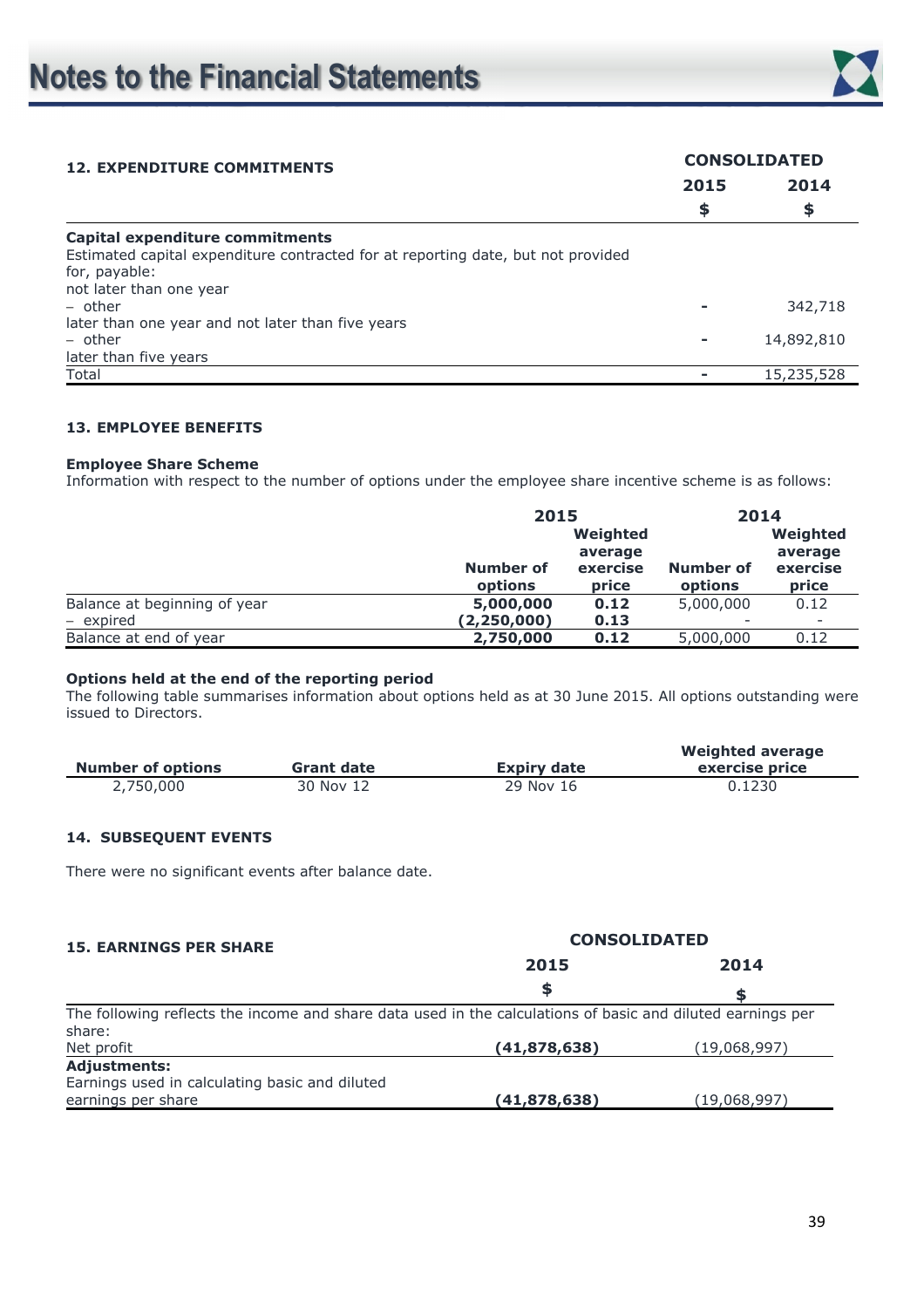

|                                                                                                                                                                                                                   | <b>Number of shares</b> |                     | Number of shares |
|-------------------------------------------------------------------------------------------------------------------------------------------------------------------------------------------------------------------|-------------------------|---------------------|------------------|
| Weighted average number of ordinary shares used<br>in calculating basic earnings per<br>share                                                                                                                     | 1,150,994,096           | 1,150,994,096       |                  |
| <b>Effect of dilutive securities:</b>                                                                                                                                                                             |                         |                     |                  |
| Share options                                                                                                                                                                                                     |                         |                     |                  |
| Adjusted weighted average number of ordinary<br>shares used in calculating diluted earnings per share                                                                                                             |                         |                     |                  |
|                                                                                                                                                                                                                   | 1,150,994,096           | 1,150,994,096       |                  |
| <b>16. AUDITORS' REMUNERATION</b>                                                                                                                                                                                 |                         | <b>CONSOLIDATED</b> |                  |
|                                                                                                                                                                                                                   |                         | 2015                | 2014             |
|                                                                                                                                                                                                                   |                         | \$                  | \$               |
| Amounts received or due and receivable by<br>Rothsay for:                                                                                                                                                         |                         |                     |                  |
| - an audit or review of the financial report of the<br>entity and any other entity in the consolidated<br>entity<br>- other services in relation to the entity and any<br>other entity in the consolidated entity |                         | 55,5001             | 18,500           |
| Amounts received or due and receivable by Ernst<br>and Young Namibia for:                                                                                                                                         |                         |                     |                  |
| - an audit or review of the financial report of<br>Pancontinental Namibia Pty Ltd<br>- other services in relation to the entity                                                                                   |                         | 25,837 <sup>2</sup> | 5,082            |
|                                                                                                                                                                                                                   |                         | 81,337              | 23,582           |

 $1$  \$19,000 of the current year audit fee relates to the 2014 financial year.<br><sup>2</sup> \$15,198 of the current year audit fee relates to previous financial years.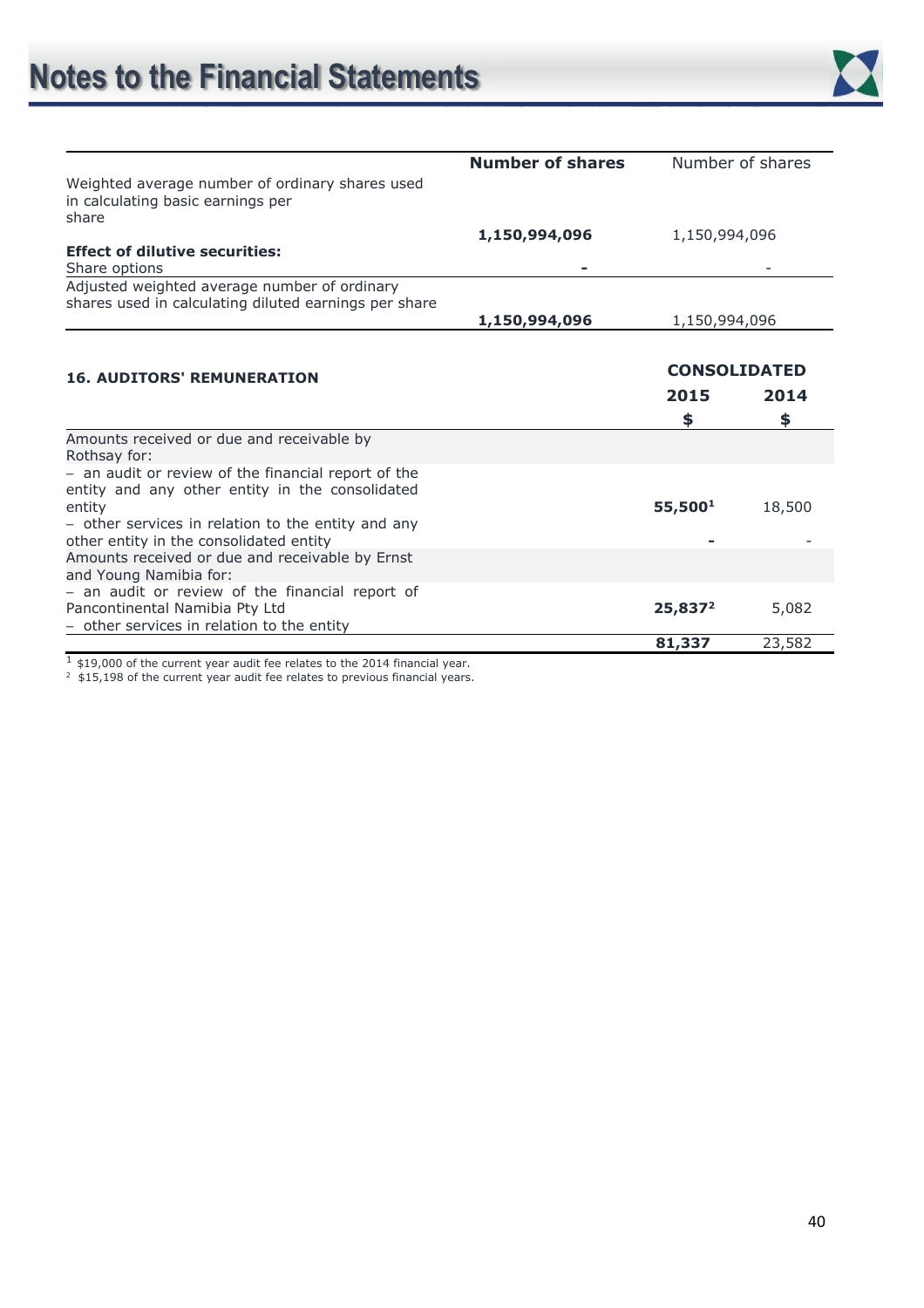

#### **17. DIRECTOR AND EXECUTIVE DISCLOSURES (a) Details of Specified Directors and Specified Executives**

| (i) Specified Directors     |                                             |
|-----------------------------|---------------------------------------------|
| Henry David Kennedy         | Non-Executive Chairman                      |
| Roy Barry Rushworth         | Executive Director, Chief Executive Officer |
| <b>Ernest Anthony Myers</b> | <b>Executive Finance Director</b>           |
| Anthony Robert Frederick    |                                             |
| Maslin                      | Non-Executive Director                      |
| (ii) Specified Executives   |                                             |
| Vesna Petrovic              | Company Secretary                           |

Total remuneration for all Non-Executive Directors, last voted upon by Shareholders at the 2007 AGM, is not to exceed \$400,000 per annum and is set with reference to fees paid to other Non-Executive Directors of comparable companies.

Non-Executive and Executive Directors do not receive performance related remuneration but they are eligible to participate in Employee Option Schemes approved by Shareholders.

Directors do not receive any termination or retirement benefits.

#### **(b) Remuneration of Specified Directors /Officers**

|                                                           | <b>Primary</b> |              |                 | <b>Post Employment</b>    | <b>Equity</b>                   | <b>Other</b> | <b>Total</b> |          |
|-----------------------------------------------------------|----------------|--------------|-----------------|---------------------------|---------------------------------|--------------|--------------|----------|
|                                                           | <b>Salary</b>  | Cash         | <b>Non</b>      | Super-                    | <b>Retirement Options Bonus</b> |              |              |          |
|                                                           | & Fees         | <b>Bonus</b> |                 | <b>Monetary annuation</b> | benefits                        |              |              |          |
|                                                           |                |              | <b>benefits</b> |                           |                                 |              |              |          |
| <b>Specified</b>                                          |                |              |                 |                           |                                 |              |              |          |
| <b>Directors/Officers</b>                                 |                |              |                 |                           |                                 |              |              |          |
| Henry David Kennedy                                       |                |              |                 |                           |                                 |              |              |          |
| 2015                                                      | 50,000         |              |                 |                           |                                 |              |              | 50,000   |
| 2014                                                      | 50,000         |              |                 |                           |                                 |              |              | 50,000   |
| Roy Barry Rushworth                                       |                |              |                 |                           |                                 |              |              |          |
| 2015                                                      | 643,750        |              |                 |                           |                                 |              |              | 643,750  |
| 2014                                                      | 750,000        |              |                 |                           |                                 |              |              | 750,000  |
| <b>Ernest Anthony Myers</b>                               |                |              |                 |                           |                                 |              |              |          |
| 2015                                                      | 245,000        |              |                 |                           |                                 |              |              | 245,000  |
| 2014                                                      | 48,000         |              |                 |                           |                                 |              |              | 48,000   |
| Anthony Robert Frederick Maslin                           |                |              |                 |                           |                                 |              |              |          |
| 2015                                                      | 48,000         |              |                 |                           |                                 |              | ۰            | 48,000   |
| 2014                                                      | 48,000         |              |                 |                           |                                 |              |              | 48,000   |
| Vesna Petrovic                                            |                |              |                 |                           |                                 |              |              |          |
| 2015                                                      | 150,000        |              |                 |                           |                                 |              |              | 150,000  |
| 2014                                                      |                |              |                 |                           |                                 |              |              |          |
| <b>Total Remuneration: Specified Directors / Officers</b> |                |              |                 |                           |                                 |              |              |          |
| 2015                                                      | 1,136,750      |              |                 |                           |                                 |              |              | 1,136,75 |
| 2014                                                      | 896,000        |              |                 |                           |                                 |              |              | 896,000  |

During the 2014 financial year, Mr Myers held a 50% interest in a consulting company which provided staff, accounting and administrative services to listed companies, including Pancontinental. Mr Myers was paid a salary from that company. The same company also paid the staff who provided company secretarial, accounting and administrative services to Pancontinental. In the 2015 financial year, the contract for services came to an end and Pancontinental sought the employment of individuals to fulfil the roles previously carried out by the consulting company.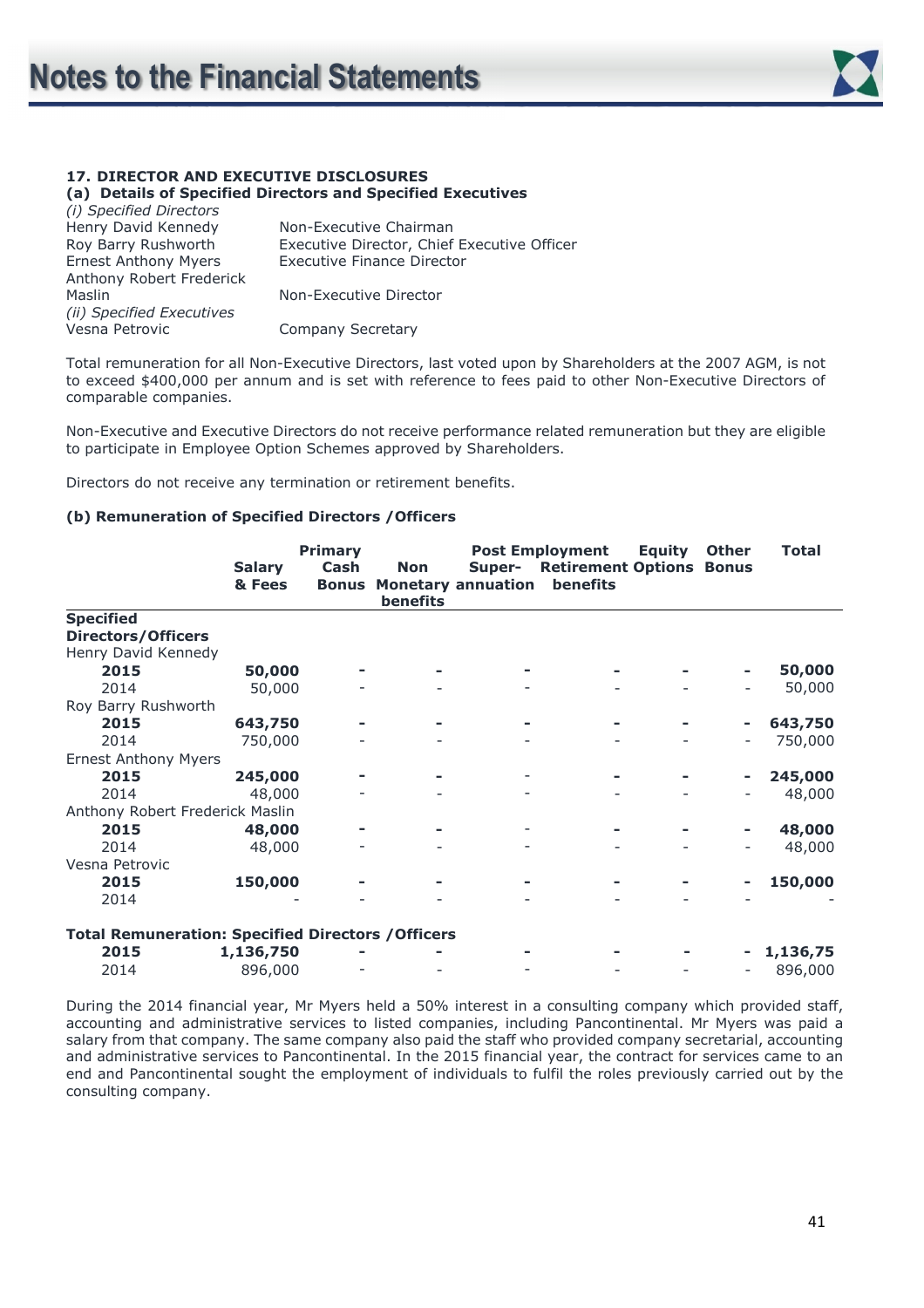

#### **(c) Remuneration options: Granted and vested during the year**

There were no grants of remuneration options during the year.

#### **(d) Option holdings of specified Directors and specified Executives**

| 2015                        |                             |                                                |                                           |                                   |                                    |
|-----------------------------|-----------------------------|------------------------------------------------|-------------------------------------------|-----------------------------------|------------------------------------|
|                             | <b>Balance at</b><br>period | <b>Granted as</b><br>beginning of Remuneration | <b>Options</b><br>Exercised/<br>(Expired) | <b>Net Change</b><br><b>Other</b> | <b>Balance at</b><br>end of period |
|                             | 1 July 2014                 |                                                |                                           |                                   | <b>30 June 2015</b>                |
| <b>Specified Directors</b>  |                             |                                                |                                           |                                   |                                    |
| Henry David Kennedy         | 1,250,000                   |                                                | (750,000)                                 |                                   | 500,000                            |
| Roy Barry Rushworth         | 2,500,000                   | $\overline{\phantom{a}}$                       | (1,500,000)                               | $\overline{\phantom{0}}$          | 1,000,000                          |
| <b>Ernest Anthony Myers</b> | 750,000                     | $\overline{\phantom{a}}$                       | $\overline{\phantom{0}}$                  |                                   | 750,000                            |
| Anthony Robert Frederick    |                             |                                                |                                           |                                   |                                    |
| Maslin                      | 500,000                     | -                                              | $\overline{\phantom{a}}$                  |                                   | 500,000                            |
| <b>Total</b>                | 5,000,000                   | ٠                                              | ٠                                         |                                   | 2,750,000                          |

#### **2014**

|                             | <b>Balance at</b><br>period | <b>Granted as</b><br>beginning of Remuneration | <b>Options</b><br>Exercised/<br>(Expired) | <b>Net Change</b><br><b>Other</b> | <b>Balance at</b><br>end of period |
|-----------------------------|-----------------------------|------------------------------------------------|-------------------------------------------|-----------------------------------|------------------------------------|
|                             | 1 July 2013                 |                                                |                                           |                                   | <b>30 June 2014</b>                |
| <b>Specified Directors</b>  |                             |                                                |                                           |                                   |                                    |
| Henry David Kennedy         | 1,250,000                   | -                                              | ۰                                         | $\overline{\phantom{a}}$          | 1,250,000                          |
| Roy Barry Rushworth         | 2,500,000                   | $\overline{\phantom{0}}$                       | ۰                                         |                                   | 2,500,000                          |
| <b>Ernest Anthony Myers</b> | 750,000                     |                                                | ۰                                         |                                   | 750,000                            |
| Anthony Robert Frederick    |                             |                                                |                                           |                                   |                                    |
| Maslin                      | 500,000                     | -                                              | ۰                                         |                                   | 500,000                            |
| <b>Total</b>                | 5,000,000                   | $\overline{\phantom{a}}$                       | ۰                                         |                                   | 5,000,000                          |

#### **(e) Shareholdings of Specified Directors and Specified Executives**

| 2015                            |                |                     |                     |
|---------------------------------|----------------|---------------------|---------------------|
| Ordinary Shares held in         | <b>Balance</b> | <b>Acquisitions</b> | <b>Balance</b>      |
| Pancontinental Oil & Gas NL     | 1 July 2014    | (Disposals)         | <b>30 June 2015</b> |
| <b>Specified Directors</b>      |                |                     |                     |
| Henry David Kennedy             | 141,351,602    |                     | 141,351,602         |
| Roy Barry Rushworth             | 36,835,610     |                     | 36,835,610          |
| <b>Ernest Anthony Myers</b>     | 400,715        |                     | 400,715             |
| Anthony Robert Frederick Maslin | 14,583         | -                   | 14,583              |
| <b>Total</b>                    | 178,602,510    |                     | 178,602,510         |
|                                 |                |                     |                     |
| 2014                            |                |                     |                     |
| Ordinary Shares held in         | <b>Balance</b> | <b>Acquisitions</b> | <b>Balance</b>      |
| Pancontinental Oil & Gas NL     | 1 July 2013    | (Disposals)         | <b>30 June 2014</b> |
| <b>Specified Directors</b>      |                |                     |                     |
| Henry David Kennedy             | 134,051,602    | 7,300,000           | 141,351,602         |
| Roy Barry Rushworth             | 36,835,610     |                     | 36,835,610          |
| <b>Ernest Anthony Myers</b>     | 400,715        |                     | 400,715             |
| Anthony Robert Frederick Maslin | 14,583         |                     | 14,583              |
| <b>Total</b>                    | 171,302,510    | 7,300,000           | 178,602,510         |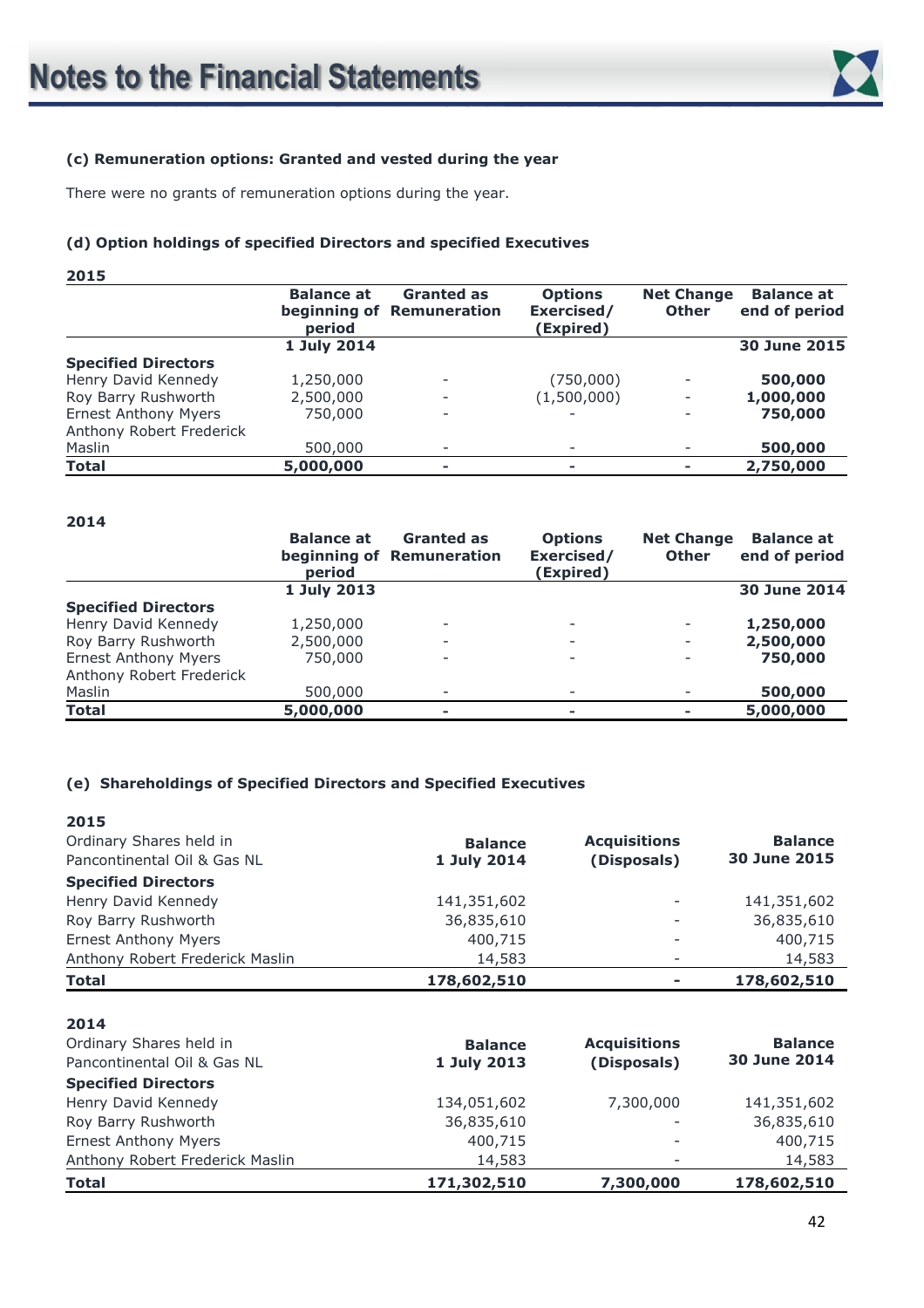

#### **18. SEGMENT INFORMATION**

#### **Segment accounting policies**

The group has adopted AASB 8 *Operating Segments* which requires operating segments to be identified on the basis of internal reports about components of the group that are reviewed by the chief operating decision-maker in order to allocate resources to the segment and to assess its performance.

The Board of Pancontinental reviews internal reports prepared as consolidated financial statements and strategic decisions of the group are determined upon analysis of these internal reports. During the period the group operated predominately in one business segment, being the oil and gas sector. Accordingly, under the management approach outlined only one operating sector has been identified and no further disclosures are required in the notes to the consolidated financial statements.

#### **19. FINANCIAL INSTRUMENTS**

#### **Financial risk management**

#### **Overview:**

The company and group have exposure to the following risks from their use of financial instruments:

- (a) credit risk
- (b) liquidity risk
- (c) market risk

This note presents information about the company's and group's exposure to each of the above risks, their objectives, policies and processes for measuring and managing risk, and the management of capital.

The Board of Directors has overall responsibility for the establishment and oversight of the risk management framework. Management monitors and manages the financial risks relating to the operations of the group through regular reviews of the risks.

#### **(a) Credit risk:**

Credit risk is the risk of financial loss to the group if a customer or counterparty to a financial instrument fails to meet its contractual obligations. In this industry, it arises principally from the receivables of joint venture re-charges and recuperations of cost. For the group, it arises from receivables due from subsidiaries and recharges to joint venture partners.

(i) Trade and other receivables:

The group operates predominantly in the oil and gas exploration sector; it does not ordinarily have material trade receivables and is therefore not ordinarily exposed to credit risk in relation to trade receivables.

The company's and group's exposure to credit risk is influenced directly and indirectly by the individual characteristics of each joint venture.

(ii) Loans to subsidiaries:

The company has provided funding to its subsidiaries by way of loans. Based on Management's review of the subsidiaries net tangible asset position and cash flow projections, the current carrying value of the loans have been assessed to be fully recoverable. Repayment of these loans will occur through future business activities of each respective entity.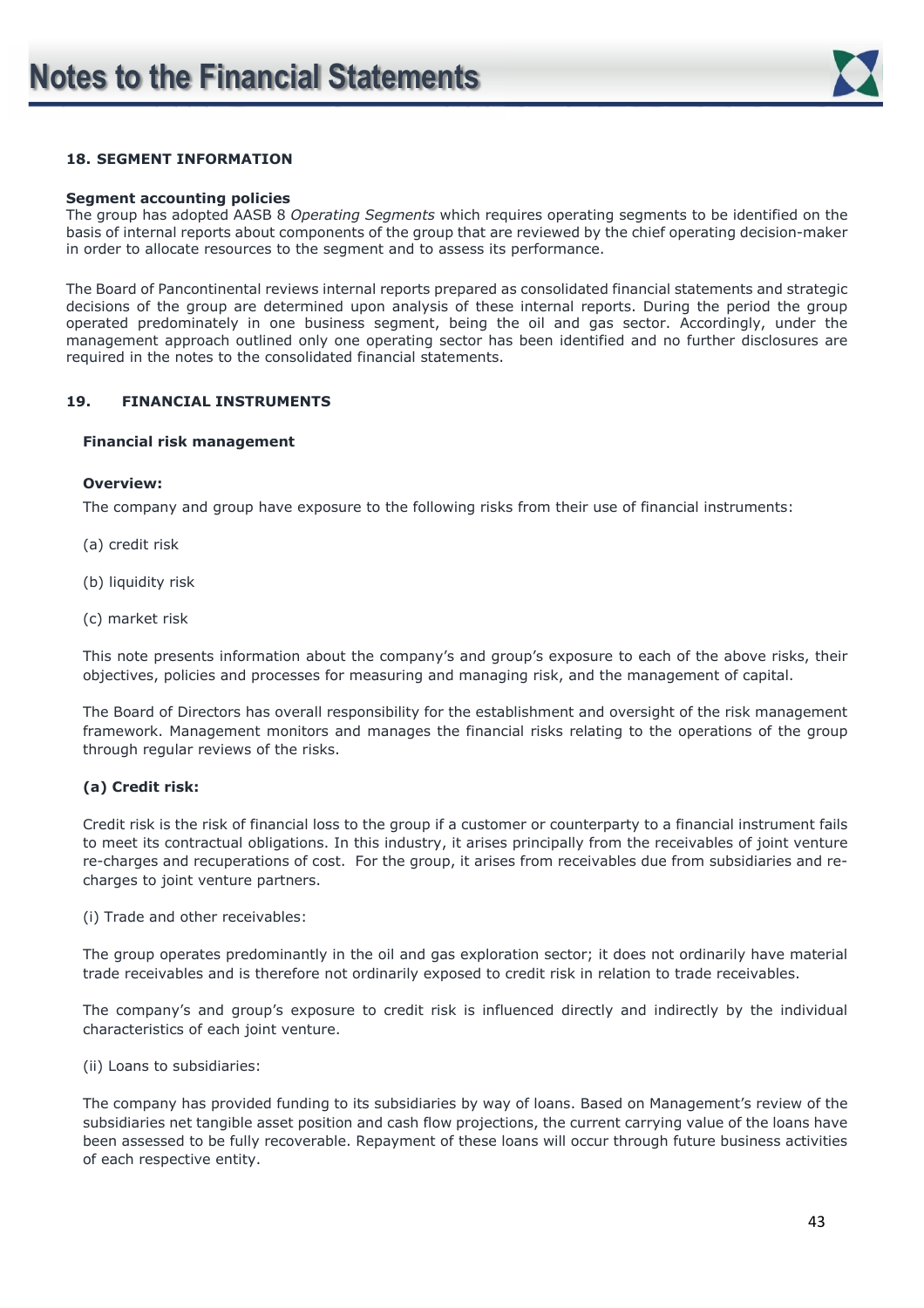

#### **Exposure to credit risk**

The carrying amount of the company's and group's financial assets represents the maximum credit exposure. The maximum exposure to credit risk at the reporting date was:

| <b>Consolidated</b>         |             | <b>Carrying amount</b> |           |  |
|-----------------------------|-------------|------------------------|-----------|--|
|                             | <b>Note</b> | 2015<br>2014           |           |  |
|                             |             |                        |           |  |
| Trade and other receivables | 4           | 51,839                 | 45,055    |  |
| Cash and cash equivalents   |             | 1,345,837              | 9,665,484 |  |
| Total                       |             | 1,397,676              | 9,710,539 |  |

#### **Impairment losses:**

None of the company's or group's receivables are past due at 30 June 2015, (2014: nil).

An impairment write down in respect of inter-group loans and shares was recognised during the current year from an analysis of the subsidiaries respective financial positions. The total impairment write down recognised through impairment of loans to subsidiaries and shares held in subsidiaries during the current period was \$62,367 (2014: \$8,978,003).

Whilst the loans were not payable at 30 June 2015 a provision for impairment based on the subsidiaries financial position was carried forward from previous periods. The balance of this provision may vary due to performance of a subsidiary in a given year.

#### **(b) Liquidity risk:**

Liquidity risk is the risk that the group will not be able to meet its financial obligations as they fall due. The group's approach to managing liquidity is to ensure, as far as possible, that it will always have sufficient liquidity to meet its liabilities when due, under both normal and stressed conditions, without incurring unacceptable losses or risking damage to the group's reputation.

The group manages liquidity risk by maintaining adequate cash reserves through continuously monitoring forecast and actual cash flows.

#### **(c) Market risk:**

Market risk is the risk that changes in market prices, such as foreign exchange rates, interest rates and equity prices will affect the group's income or the value of its holdings of financial instruments. The objective of market risk management is to manage and control market risk exposures within acceptable parameters, while optimising the return.

#### (i) Currency risk:

The group is from time to time exposed to currency risk on investments, and foreign currency denominated purchases in a currency other than the respective functional currencies of group entities, primarily the Australian dollar (AUD). The other material currency that these transactions are denominated in is the (USD).

The group has not entered into any derivative financial instruments to hedge such transactions and anticipated future receipts or payments that are denominated in a foreign currency.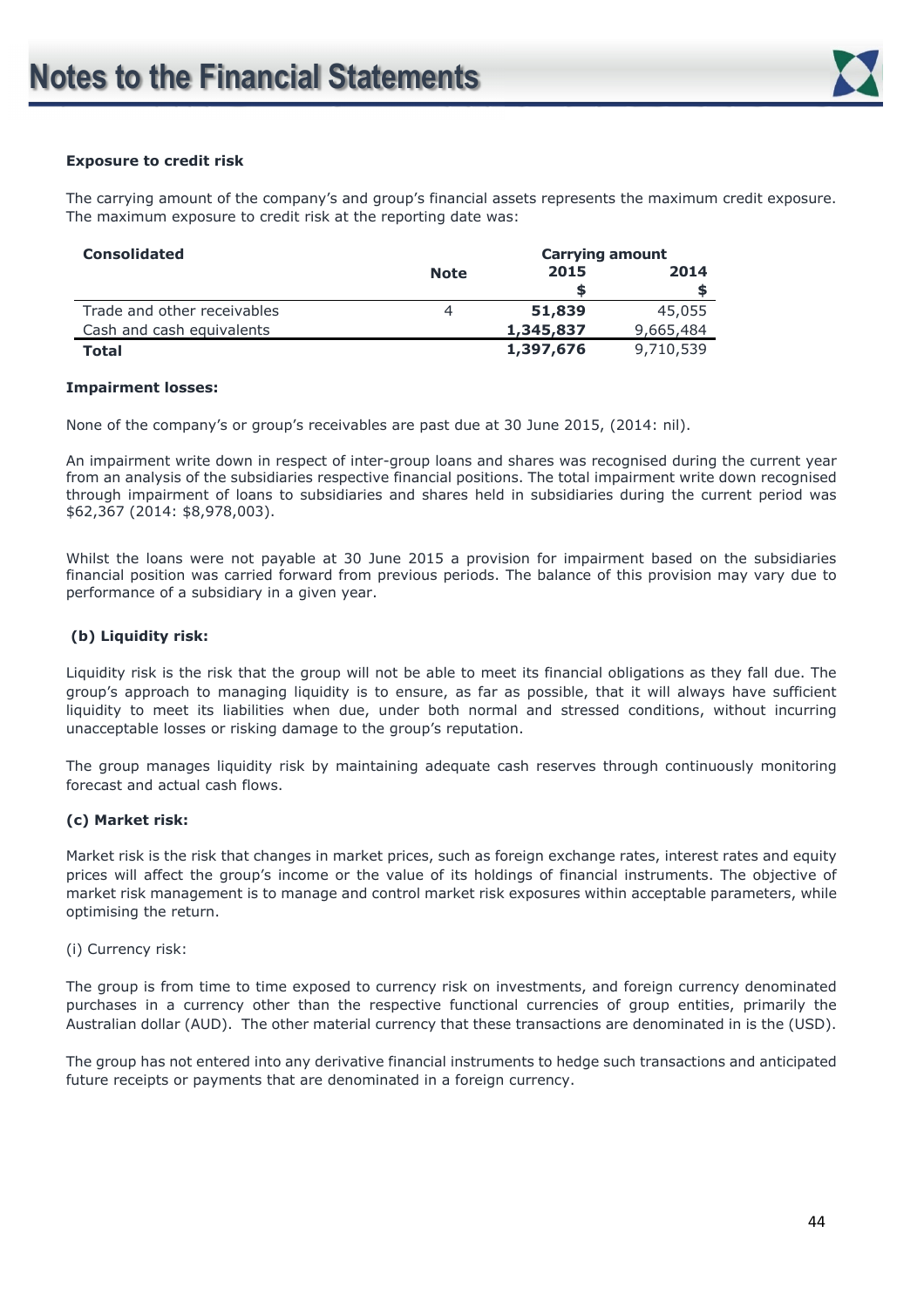

#### **Exposure to currency risk:**

The group's exposure to foreign currency risk at balance date was as follows, based on notional amounts:

|                                         |               | <b>30 June 2015</b> |               |            | <b>30 June 2014</b> |              |
|-----------------------------------------|---------------|---------------------|---------------|------------|---------------------|--------------|
| <b>AUD</b>                              | <b>AUD</b>    | <b>USD</b>          | <b>Total</b>  | <b>AUD</b> | <b>USD</b>          | <b>Total</b> |
| Cash & cash<br>equivalents              | 1,052,933     | 292,904             | 1,345,837     | 7,036,895  | 2,628,589           | 9,665,484    |
| Trade & other<br>receivables            | 51,839        |                     | 51,839        | 45,055     | -                   | 45,055       |
| Trade and other<br>payables             | (1, 256, 550) |                     | (1, 256, 550) | (160,215)  |                     | (160, 215)   |
| <b>Net balance</b><br>sheet<br>exposure | (151, 778)    | 292,904             | 141,126       | 6,921,735  | 2,628,589           | 9,550,324    |

The following significant exchange rates applied during the year:

|           |       | Average rate |       | Reporting date spot rate |
|-----------|-------|--------------|-------|--------------------------|
|           | 2015  | 2014         | 2015  | 2014                     |
| AUD : USD | 0.837 | 0.918        | 0.765 | 0.942                    |

#### **Sensitivity analysis:**

A 10 percent strengthening of the Australian dollar against the USD at 30 June would have increased (decreased) equity and profit or loss by the amounts shown below. This analysis assumes that all other variables, in particular interest rates, remain constant. The analysis is performed on the same basis for 2014.

| <b>Effect in AUD</b> |                                           | <b>Consolidated</b> |  |  |
|----------------------|-------------------------------------------|---------------------|--|--|
|                      | <b>Profit or</b><br><b>Equity</b><br>loss |                     |  |  |
| 30 June 2015         |                                           |                     |  |  |
| 10% strengthening    | 32,545                                    | 32,545              |  |  |
| 30 June 2014         |                                           |                     |  |  |
| 10% strengthening    | 64,610                                    | 64,610              |  |  |

A 10 percent weakening of the Australian dollar against the USD at 30 June would have had the equal but opposite effect on the above currencies to the amounts shown above, on the basis that all other variables remain constant.

The sensitivity analysis only had an effect on the equity or profit and loss of the company in relation to the USD bank account as the other bank transactions in foreign currencies are predominately guarantees for exploration expenditure and would not have an effect on the financial position of the company until their maturity date and only then, if the guarantee is to be extended and that extension is at a different AUD to USD rate.

#### **Interest rate risk:**

At balance date the group had exposure to interest rate risk, through its cash and equivalents held within financial institution.

|               |         | <b>Consolidated Carrying</b><br><b>Amount</b> |  |  |
|---------------|---------|-----------------------------------------------|--|--|
|               | 30 June | 30 June                                       |  |  |
|               | 2015    | 2014                                          |  |  |
| Variable rate |         |                                               |  |  |

| .                         |           |           |
|---------------------------|-----------|-----------|
| instruments               |           |           |
| Cash and cash equivalents | 1,345,837 | 9,665,484 |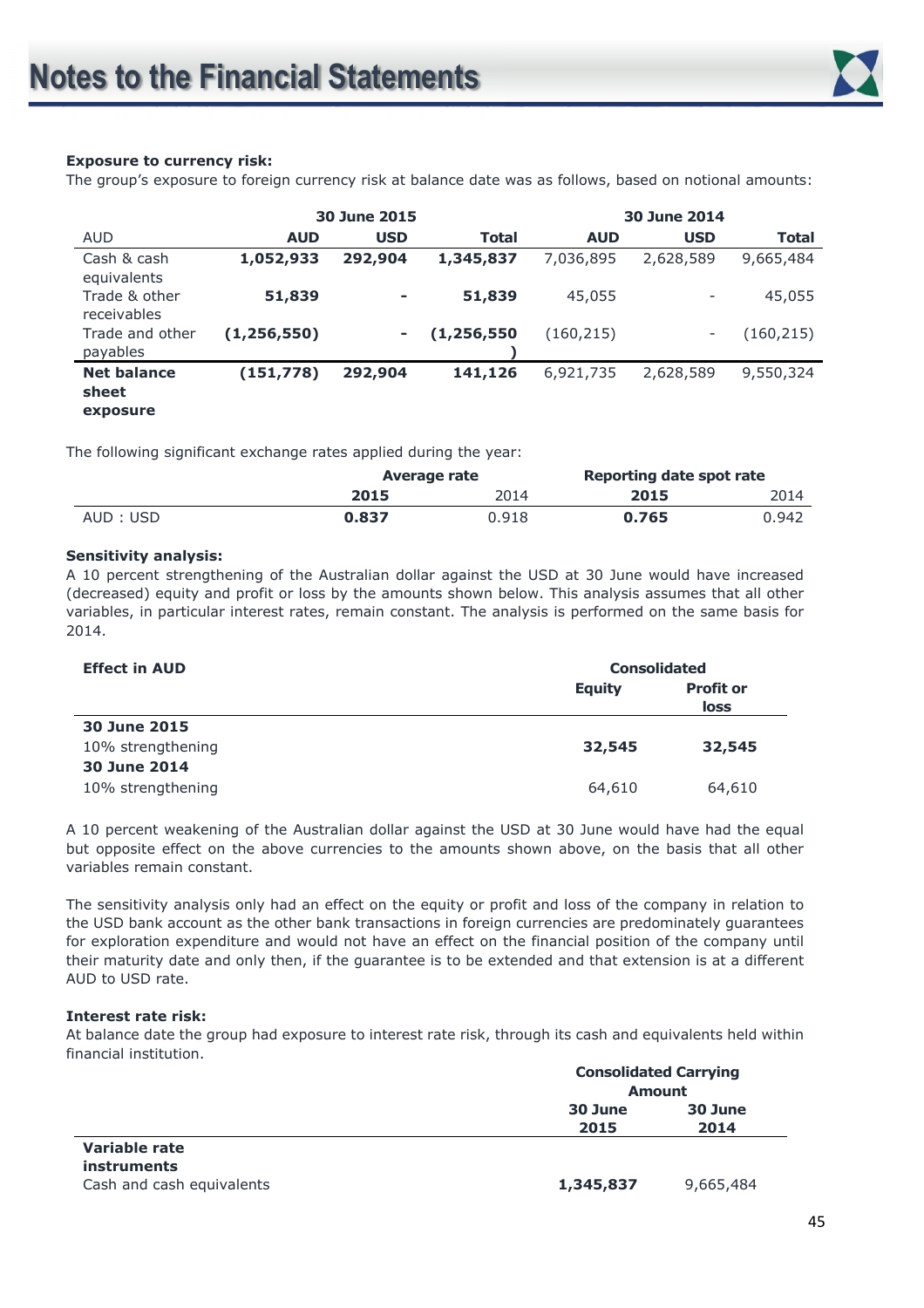

#### **Fair value sensitivity analysis for fixed rate instruments:**

The company and group do not account for any fixed rate financial assets at fair value through profit or loss. Therefore, a change in interest rates at reporting date would not affect profit or loss or equity.

#### **Fair values:**

The fair values of financial assets and liabilities, together with the carrying amounts shown in the balance sheet, are as follows:

| <b>Consolidated</b>         | <b>30 June 2015</b> |                   | <b>30 June 2014</b> |                   |
|-----------------------------|---------------------|-------------------|---------------------|-------------------|
|                             | Carrying<br>amount  | <b>Fair value</b> | Carrying<br>amount  | <b>Fair value</b> |
| Trade and other receivables | 51,839              | 51,839            | 45,055              | 45,055            |
| Cash and cash equivalents   | 1,345,837           | 1,345,837         | 9,665,484           | 9,665,484         |
| Trade and other payables    | (1, 256, 550)       | (1, 256, 550)     | (160, 215)          | (160, 215)        |
|                             | 141,126             | 141,126           | 9,550,324           | 9,550,324         |

The basis for determining fair values is disclosed in note [1].

#### **Capital Management:**

The Board's policy is to maintain a strong capital base so as to maintain investor, creditor and market confidence and to sustain future development of the business. The Board of Directors monitors the return on capital, which the group defines as net operating income divided by total Shareholders' equity, excluding nonredeemable preference shares and minority interests.

| 2015         | 2014                                                               |
|--------------|--------------------------------------------------------------------|
|              |                                                                    |
|              |                                                                    |
| ۰            |                                                                    |
|              | 55,502,640                                                         |
|              |                                                                    |
|              | 55,662,855                                                         |
|              |                                                                    |
|              | 99.71%                                                             |
|              | 65,037,139                                                         |
|              |                                                                    |
|              | (19,068,997)                                                       |
| $(121.16)\%$ | (29.32)%                                                           |
|              | 13,624,003<br>14,880,553<br>91.56%<br>34,563,322<br>(41, 878, 638) |

There were no changes in the group's approach to capital management during the year.

Neither the company nor any of its subsidiaries are subject to externally imposed capital requirements.

#### **20. RELATED PARTY**

- (a) During the year the company paid fees to Resource Services International Limited, a company in which Mr Kennedy has a financial interest, for consulting services. The amount paid to was \$50,000 (2014: \$50,000). Refer note 17.
- (b) The company has effected Directors and Officers Liability Insurance.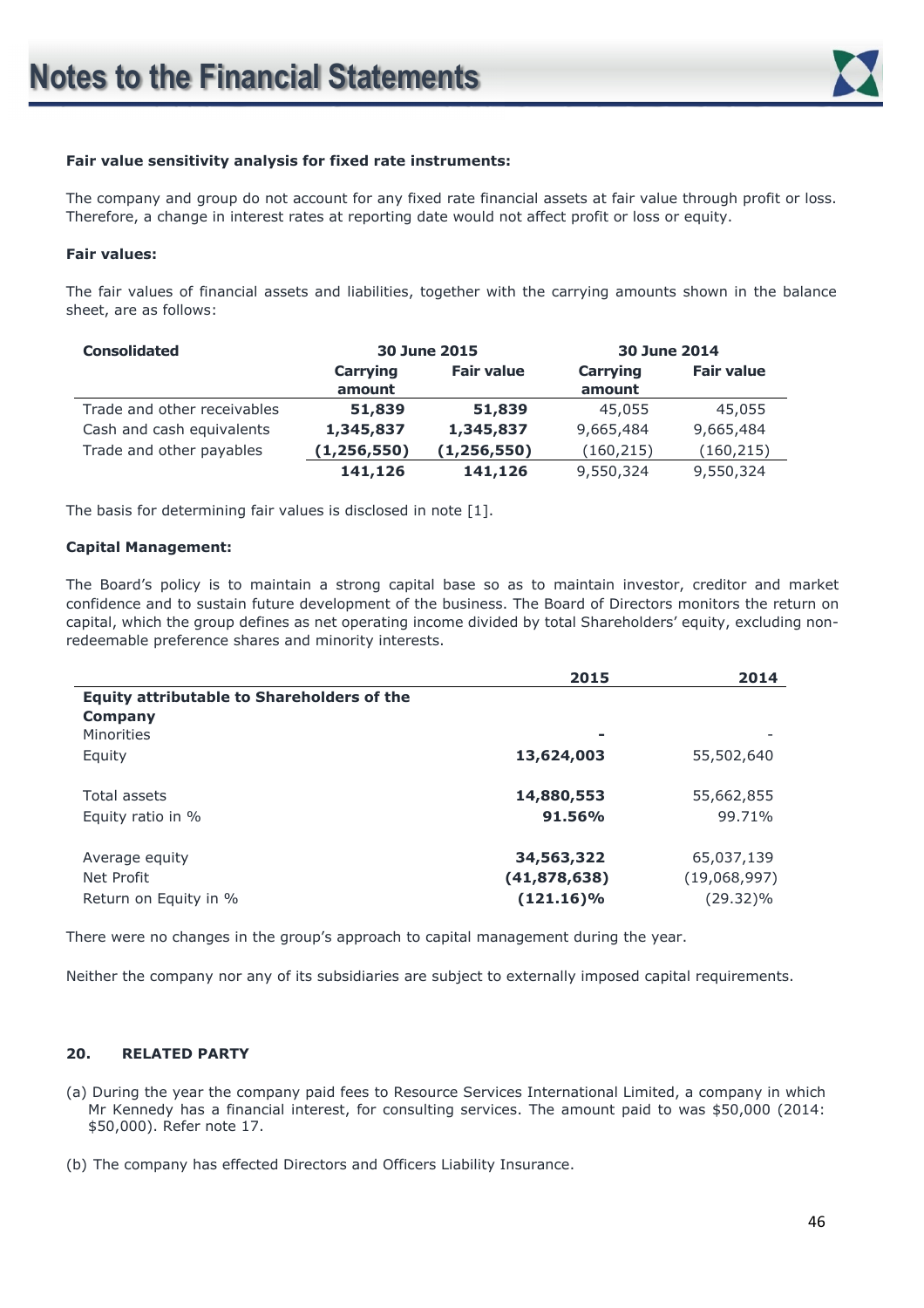

#### **21. PARENT INFORMATION**

The Group has applied amendments to the Corporations Act (2001) which remove the requirement for the Group to lodge parent entity financial statements. Parent entity financial statements have been replaced by the specific parent entity disclosures below.

#### **AT 30 JUNE 2015**

|                                                    | 2015           | 2014           |
|----------------------------------------------------|----------------|----------------|
|                                                    | \$             | \$             |
| <b>STATEMENT OF COMPREHENSIVE</b><br><b>INCOME</b> |                |                |
| Profit/(Loss) for the period                       | (41,865,729)   | (19,062,522)   |
| <b>TOTAL COMPREHENSIVE</b><br>INCOME/(LOSS)        |                |                |
|                                                    | (41, 865, 729) | (19,062,522)   |
|                                                    |                |                |
|                                                    | 2015           | 2014           |
|                                                    | \$             | \$             |
| <b>STATEMENT OF FINANCIAL POSITION</b>             |                |                |
| <b>Assets</b>                                      |                |                |
| Current assets                                     | 1,389,518      | 8,884,363      |
| <b>TOTAL ASSETS</b>                                | 14,784,486     | 55,567,964     |
| <b>Liabilities</b>                                 |                |                |
| <b>Current liabilities</b>                         | 1,232,154      | 158,330        |
| <b>TOTAL LIABILITIES</b>                           | 1,240,581      | 158,330        |
| <b>Equity</b>                                      |                |                |
| Contributed equity                                 | 99,411,998     | 99,411,998     |
| Reserves                                           | 154,000        | 345,179        |
| <b>Accumulated losses</b>                          | (86, 022, 093) | (44, 347, 543) |
| <b>TOTAL EQUITY</b>                                | 13,543,905     | 55,409,634     |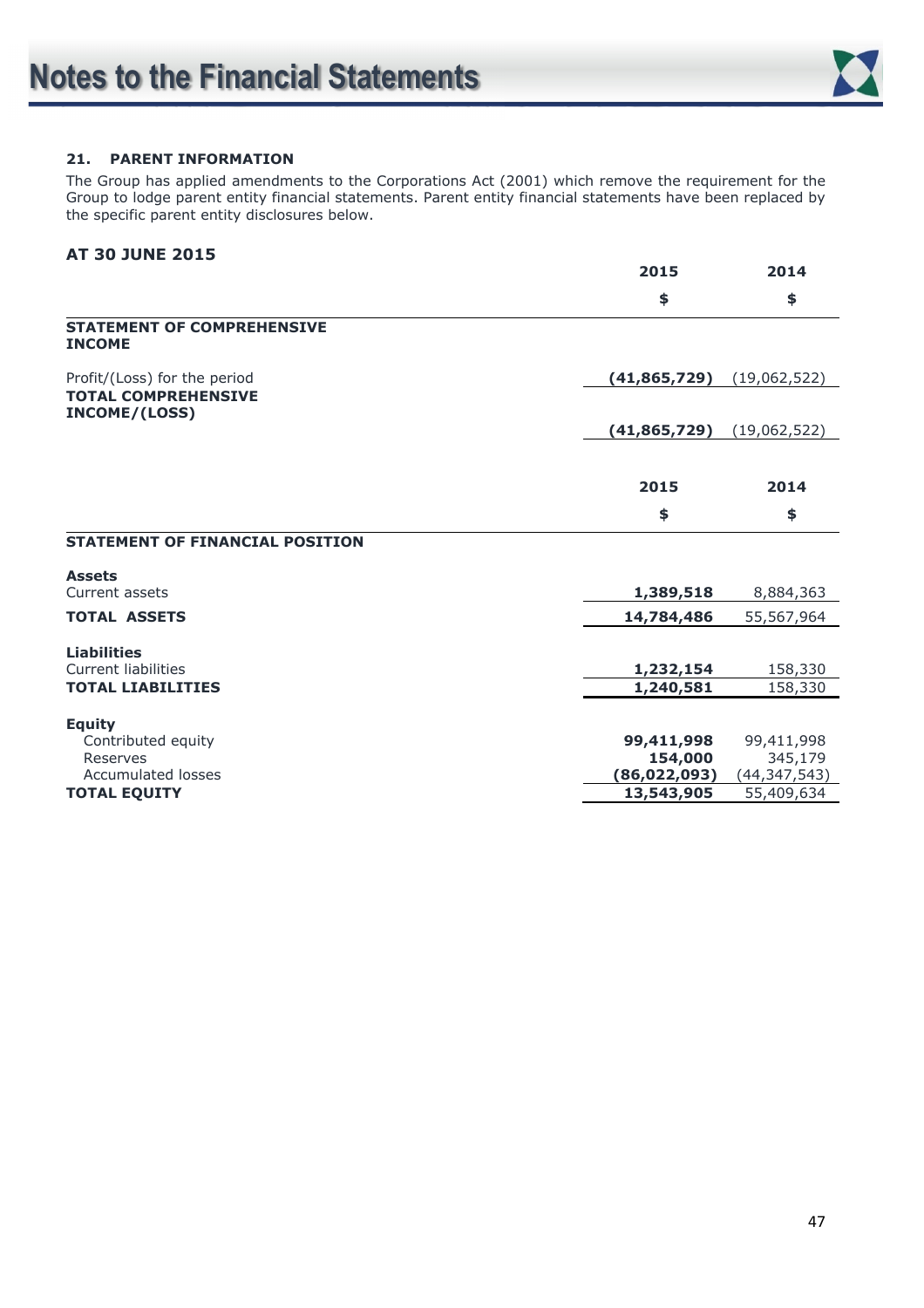

In accordance with a resolution of the Directors of Pancontinental Oil & Gas NL, I state that:

- (1) In the opinion of the Directors:
	- (a) the financial statements and notes of the company and of the consolidated entity are in accordance with the Corporations Act 2001, including:
		- (i) giving a true and fair view of the company's and consolidated entity's financial position as at 30 June 2015 and of their performance for the year ended on that date; and
		- (ii) complying with Accounting Standards including International Financial Reporting Standards and Corporations Regulations 2001; and
	- (b) there are reasonable grounds to believe that the company will be able to pay its debts as and when they become due and payable.
- (2) This declaration has been made after receiving the declarations required to be made to the Directors in accordance with section 295A of the Corporations Act 2001 for the financial period ending 30 June 2015.

On behalf of the Board

Ernest Anthony Myers Director

Perth 30 September 2015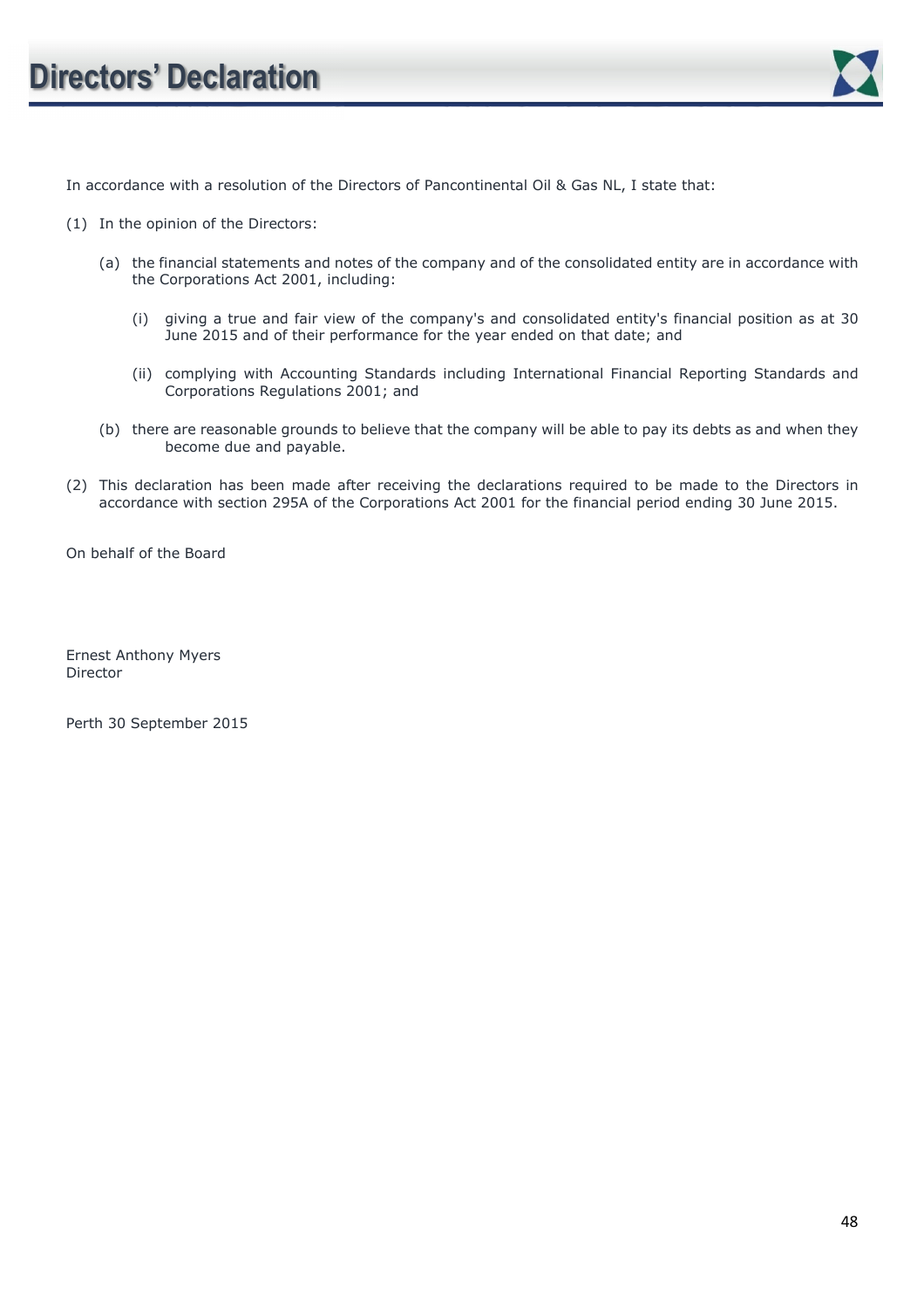

Level 1, Lincoln House, 4 Ventnor Avenue, West Perth WA 6005 P.O. Box 8716, Perth Business Centre WA 6849 Phone (08) 9486 7094 www.rothsayresources.com.au

#### **INDEPENDENT AUDIT REPORT TO THE MEMBERS OF** PANCONTINENTAL OIL & GAS NL

#### Report on the financial report

We have audited the accompanying financial report of Pancontinental Oil & Gas NL "(the Company") which comprises the balance sheet as at 30 June 2015 and the statement of comprehensive income, statement of changes in equity and statement of cash flows for the year ended on that date, a summary of significant accounting policies, other explanatory notes and the directors' declaration of the consolidated entity comprising the company and the entities it controlled at the year's end or from time to time during the year.

#### Directors' Responsibility for the Financial Report

The Directors of the Company are responsible for the preparation and true and fair presentation of the financial report in accordance with the Australian Accounting Standards (including the Australian Accounting Interpretations) and the Corporations Act 2001. This includes responsibility for the maintenance of adequate accounting records and internal controls that are designed to prevent and detect fraud and error, and for the accounting policies and accounting estimates inherent in the financial report. The Directors are also responsible for the remuneration disclosures contained in the directors' report.

#### **Auditors' Responsibility**

Our responsibility is to express an opinion on the financial report based on our audit. We conducted our audit in accordance with Australian Auditing Standards. These Auditing Standards require that we comply with relevant ethical requirements relating to audit engagements and plan and perform the audit to obtain reasonable assurance as to whether the financial report is free of material misstatement.

An audit involves performing procedures to obtain audit evidence about the amounts and disclosures in the financial report. The procedures selected depend on our judgement, including the assessment of the risks of material misstatement of the financial report, whether due to fraud or error. In making those risk assessments, we consider internal controls relevant to the entity's preparation and fair presentation of the financial report in order to design audit procedures that are appropriate to the circumstances, but not for the purpose of expressing an opinion on the effectiveness of the entity's internal controls. An audit also includes evaluating the appropriateness of accounting policies used and the reasonableness of accounting estimates made by the directors as well as evaluating the overall presentation of the financial report.

We believe that the audit evidence we have obtained is sufficient and appropriate to provide a basis for our audit opinion.

#### Independence

We are independent of the Company, and have met the independence requirements of Australian professional ethical requirements and the Corporations Act 2001.